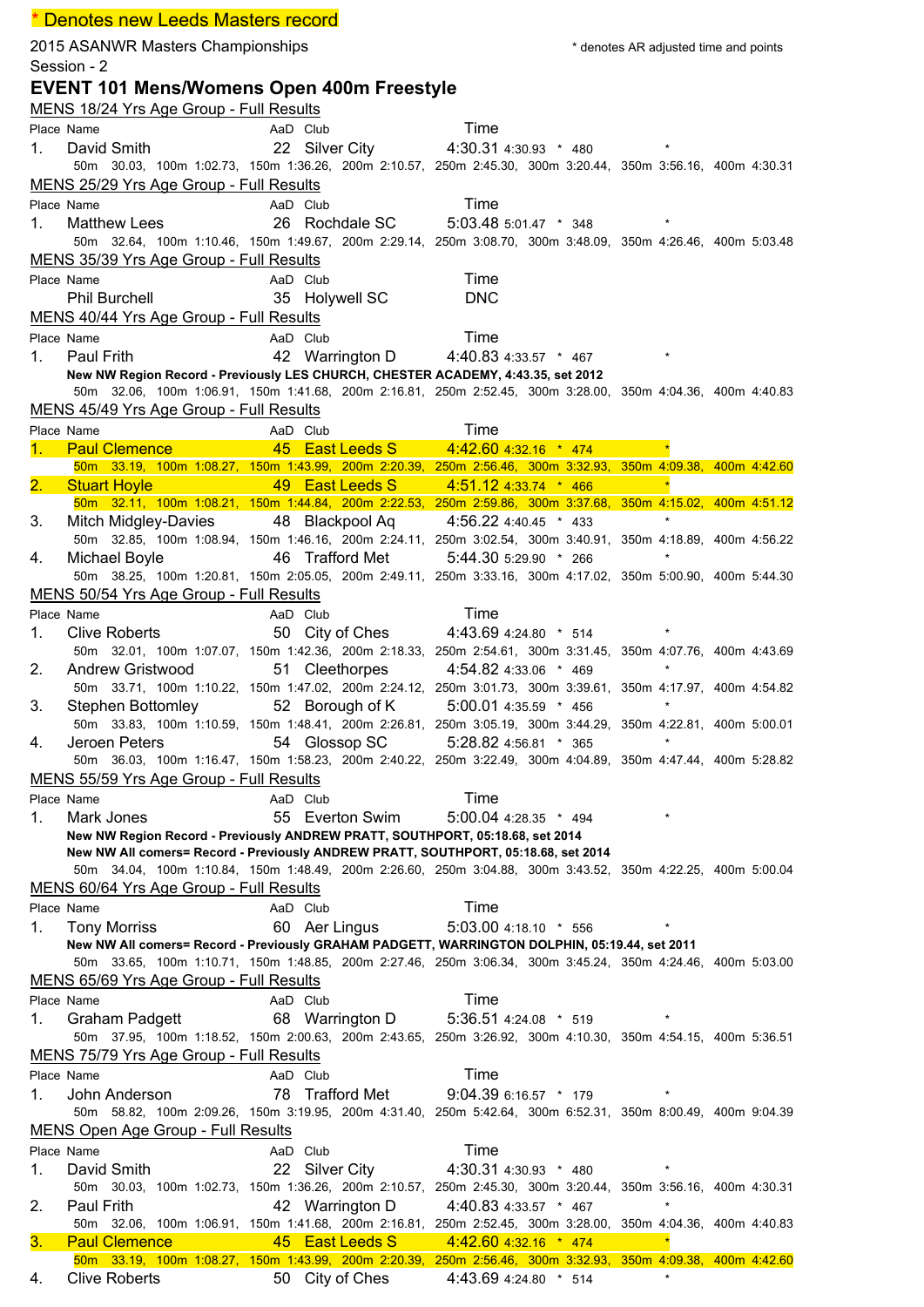|     |                                                                |                                                                                   | 50m 32.01, 100m 1:07.07, 150m 1:42.36, 200m 2:18.33, 250m 2:54.61, 300m 3:31.45, 350m 4:07.76, 400m 4:43.69                                          |         |
|-----|----------------------------------------------------------------|-----------------------------------------------------------------------------------|------------------------------------------------------------------------------------------------------------------------------------------------------|---------|
| 5.  |                                                                | Stuart Hoyle <b>49 East Leeds S</b> 4:51.12 4:33.74 * 466                         |                                                                                                                                                      |         |
|     |                                                                |                                                                                   | 50m 32.11, 100m 1:08.21, 150m 1:44.84, 200m 2:22.53, 250m 2:59.86, 300m 3:37.68, 350m 4:15.02, 400m 4:51.12                                          |         |
| 6.  |                                                                | Andrew Gristwood 51 Cleethorpes 4:54.82 4:33.06 * 469                             |                                                                                                                                                      | $\star$ |
|     |                                                                |                                                                                   | 50m 33.71, 100m 1:10.22, 150m 1:47.02, 200m 2:24.12, 250m 3:01.73, 300m 3:39.61, 350m 4:17.97, 400m 4:54.82                                          |         |
| 7.  |                                                                | Mitch Midgley-Davies 48 Blackpool Aq 4:56.22 4:40.45 * 433                        |                                                                                                                                                      | $\star$ |
|     |                                                                |                                                                                   | 50m 32.85, 100m 1:08.94, 150m 1:46.16, 200m 2:24.11, 250m 3:02.54, 300m 3:40.91, 350m 4:18.89, 400m 4:56.22                                          |         |
| 8.  |                                                                | Stephen Bottomley 52 Borough of K 5:00.01 4:35.59 * 456                           | 50m 33.83, 100m 1:10.59, 150m 1:48.41, 200m 2:26.81, 250m 3:05.19, 300m 3:44.29, 350m 4:22.81, 400m 5:00.01                                          |         |
| 9.  | Mark Jones                                                     | 55 Everton Swim 5:00.04 4:28.35 * 494                                             |                                                                                                                                                      |         |
|     |                                                                |                                                                                   | 50m 34.04, 100m 1:10.84, 150m 1:48.49, 200m 2:26.60, 250m 3:04.88, 300m 3:43.52, 350m 4:22.25, 400m 5:00.04                                          |         |
| 10. |                                                                | Tony Morriss 60 Aer Lingus 5:03.00 4:18.10 * 556                                  |                                                                                                                                                      |         |
|     |                                                                |                                                                                   | 50m 33.65, 100m 1:10.71, 150m 1:48.85, 200m 2:27.46, 250m 3:06.34, 300m 3:45.24, 350m 4:24.46, 400m 5:03.00                                          |         |
| 11. | <b>Matthew Lees</b>                                            |                                                                                   | 26 Rochdale SC 5:03.48 5:01.47 * 348                                                                                                                 |         |
|     |                                                                |                                                                                   | 50m 32.64, 100m 1:10.46, 150m 1:49.67, 200m 2:29.14, 250m 3:08.70, 300m 3:48.09, 350m 4:26.46, 400m 5:03.48                                          |         |
|     |                                                                | 12. Jeroen Peters 54 Glossop SC 5:28.82 4:56.81 * 365                             |                                                                                                                                                      | $\star$ |
|     |                                                                |                                                                                   | 50m 36.03, 100m 1:16.47, 150m 1:58.23, 200m 2:40.22, 250m 3:22.49, 300m 4:04.89, 350m 4:47.44, 400m 5:28.82                                          |         |
|     |                                                                | 13. Graham Padgett 68 Warrington D 5:36.51 4:24.08 * 519                          |                                                                                                                                                      | $\star$ |
|     |                                                                |                                                                                   | 50m 37.95, 100m 1:18.52, 150m 2:00.63, 200m 2:43.65, 250m 3:26.92, 300m 4:10.30, 350m 4:54.15, 400m 5:36.51                                          |         |
|     |                                                                |                                                                                   | 14. Michael Boyle <b>46 Trafford Met</b> 5:44.30 5:29.90 * 266 *                                                                                     |         |
|     |                                                                |                                                                                   | 50m 38.25, 100m 1:20.81, 150m 2:05.05, 200m 2:49.11, 250m 3:33.16, 300m 4:17.02, 350m 5:00.90, 400m 5:44.30                                          |         |
|     |                                                                |                                                                                   | 15. John Anderson 78 Trafford Met 9:04.39 6:16.57 * 179 *                                                                                            |         |
|     |                                                                |                                                                                   | 50m 58.82, 100m 2:09.26, 150m 3:19.95, 200m 4:31.40, 250m 5:42.64, 300m 6:52.31, 350m 8:00.49, 400m 9:04.39                                          |         |
|     |                                                                | Phil Burchell 35 Holywell SC DNC                                                  |                                                                                                                                                      |         |
|     | WOMENS 18/24 Yrs Age Group - Full Results                      |                                                                                   |                                                                                                                                                      |         |
|     | Place Name                                                     |                                                                                   | Name<br>Name<br>Sarah Hoye 23 Trafford Met 5:15.92 5:17.59 * 402 *                                                                                   |         |
| 1.  |                                                                |                                                                                   |                                                                                                                                                      |         |
|     |                                                                |                                                                                   | 50m 33.72, 100m 1:11.04, 150m 1:50.39, 200m 2:30.50, 250m 3:11.10, 300m 3:52.97, 350m 4:34.72, 400m 5:15.92                                          |         |
|     | <b>WOMENS 25/29 Yrs Age Group - Full Results</b>               |                                                                                   |                                                                                                                                                      |         |
|     | Place Name                                                     |                                                                                   | Name Manne AaD Club Time<br>Sarah Roberts 27 Manchester T 5:01.34 4:57.33 * 490 *                                                                    |         |
| 1.  |                                                                |                                                                                   |                                                                                                                                                      |         |
|     |                                                                |                                                                                   | 50m 35.08, 100m 1:12.29, 150m 1:50.78, 200m 2:29.16, 250m 3:07.75, 300m 3:46.08, 350m 4:24.70, 400m 5:01.34                                          |         |
| 2.  |                                                                |                                                                                   | Jenny Brown 27 Silver City 6:05.72 6:00.85 * 274 *                                                                                                   |         |
|     |                                                                |                                                                                   | 50m 40.56, 100m 1:25.64, 150m 2:11.83, 200m 2:58.51, 250m 3:45.90, 300m 4:32.94, 350m 5:21.19, 400m 6:05.72                                          |         |
|     | <b>WOMENS 35/39 Yrs Age Group - Full Results</b>               |                                                                                   |                                                                                                                                                      |         |
|     | Place Name                                                     |                                                                                   |                                                                                                                                                      |         |
|     |                                                                |                                                                                   |                                                                                                                                                      |         |
| 1.  |                                                                | Name Name AaD Club Time<br>Claire Preston 37 Arfon Master 6:39.02 6:32.29 * 213 * |                                                                                                                                                      |         |
|     |                                                                |                                                                                   | 50m 41.79, 100m 1:29.03, 150m 2:19.86, 200m 3:11.20, 250m 4:05.30, 300m 4:59.31, 350m 5:51.44, 400m 6:39.02                                          |         |
|     | <b>WOMENS 40/44 Yrs Age Group - Full Results</b>               |                                                                                   |                                                                                                                                                      |         |
|     | Place Name                                                     | AaD Club                                                                          | Time                                                                                                                                                 |         |
|     | 1. Philippa Rickard                                            | 44 East Leeds S                                                                   | 4:52.15 4:44.05 * 562                                                                                                                                |         |
|     |                                                                |                                                                                   | New NW All comers= Record - Previously PHILIPPA RICKARD, EAST LEEDS, 04:58.36, set 2014                                                              |         |
|     |                                                                |                                                                                   | 50m 33.15, 100m 1:09.13, 150m 1:46.16, 200m 2:24.02, 250m 3:01.57, 300m 3:39.33, 350m 4:16.49, 400m 4:52.15                                          |         |
|     | <b>WOMENS 45/49 Yrs Age Group - Full Results</b>               |                                                                                   |                                                                                                                                                      |         |
|     | Place Name                                                     | AaD Club                                                                          | Time                                                                                                                                                 |         |
| 1.  | Deborah Tuck                                                   | 45 Cleethorpes                                                                    | 5:10.91 5:00.91 * 473                                                                                                                                |         |
|     |                                                                |                                                                                   | 50m 34.83, 100m 1:13.00, 150m 1:51.90, 200m 2:31.47, 250m 3:11.47, 300m 3:51.51, 350m 4:31.76, 400m 5:10.91                                          | $\star$ |
| 2.  | <b>Becky Kirby</b>                                             | 48 Trafford Met                                                                   | 6:24.90 6:05.79 * 263                                                                                                                                |         |
|     |                                                                |                                                                                   | 50m 40.88, 100m 1:26.22, 150m 2:15.11, 200m 3:04.58, 250m 3:54.80, 300m 4:45.76, 350m 5:36.62, 400m 6:24.90                                          |         |
|     | <b>WOMENS 50/54 Yrs Age Group - Full Results</b>               |                                                                                   |                                                                                                                                                      |         |
|     | Place Name                                                     | AaD Club                                                                          | Time                                                                                                                                                 |         |
|     | 1. Julie Hoyle                                                 |                                                                                   | 53 East Leeds S 5:02.05* 4:34.92 * 620                                                                                                               |         |
|     |                                                                |                                                                                   | 50m 33.26, 100m 1:11.74, 150m 1:51.19, 200m 2:30.27, 250m 3:08.34, 300m 3:47.49, 350m 4:25.44, 400m 5:02.05                                          |         |
|     | <b>WOMENS 60/64 Yrs Age Group - Full Results</b><br>Place Name |                                                                                   |                                                                                                                                                      |         |
|     |                                                                | AaD Club                                                                          | Time                                                                                                                                                 |         |
| 1.  | Jennifer Merritt                                               |                                                                                   | 64 Spondon Mast 6:23.43 5:07.63 * 443                                                                                                                |         |
|     |                                                                |                                                                                   | 50m 39.93, 100m 1:26.75, 150m 2:15.39, 200m 3:05.46, 250m 3:55.04, 300m 4:45.16, 350m 5:35.08, 400m 6:23.43                                          |         |
|     | <b>WOMENS Open Age Group - Full Results</b>                    |                                                                                   |                                                                                                                                                      |         |
|     | Place Name                                                     | AaD Club                                                                          | Time                                                                                                                                                 |         |
| 1.  | <b>Philippa Rickard</b>                                        | 44 East Leeds S                                                                   | $4:52.154:44.05$ * 562                                                                                                                               |         |
|     | Sarah Roberts                                                  |                                                                                   | 50m 33.15, 100m 1:09.13, 150m 1:46.16, 200m 2:24.02, 250m 3:01.57, 300m 3:39.33, 350m 4:16.49, 400m 4:52.15<br>27 Manchester T 5:01.34 4:57.33 * 490 | $\star$ |
| 2.  |                                                                |                                                                                   | 50m 35.08, 100m 1:12.29, 150m 1:50.78, 200m 2:29.16, 250m 3:07.75, 300m 3:46.08, 350m 4:24.70, 400m 5:01.34                                          |         |
| 3.  | <b>Julie Hoyle</b>                                             |                                                                                   | 53 East Leeds S 5:02.05 4:34.92 * 620                                                                                                                |         |
|     |                                                                |                                                                                   | 50m 33.26, 100m 1:11.74, 150m 1:51.19, 200m 2:30.27, 250m 3:08.34, 300m 3:47.49, 350m 4:25.44, 400m 5:02.05                                          |         |
| 4.  | Deborah Tuck                                                   | 45 Cleethorpes                                                                    | $5:10.915:00.91$ * 473                                                                                                                               |         |

50m 34.83, 100m 1:13.00, 150m 1:51.90, 200m 2:31.47, 250m 3:11.47, 300m 3:51.51, 350m 4:31.76, 400m 5:10.91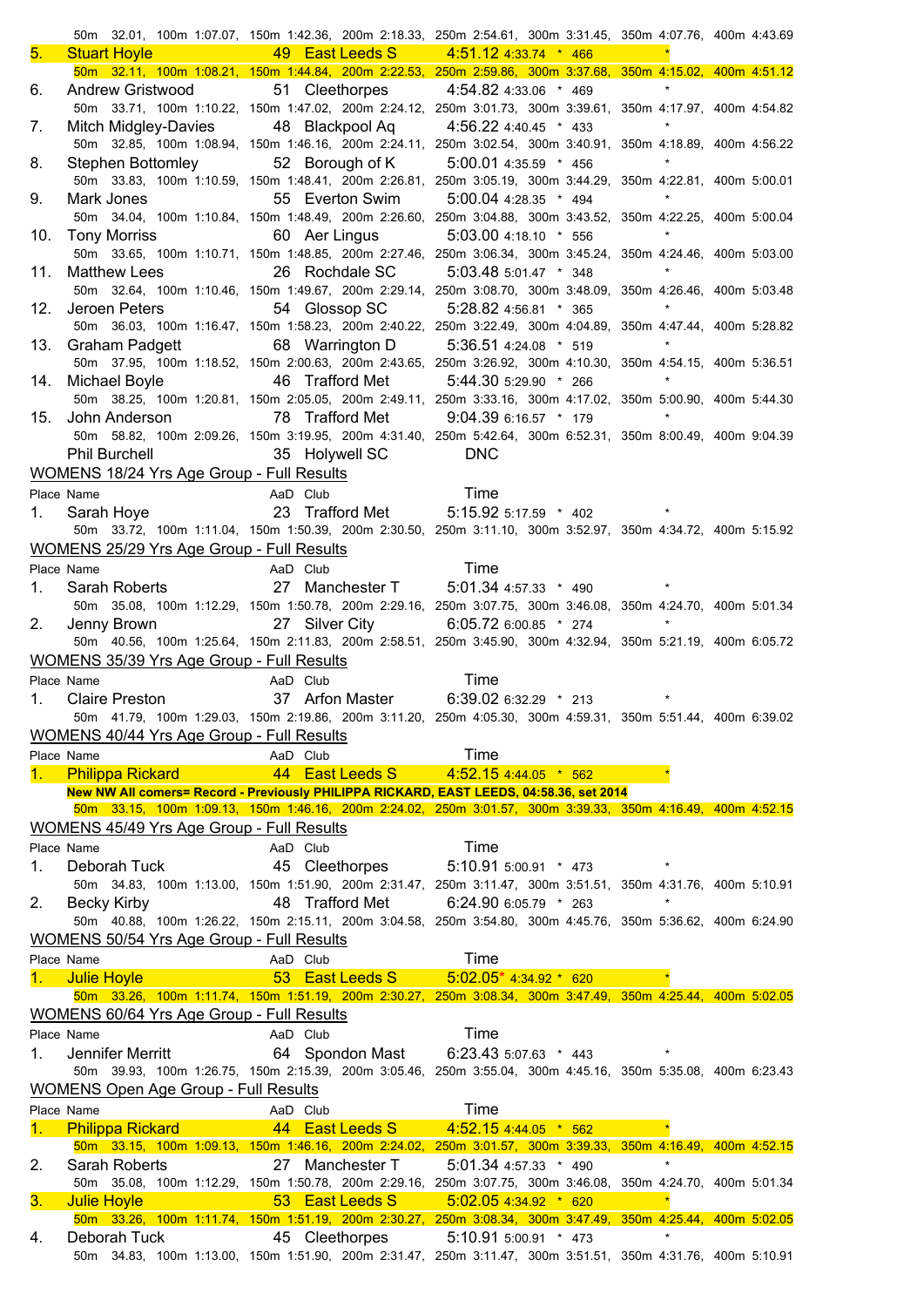| 5.               | Sarah Hoye                                                                                                                           |                 | 23 Trafford Met     | 5:15.92 5:17.59 * 402                 |         |         |  |
|------------------|--------------------------------------------------------------------------------------------------------------------------------------|-----------------|---------------------|---------------------------------------|---------|---------|--|
|                  | 50m 33.72, 100m 1:11.04, 150m 1:50.39, 200m 2:30.50, 250m 3:11.10, 300m 3:52.97, 350m 4:34.72, 400m 5:15.92                          |                 |                     |                                       |         |         |  |
| 6.               | Jenny Brown                                                                                                                          |                 | 27 Silver City      | 6:05.72 6:00.85 * 274                 |         |         |  |
|                  | 50m 40.56, 100m 1:25.64, 150m 2:11.83, 200m 2:58.51, 250m 3:45.90, 300m 4:32.94, 350m 5:21.19, 400m 6:05.72                          |                 |                     |                                       |         |         |  |
| 7.               | Jennifer Merritt                                                                                                                     |                 |                     | 64 Spondon Mast 6:23.43 5:07.63 * 443 |         | $\star$ |  |
|                  | 50m 39.93, 100m 1:26.75, 150m 2:15.39, 200m 3:05.46, 250m 3:55.04, 300m 4:45.16, 350m 5:35.08, 400m 6:23.43                          |                 |                     |                                       |         |         |  |
| 8.               | <b>Becky Kirby</b>                                                                                                                   |                 | 48 Trafford Met     | 6:24.90 6:05.79 * 263                 |         | $\star$ |  |
|                  | 50m 40.88, 100m 1:26.22, 150m 2:15.11, 200m 3:04.58, 250m 3:54.80, 300m 4:45.76, 350m 5:36.62, 400m 6:24.90                          |                 |                     |                                       |         | $\star$ |  |
| 9.               | <b>Claire Preston</b><br>50m 41.79, 100m 1:29.03, 150m 2:19.86, 200m 3:11.20, 250m 4:05.30, 300m 4:59.31, 350m 5:51.44, 400m 6:39.02 |                 |                     | 37 Arfon Master 6:39.02 6:32.29 * 213 |         |         |  |
|                  |                                                                                                                                      |                 |                     |                                       |         |         |  |
|                  | EVENT 102 Mens Open 100m IM                                                                                                          |                 |                     |                                       |         |         |  |
|                  | 18/24 Yrs Age Group - Full Results                                                                                                   |                 |                     |                                       |         |         |  |
| Place Name       |                                                                                                                                      | AaD Club        |                     | Time                                  |         |         |  |
| 1.               | Joe Keeley                                                                                                                           |                 | 22 Trafford Met     | 1:06.28 1:06.47 * 444                 |         |         |  |
|                  | 25/29 Yrs Age Group - Full Results                                                                                                   |                 |                     |                                       |         |         |  |
| Place Name       |                                                                                                                                      | AaD Club        |                     | Time                                  |         |         |  |
| 1.               | Mark Riley                                                                                                                           |                 | 29 Everton Swim     | 1:07.00 1:06.17 * 450                 |         |         |  |
| 2.               | Martyn Lawrence                                                                                                                      |                 | 28 Silver City      | 1:07.28 1:06.72 * 439                 |         |         |  |
| 3.               | <b>Bobby Moss</b>                                                                                                                    |                 | 29 Blackpool Aq     | $1:09.01$ 1:08.15 $*$ 411             |         |         |  |
| 4.               | John Maclean                                                                                                                         | 27              | <b>Silver City</b>  | 1:15.30 1:14.97 * 309                 |         |         |  |
|                  | 30/34 Yrs Age Group - Full Results                                                                                                   |                 |                     |                                       |         |         |  |
| Place Name       |                                                                                                                                      | AaD Club        |                     | Time                                  |         |         |  |
| 1.               | Chris Ferguson                                                                                                                       |                 | 33 Silver City      | 1:03.79 1:01.89 * 550                 |         |         |  |
| 2.               | Craig Ward                                                                                                                           | 30              | <b>Trafford Met</b> | 1:08.83 1:07.69 * 420                 |         |         |  |
| 3.               | Neil Ryan                                                                                                                            | 32 <sup>2</sup> | Romiley Mari        | $1:11.64$ 1:09.83 $*$ 382             |         |         |  |
| 4.               | Scott Gauld                                                                                                                          | 30              | <b>Silver City</b>  | 1:19.98 1:18.65 * 268                 |         |         |  |
|                  | 35/39 Yrs Age Group - Full Results                                                                                                   |                 |                     |                                       |         |         |  |
| Place Name       |                                                                                                                                      | AaD Club        |                     | Time                                  |         |         |  |
|                  | 1. Chris Knee                                                                                                                        |                 | 36 East Leeds S     | $1:07.16$ 1:04.23 $*$ 492             |         |         |  |
| 2.               | Andrew Wheeler                                                                                                                       |                 | 38 Silver City      | 1:08.92 1:05.26 * 469                 |         |         |  |
|                  | 40/44 Yrs Age Group - Full Results                                                                                                   |                 |                     |                                       |         |         |  |
| Place Name       |                                                                                                                                      | AaD Club        |                     | Time                                  |         |         |  |
| 1.               | Les Church                                                                                                                           |                 | 43 City of Ches     | 1:07.68 1:02.38 * 537                 |         |         |  |
| 2.               |                                                                                                                                      |                 | 44 Trafford Met     |                                       |         |         |  |
|                  | Dan Chadderton                                                                                                                       |                 |                     | 1:12.60 1:06.52 * 443                 |         |         |  |
| 3.               | Euan Henderson                                                                                                                       |                 | 44 Trafford Met     | 1:17.76 1:11.25 * 360                 |         |         |  |
| 4.               | Jason Brierley                                                                                                                       |                 | 44 Blackpool Aq     | 1:18.87 1:12.27 * 345                 |         |         |  |
| 5.               | <b>Matthew Pearce</b>                                                                                                                |                 | 40 Leyland Barr     | 1:23.56 1:18.30 * 271                 |         |         |  |
|                  | 45/49 Yrs Age Group - Full Results                                                                                                   |                 |                     |                                       |         |         |  |
| Place Name       |                                                                                                                                      | AaD Club        |                     | Time                                  |         |         |  |
| 1.               | <b>Paul Clemence</b>                                                                                                                 |                 | 45 East Leeds S     | $1:03.66*57.98*669$                   |         |         |  |
| 2.               | <b>Philip Croxall</b>                                                                                                                | 46              | Colne SC            | 1:15.14 1:08.02 * 414                 |         |         |  |
| 3.               | Andrew Cox                                                                                                                           | 48              | <b>Blackpool Aq</b> | 1:15.26 1:07.25 * 428                 |         |         |  |
| 4.               | Oggy East                                                                                                                            | 48              | <b>Arfon Master</b> | 1:27.41 1:18.11 * 273                 |         |         |  |
|                  | 50/54 Yrs Age Group - Full Results                                                                                                   |                 |                     |                                       |         |         |  |
| Place Name       |                                                                                                                                      | AaD Club        |                     | Time                                  |         |         |  |
| 1.               | <b>Andrew Bennett</b>                                                                                                                | 51              | Warrington D        | 1:15.04 1:05.66 * 460                 |         |         |  |
| 2.               | Paul Gibson                                                                                                                          | 50              | Carlisle Aqu        | 1:21.06 1:11.44 * 357                 |         |         |  |
| 3.               | Phil Thomas                                                                                                                          | 53              | Manchester T        | 1:23.78 1:12.21 * 346                 |         |         |  |
|                  | 55/59 Yrs Age Group - Full Results                                                                                                   |                 |                     |                                       |         |         |  |
| Place Name       |                                                                                                                                      | AaD Club        |                     | Time                                  |         |         |  |
| 1.               | Mark Jones                                                                                                                           |                 | 55 Everton Swim     | 1:22.08 1:09.60 * 386                 |         |         |  |
| 2.               | Robert Bolton                                                                                                                        |                 | 55 Trafford Met     | 1:25.49 1:12.50 * 342                 |         |         |  |
|                  | 60/64 Yrs Age Group - Full Results                                                                                                   |                 |                     |                                       |         |         |  |
| Place Name       |                                                                                                                                      | AaD Club        |                     | Time                                  |         |         |  |
| 1 <sub>1</sub>   | <b>Graham Pearson</b>                                                                                                                |                 | 63 Carlisle Aqu     | 1:24.49 1:06.39 * 445                 |         |         |  |
|                  | 65/69 Yrs Age Group - Full Results                                                                                                   |                 |                     |                                       |         |         |  |
| Place Name       |                                                                                                                                      | AaD Club        |                     | Time                                  |         |         |  |
| 1.               | <b>Brian Taylor</b>                                                                                                                  |                 | 65 Adwick (Donc     | 1:22.10 1:03.10 * 519                 |         |         |  |
| 2.               | Godfrey Green                                                                                                                        |                 | 66 City of Linc     | 1:34.13 1:11.51 * 356                 |         |         |  |
|                  | 75/79 Yrs Age Group - Full Results                                                                                                   |                 |                     |                                       |         |         |  |
| Place Name       |                                                                                                                                      | AaD Club        |                     | Time                                  |         |         |  |
| 1.               | John Anderson                                                                                                                        | 78              | <b>Trafford Met</b> | 2:14.13 1:25.07 * 211                 |         |         |  |
|                  | Open Age Group - Full Results                                                                                                        |                 |                     |                                       |         |         |  |
| Place Name<br>1. | <b>Paul Clemence</b>                                                                                                                 | AaD Club        | 45 East Leeds S     | Time<br>1:03.66 57.98                 | $* 669$ |         |  |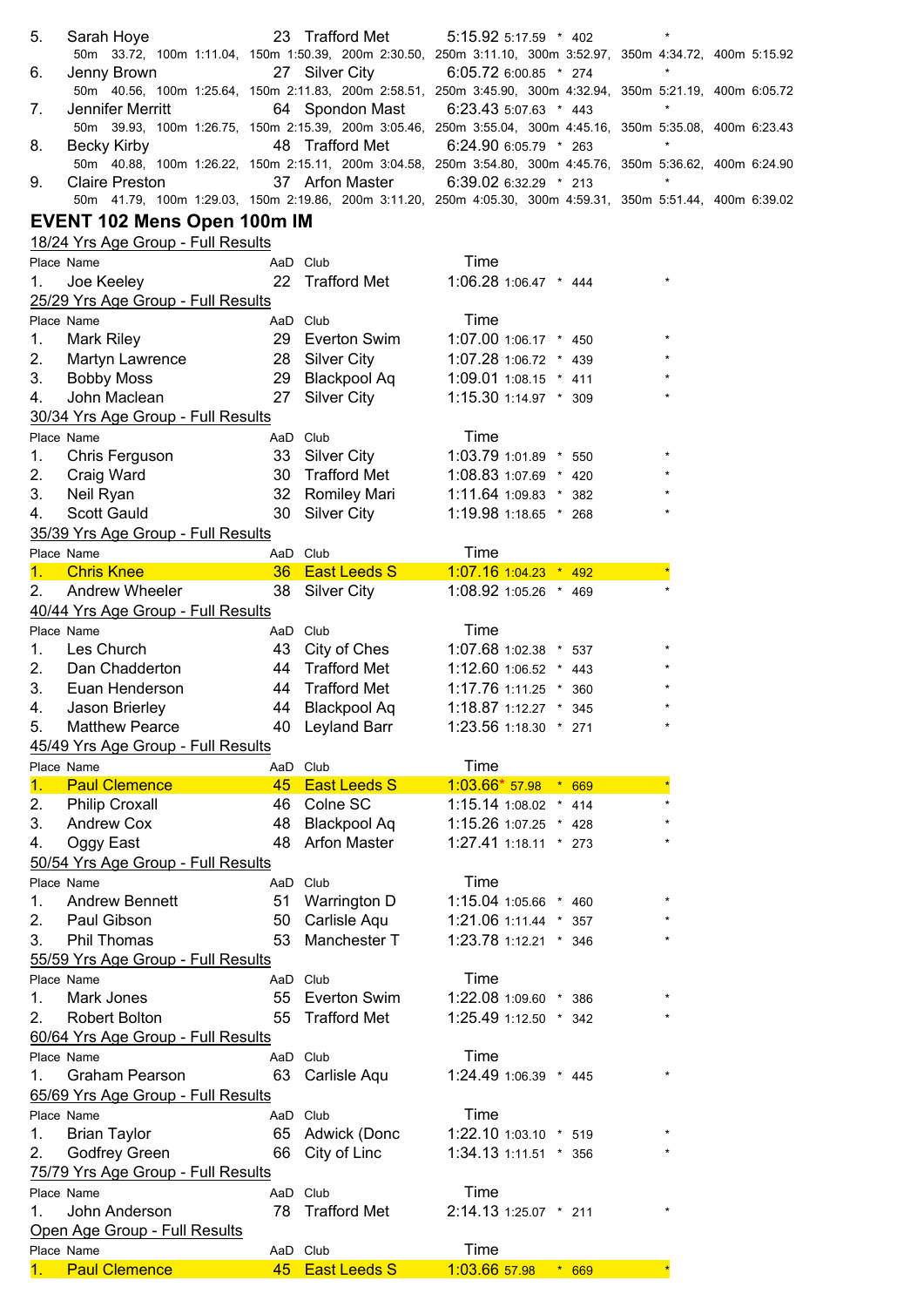| 2.         | Chris Ferguson                                                                     | 33       | <b>Silver City</b>                        | 1:03.79 1:01.89 *<br>550                  |         |
|------------|------------------------------------------------------------------------------------|----------|-------------------------------------------|-------------------------------------------|---------|
| 3.         | Joe Keeley                                                                         | 22       | <b>Trafford Met</b>                       | 1:06.28 1:06.47<br>444                    |         |
| 4.         | Mark Riley                                                                         | 29       | Everton Swim                              | 1:07.00 1:06.17<br>450<br>$\star$         |         |
| 5.         | <b>Chris Knee</b>                                                                  | 36       | <b>East Leeds S</b>                       | 1:07.16 1:04.23<br>492                    |         |
| 6.         | Martyn Lawrence                                                                    | 28       | <b>Silver City</b>                        | 1:07.28 1:06.72<br>439<br>$\star$         | $\star$ |
| 7.         | Les Church                                                                         | 43       | City of Ches                              | 1:07.68 1:02.38<br>537<br>$\star$         |         |
| 8.         | Craig Ward                                                                         | 30       | <b>Trafford Met</b>                       | 1:08.83 1:07.69<br>420                    |         |
| 9.         | Andrew Wheeler                                                                     | 38       | <b>Silver City</b>                        | 1:08.92 1:05.26<br>469<br>$\ast$          |         |
| 10.        | <b>Bobby Moss</b>                                                                  | 29       | <b>Blackpool Aq</b>                       | 1:09.01 1:08.15<br>$^\star$<br>411        |         |
| 11.        | Neil Ryan                                                                          | 32       | Romiley Mari                              | 1:11.64 1:09.83<br>382<br>$^\star$        |         |
| 12.        | Dan Chadderton                                                                     | 44       | <b>Trafford Met</b>                       | 1:12.60 1:06.52<br>$^\star$<br>443        |         |
| 13.        | <b>Andrew Bennett</b>                                                              | 51       | Warrington D                              | 1:15.04 1:05.66<br>$^\star$<br>460        |         |
| 14.        | <b>Philip Croxall</b>                                                              | 46       | Colne SC                                  | 1:15.14 1:08.02<br>414                    |         |
| 15.        | <b>Andrew Cox</b>                                                                  | 48       | <b>Blackpool Aq</b>                       | 1:15.26 1:07.25<br>428                    |         |
| 16.        | John Maclean                                                                       | 27       | <b>Silver City</b>                        | 1:15.30 1:14.97<br>309                    |         |
| 17.<br>18. | Euan Henderson                                                                     | 44<br>44 | <b>Trafford Met</b>                       | 1:17.76 1:11.25<br>360<br>1:18.87 1:12.27 |         |
| 19.        | Jason Brierley<br><b>Scott Gauld</b>                                               | 30       | <b>Blackpool Aq</b><br><b>Silver City</b> | 345<br>$\ast$<br>1:19.98 1:18.65<br>268   |         |
| 20.        | Paul Gibson                                                                        | 50       | Carlisle Aqu                              | 1:21.06 1:11.44<br>357                    |         |
| 21.        | Mark Jones                                                                         | 55       | Everton Swim                              | 1:22.08 1:09.60<br>386<br>$\ast$          |         |
| 22.        | <b>Brian Taylor</b>                                                                | 65       | Adwick (Donc                              | 1:22.10 1:03.10<br>519<br>$^\star$        |         |
| 23.        | <b>Matthew Pearce</b>                                                              | 40       | Leyland Barr                              | 1:23.56 1:18.30<br>271<br>$^\star$        |         |
| 24.        | <b>Phil Thomas</b>                                                                 | 53       | Manchester T                              | 1:23.78 1:12.21<br>$^\star$<br>346        |         |
| 25.        | <b>Graham Pearson</b>                                                              | 63       | Carlisle Aqu                              | 1:24.49 1:06.39<br>$^\star$<br>445        |         |
| 26.        | <b>Robert Bolton</b>                                                               | 55       | <b>Trafford Met</b>                       | 1:25.49 1:12.50<br>$^\star$<br>342        |         |
| 27.        | Oggy East                                                                          | 48       | <b>Arfon Master</b>                       | 1:27.41 1:18.11<br>273                    |         |
| 28.        | Godfrey Green                                                                      | 66       | City of Linc                              | 1:34.13 1:11.51<br>356                    |         |
| 29.        | John Anderson                                                                      | 78       | <b>Trafford Met</b>                       | 2:14.13 1:25.07<br>$^\star$<br>211        |         |
|            | <b>EVENT 103 Womens Open 100m IM</b>                                               |          |                                           |                                           |         |
|            | 18/24 Yrs Age Group - Full Results                                                 |          |                                           |                                           |         |
|            | Place Name                                                                         | AaD      | Club                                      | Time                                      |         |
| 1.         | <b>Melanie Rowland</b>                                                             | 20       | <b>Bebington SC</b>                       | 1:10.71 1:10.88<br>$\ast$<br>540          |         |
| 2.         | Louisa Zolkiewski                                                                  | 22       | <b>Trafford Met</b>                       | 1:15.04 1:15.23<br>452<br>*               |         |
| 3.         | <b>Kristy Davis</b>                                                                | 21       | <b>East Leeds</b>                         | 1:16.35 1:16.54<br>429                    |         |
| 4.         |                                                                                    |          |                                           |                                           |         |
|            | Louise Anderson                                                                    | 24       | <b>Blackpool Aq</b>                       | 1:32.30 1:32.53<br>$^\star$<br>242        |         |
|            | 25/29 Yrs Age Group - Full Results                                                 |          |                                           |                                           |         |
|            | Place Name                                                                         |          | AaD Club                                  | Time                                      |         |
| 1.         | Rachael Keir                                                                       | 29       | <b>Silver City</b>                        | 1:08.22 1:07.51 * 625                     |         |
|            | New NW All comers= Record - Previously LEANNE CLARKE, HALTON, 01:10.06, set 2012   |          |                                           |                                           |         |
| 2.         | Victoria Crawford                                                                  | 25       | <b>Blackpool Aq</b>                       | 1:20.15 1:20.35 * 371                     |         |
|            | 30/34 Yrs Age Group - Full Results                                                 |          |                                           |                                           |         |
|            | Place Name                                                                         |          | AaD Club                                  | Time                                      | $\star$ |
| 1.         | <b>Helen Whittle</b>                                                               | 34       | <b>Blackpool Aq</b>                       | 1:20.33 1:19.45 * 383                     |         |
| 2.         | New NW Region Record - Previously ANGELA JAMIESON, FLEETWOOD, 1:21.17, set 2009    |          | 31 Atherton and                           | 1:21.69 1:20.80 * 364                     |         |
| 3.         | Katarzyna Kasza<br><b>Holly Gordon</b>                                             | 31       | <b>Trafford Met</b>                       | 1:27.25 1:26.30 * 299                     |         |
|            |                                                                                    |          |                                           |                                           |         |
|            | 40/44 Yrs Age Group - Full Results<br>Place Name                                   |          | AaD Club                                  | Time                                      |         |
| 1.         | Emma Bisset                                                                        | 44       | <b>Trafford Met</b>                       | 1:28.08 1:24.19 * 322                     |         |
| 2.         | Hannah Burgess                                                                     | 42       | Southport SC                              | 1:32.45 1:29.43 * 269                     |         |
|            | 45/49 Yrs Age Group - Full Results                                                 |          |                                           |                                           |         |
|            | Place Name                                                                         |          | AaD Club                                  | Time                                      |         |
| 1.         | <b>Helen Sadler</b>                                                                | 45       | <b>Trafford Met</b>                       | 1:17.46 1:13.53 * 484                     |         |
| 2.         | Dianne Fraser                                                                      | 49       | <b>Silver City</b>                        | 1:23.82 1:17.06 *<br>420                  |         |
| 3.         | Jo Bolton                                                                          | 49       | <b>Trafford Met</b>                       | 1:29.90 1:22.65 * 340                     |         |
|            | 55/59 Yrs Age Group - Full Results                                                 |          |                                           |                                           |         |
|            | Place Name                                                                         |          | AaD Club                                  | Time                                      |         |
| 1.         | <b>Judith Hattle</b>                                                               | 55       | Carlisle Aqu                              | 1:16.45 1:06.48 * 655                     |         |
|            | New NW Region Record - Previously VANESSA WEST, MACCLESFIELD, 1:40.39, set 2013    |          |                                           |                                           |         |
|            | New NW All comers= Record - Previously LINDSEY GOWLAND, ETWALL, 01:22.39, set 2013 |          |                                           |                                           |         |
|            | Open Age Group - Full Results<br>Place Name                                        |          | AaD Club                                  | Time                                      |         |
| 1.         | Rachael Keir                                                                       | 29       | <b>Silver City</b>                        | 1:08.22 1:07.51 * 625                     |         |
| 2.         | Melanie Rowland                                                                    | 20       | Bebington SC                              | 1:10.71 1:10.88 * 540                     |         |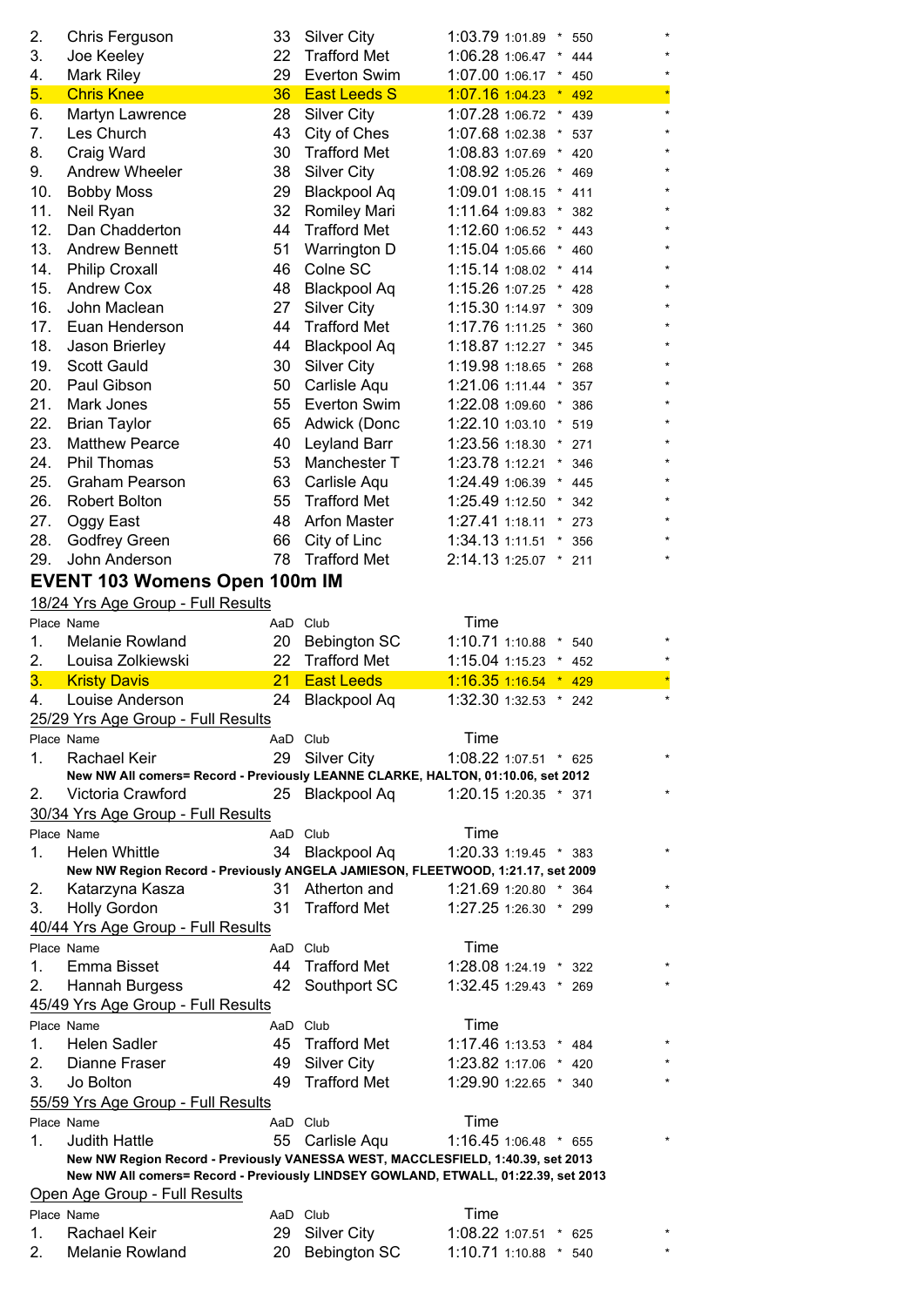| 3.<br>4.   | Louisa Zolkiewski                                                                           | 22<br>21 | <b>Trafford Met</b><br><b>East Leeds</b>   | 1:15.04 1:15.23 * 452<br>1:16.35 1:16.54 * 429 |                            | ×<br>× |
|------------|---------------------------------------------------------------------------------------------|----------|--------------------------------------------|------------------------------------------------|----------------------------|--------|
|            | <b>Kristy Davis</b>                                                                         |          |                                            |                                                |                            |        |
| 5.<br>6.   | <b>Judith Hattle</b><br><b>Helen Sadler</b>                                                 | 55<br>45 | Carlisle Aqu<br><b>Trafford Met</b>        | 1:16.45 1:06.48<br>1:17.46 1:13.53             | $\star$<br>655<br>$^\star$ |        |
| 7.         | Victoria Crawford                                                                           | 25       |                                            | 1:20.15 1:20.35                                | 484                        |        |
| 8.         | <b>Helen Whittle</b>                                                                        | 34       | <b>Blackpool Aq</b><br><b>Blackpool Aq</b> |                                                | 371                        |        |
| 9.         |                                                                                             | 31       | Atherton and                               | 1:20.33 1:19.45<br>1:21.69 1:20.80             | 383                        |        |
| 10.        | Katarzyna Kasza<br>Dianne Fraser                                                            | 49       |                                            | 1:23.82 1:17.06                                | 364                        |        |
|            |                                                                                             |          | <b>Silver City</b><br><b>Trafford Met</b>  |                                                | 420                        |        |
| 11.<br>12. | <b>Holly Gordon</b><br>Emma Bisset                                                          | 31       |                                            | 1:27.25 1:26.30                                | 299                        |        |
| 13.        | Jo Bolton                                                                                   | 44       | <b>Trafford Met</b><br><b>Trafford Met</b> | 1:28.08 1:24.19<br>1:29.90 1:22.65             | 322                        |        |
|            |                                                                                             | 49       |                                            |                                                | 340                        |        |
| 14.        | Louise Anderson                                                                             | 24       | <b>Blackpool Aq</b>                        | 1:32.30 1:32.53                                | 242                        |        |
| 15.        | Hannah Burgess                                                                              | 42       | Southport SC                               | 1:32.45 1:29.43 *                              | 269                        |        |
|            | <b>EVENT 104 Mens Open 50m Backstroke</b>                                                   |          |                                            |                                                |                            |        |
|            | 18/24 Yrs Age Group - Full Results                                                          |          |                                            |                                                |                            |        |
|            | Place Name                                                                                  | AaD Club |                                            | Time                                           |                            |        |
| 1.         | George Morreal                                                                              | 23       | Stalybridge                                | 28.94 28.94                                    | 476                        |        |
| 2.         | <b>Charlie Hughes</b>                                                                       | 20       | <b>Romiley Mari</b>                        | 31.03 31.03                                    | 386                        |        |
| 3.         | David Smith                                                                                 | 22       | <b>Silver City</b>                         | 31.27 31.27                                    | 378                        |        |
| 4.         | Iwan Morgan                                                                                 | 24       | <b>Arfon Master</b>                        | 41.75 41.76                                    | $\star$<br>158             |        |
|            | 25/29 Yrs Age Group - Full Results                                                          |          |                                            |                                                |                            |        |
|            | Place Name                                                                                  | AaD Club |                                            | Time                                           |                            |        |
| 1.         | <b>Bobby Moss</b>                                                                           | 29       | <b>Blackpool Aq</b>                        | 31.40 31.07                                    | $\star$<br>385             |        |
| 2.         | <b>Robert Sexton</b>                                                                        | 26       | Stalybridge                                | 37.40 37.32                                    | 222                        |        |
| 3.         | <b>Mark Riley</b>                                                                           | 29       | Everton Swim                               | 38.93 38.52                                    | $*$ 202                    |        |
|            | 30/34 Yrs Age Group - Full Results                                                          |          |                                            |                                                |                            |        |
|            | Place Name                                                                                  | AaD      | Club                                       | Time                                           |                            |        |
|            | Paul Barnard                                                                                | 34       | <b>Trafford Met</b>                        | <b>DNC</b>                                     |                            |        |
|            | 35/39 Yrs Age Group - Full Results                                                          |          |                                            |                                                |                            |        |
|            | Place Name                                                                                  | AaD Club |                                            | Time                                           |                            |        |
| 1.         | <b>Trevor Eland</b>                                                                         | 39       | Warrington D                               | 29.73 28.21                                    | 514                        |        |
| 2.         | <b>Chris Knee</b>                                                                           | 36       | <b>East Leeds S</b>                        | 29.87 * 28.76                                  | 485<br>$\star$             |        |
|            |                                                                                             |          |                                            |                                                |                            |        |
|            | 40/44 Yrs Age Group - Full Results                                                          |          |                                            |                                                |                            |        |
|            | Place Name                                                                                  | AaD Club |                                            | Time                                           |                            |        |
| 1.         | Peter Wilmot                                                                                | 43       | Blackpool Aq                               | 35.39 32.88                                    | 325                        |        |
| 2.         | Euan Henderson                                                                              |          | 44 Trafford Met                            | 38.16 35.25                                    | $* 263$                    |        |
| 3.         | Jason Brierley                                                                              | 44       | <b>Blackpool Aq</b>                        | 39.21 36.22                                    | 243                        |        |
| 4.         | <b>Steven Morris</b>                                                                        | 43       | Gainsborough                               | 46.38 43.09                                    | $*$ 144                    |        |
|            | Simon Hall                                                                                  | 42       | <b>Barrow Long</b>                         | <b>DNC</b>                                     |                            |        |
|            | 45/49 Yrs Age Group - Full Results                                                          |          |                                            |                                                |                            |        |
|            | Place Name                                                                                  | AaD Club |                                            | Time                                           |                            |        |
| 1.         | Oggy East                                                                                   | 48       | <b>Arfon Master</b>                        | 47.40 42.74                                    | * 148                      |        |
|            | 50/54 Yrs Age Group - Full Results                                                          |          |                                            |                                                |                            |        |
|            | Place Name                                                                                  | AaD Club |                                            | Time                                           |                            |        |
| 1.         | Russell Mason                                                                               | 52       | Warrington D                               | 32.27 28.34                                    | $*$ 507                    |        |
|            | New NW Region Record - Previously MARK ASHTON, MANX MASTERS, 35.92, set 2014                |          |                                            |                                                |                            |        |
|            | New NW All comers= Record - Previously F. ROWBOTHAM, SALFORD, 33.11, set 2004               |          |                                            |                                                |                            |        |
| 1.         | Alec Johnson                                                                                | 53       | <b>Trafford Met</b>                        | 32.27 28.14                                    | $*518$                     |        |
|            | New NW Region Record - Previously MARK ASHTON, MANX MASTERS, 32.271, set 2014               |          |                                            |                                                |                            |        |
|            | New NW All comers= Record - Previously F. ROWBOTHAM, SALFORD, 33.11, set 2004               |          |                                            |                                                |                            |        |
| 3.         | <b>Stephen Bottomley</b>                                                                    | 52       | Borough of K                               | 34.80 30.56                                    | $*$ 404                    |        |
| 4.<br>5.   | Mark Ashton                                                                                 | 51       | <b>Manx Masters</b>                        | 35.93 31.77                                    | 360                        |        |
|            | <b>Andrew Gristwood</b>                                                                     | 51       | Cleethorpes                                | 39.77 35.17                                    | $*265$                     |        |
|            | 55/59 Yrs Age Group - Full Results                                                          |          |                                            |                                                |                            |        |
|            | Place Name                                                                                  | AaD Club |                                            | Time                                           |                            |        |
| 1.         | Stephen Allen                                                                               | 55       | <b>Hull Masters</b>                        | 32.70 28.11                                    | $*520$                     |        |
| 2.         | New NW All comers= Record - Previously E HODGSON, WREXHAM, 35.99, set 2003<br>Robert Bolton | 55       | <b>Trafford Met</b>                        | 42.86 36.84                                    | $*231$                     |        |
|            |                                                                                             |          |                                            |                                                |                            |        |
|            | 65/69 Yrs Age Group - Full Results<br>Place Name                                            | AaD Club |                                            | Time                                           |                            |        |
| 1.         |                                                                                             | 68       |                                            |                                                | $*$ 133                    |        |
|            | <b>Tony Fields</b>                                                                          |          | City of Ches                               | 57.78 44.19                                    |                            |        |
|            | 80/84 Yrs Age Group - Full Results<br>Place Name                                            | AaD Club |                                            | Time                                           |                            |        |
| 1.         | <b>Brian Shenstone</b>                                                                      | 82       | City of Ches                               | 1:05.68 40.58                                  | * 172                      |        |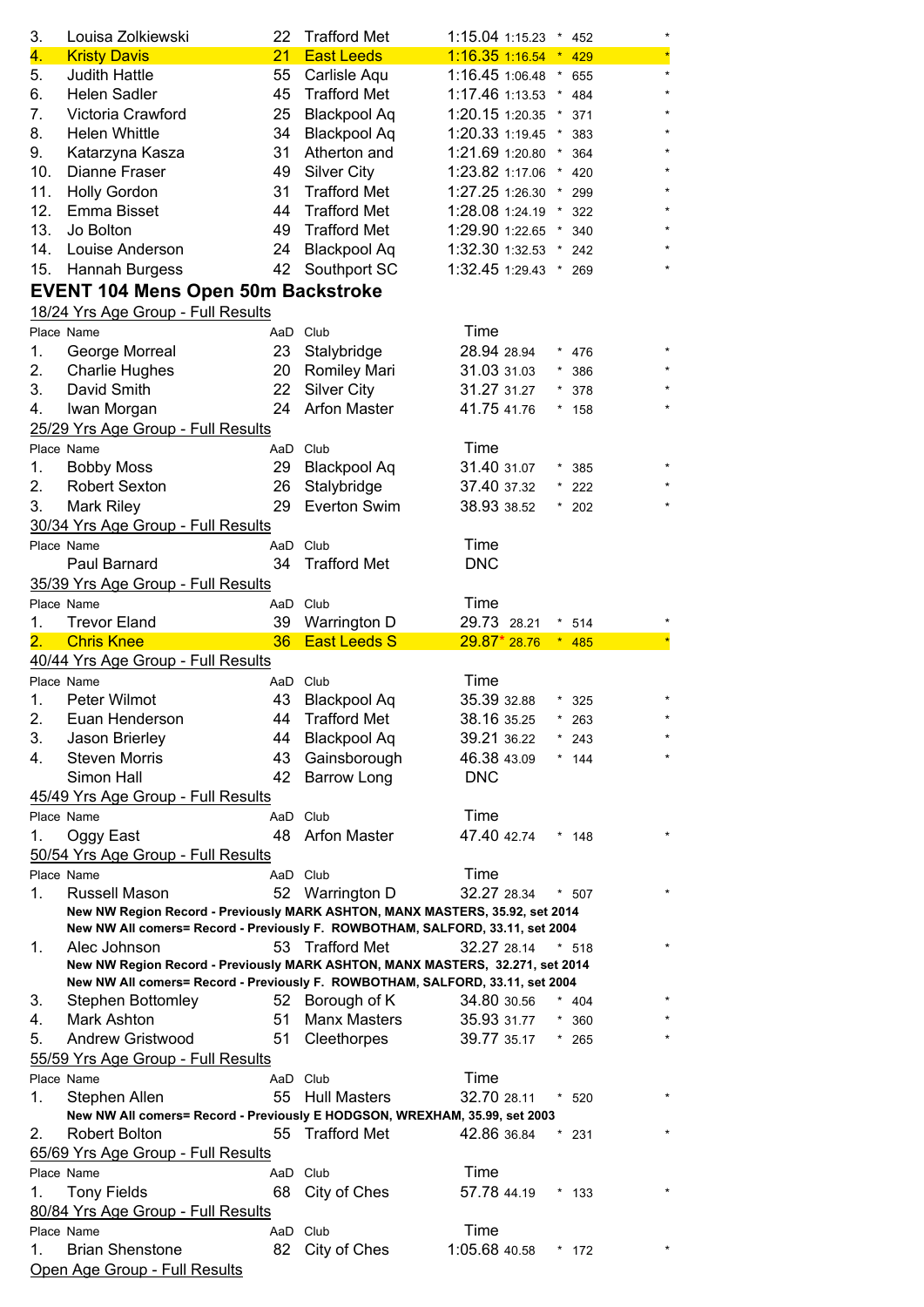|     | Place Name             | AaD | Club                | Time          |         |         |         |
|-----|------------------------|-----|---------------------|---------------|---------|---------|---------|
| 1.  | George Morreal         | 23  | Stalybridge         | 28.94 28.94   |         | $*$ 476 | $\star$ |
| 2.  | <b>Trevor Eland</b>    | 39  | Warrington D        | 29.73 28.21   | $\star$ | 514     | $\star$ |
| 3.  | <b>Chris Knee</b>      | 36  | <b>East Leeds S</b> | 29.87 28.76   |         | $*$ 485 | $\star$ |
| 4.  | <b>Charlie Hughes</b>  | 20  | Romiley Mari        | 31.03 31.03   | $\star$ | 386     | $\star$ |
| 5.  | David Smith            | 22  | <b>Silver City</b>  | 31.27 31.27   |         | 378     | $\star$ |
| 6.  | <b>Bobby Moss</b>      | 29  | Blackpool Aq        | 31.40 31.07   | *       | 385     |         |
| 7.  | Russell Mason          | 52  | Warrington D        | 32.27 28.34   |         | $*507$  | $\star$ |
| 7.  | Alec Johnson           | 53  | <b>Trafford Met</b> | 32.27 28.14   |         | $* 518$ | $\star$ |
| 9.  | Stephen Allen          | 55  | <b>Hull Masters</b> | 32.70 28.11   |         | $*520$  | $\star$ |
| 10. | Stephen Bottomley      | 52  | Borough of K        | 34.80 30.56   |         | * $404$ | $\star$ |
| 11. | Peter Wilmot           | 43  | <b>Blackpool Aq</b> | 35.39 32.88   |         | 325     |         |
| 12. | Mark Ashton            | 51  | <b>Manx Masters</b> | 35.93 31.77   |         | 360     | $\star$ |
| 13. | <b>Robert Sexton</b>   | 26  | Stalybridge         | 37.40 37.32   | *       | 222     | $\star$ |
| 14. | Euan Henderson         | 44  | <b>Trafford Met</b> | 38.16 35.25   |         | $*$ 263 | $\star$ |
| 15. | Mark Riley             | 29  | Everton Swim        | 38.93 38.52   |         | $*$ 202 | $\star$ |
| 16. | Jason Brierley         | 44  | Blackpool Aq        | 39.21 36.22   |         | $*243$  | $\star$ |
| 17. | Andrew Gristwood       | 51  | Cleethorpes         | 39.77 35.17   | $\star$ | 265     | $\star$ |
| 18. | Iwan Morgan            | 24  | <b>Arfon Master</b> | 41.75 41.76   |         | $*$ 158 |         |
| 19. | Robert Bolton          | 55  | <b>Trafford Met</b> | 42.86 36.84   | $\star$ | 231     |         |
| 20. | <b>Steven Morris</b>   | 43  | Gainsborough        | 46.38 43.09   |         | $*$ 144 | $\star$ |
| 21. | Oggy East              | 48  | <b>Arfon Master</b> | 47.40 42.74   |         | $*148$  |         |
| 22. | <b>Tony Fields</b>     | 68  | City of Ches        | 57.78 44.19   |         | $*$ 133 |         |
| 23. | <b>Brian Shenstone</b> | 82  | City of Ches        | 1:05.68 40.58 |         | $*$ 172 |         |
|     | Simon Hall             | 42  | Barrow Long         | <b>DNC</b>    |         |         |         |
|     | Paul Barnard           | 34  | <b>Trafford Met</b> | <b>DNC</b>    |         |         |         |

## **EVENT 105 Womens Open 50m Backstroke**

## 18/24 Yrs Age Group - Full Results

|         | Place Name                                                                               |     | AaD Club            | Time            |            |         |  |
|---------|------------------------------------------------------------------------------------------|-----|---------------------|-----------------|------------|---------|--|
| 1.      | Victoria Hevey                                                                           | 22  | Loughborough        | 29.59 29.70     |            | $* 647$ |  |
|         | New NW All comers= Record - Previously STEPHANIE BLAKEBURNE, BILLINGHAM, 31.51, set 2013 |     |                     |                 |            |         |  |
| 2.      | Melanie Rowland                                                                          | 20  | <b>Bebington SC</b> | 32.32 32.44     |            | $*$ 497 |  |
| 3.      | Louisa Zolkiewski                                                                        | 22  | <b>Trafford Met</b> | 33.11 33.24     |            | 462     |  |
| 4.      | Kathryn Judkins                                                                          | 19  | Stalybridge         | 34.50 34.63     |            | 408     |  |
|         | 25/29 Yrs Age Group - Full Results                                                       |     |                     |                 |            |         |  |
|         | Place Name                                                                               |     | AaD Club            | Time            |            |         |  |
| 1.      | Victoria Crawford                                                                        | 25  | <b>Blackpool Aq</b> | 35.76 35.90     | $^{\star}$ | 366     |  |
|         | 30/34 Yrs Age Group - Full Results                                                       |     |                     |                 |            |         |  |
|         | Place Name                                                                               |     | AaD Club            | Time            |            |         |  |
| 1.      | Katarzyna Kasza                                                                          | 31  | Atherton and        | 39.23 40.02     |            | 264     |  |
| 2.      | <b>Holly Gordon</b>                                                                      | 31  | <b>Trafford Met</b> | 39.75 40.55     |            | 254     |  |
|         | 35/39 Yrs Age Group - Full Results                                                       |     |                     |                 |            |         |  |
|         | Place Name                                                                               | AaD | Club                | Time            |            |         |  |
| 1.      | Sara Lang                                                                                | 35  | Southport SC        | 36.02 36.02     |            | 363     |  |
| $2_{-}$ | <b>Claire Preston</b>                                                                    | 37  | <b>Arfon Master</b> | 44.37 43.79     |            | 202     |  |
|         | 40/44 Yrs Age Group - Full Results                                                       |     |                     |                 |            |         |  |
|         | Place Name                                                                               |     | AaD Club            | Time            |            |         |  |
| 1.      | <b>Becky Toal</b>                                                                        | 42  | Northern Wav        | 1:08.53 1:05.31 |            | $*$ 60  |  |
|         | 50/54 Yrs Age Group - Full Results                                                       |     |                     |                 |            |         |  |
|         | Place Name                                                                               |     | AaD Club            | Time            |            |         |  |
| 1.      | <b>Julie Hoyle</b>                                                                       | 53  | <b>East Leeds S</b> | 33.45 29.77     |            | $* 643$ |  |
|         | 65/69 Yrs Age Group - Full Results                                                       |     |                     |                 |            |         |  |
|         | Place Name                                                                               |     | AaD Club            | Time            |            |         |  |
| 1.      | <b>Rachel Barton</b>                                                                     | 67  | <b>Trafford Met</b> | 38.45 29.82     |            | 640     |  |
| 2.      | <b>Helen Jenkins</b>                                                                     | 69  | Southport SC        | 47.75 35.87     |            | 367     |  |
|         | Open Age Group - Full Results                                                            |     |                     |                 |            |         |  |
|         | Place Name                                                                               |     | AaD Club            | Time            |            |         |  |
| 1.      | Victoria Hevey                                                                           | 22  | Loughborough        | 29.59 29.70     |            | 647     |  |
| 2.      | <b>Melanie Rowland</b>                                                                   | 20  | <b>Bebington SC</b> | 32.32 32.44     |            | 497     |  |
| 3.      | Louisa Zolkiewski                                                                        | 22  | <b>Trafford Met</b> | 33.11 33.24     |            | 462     |  |
| 4.      | <b>Julie Hoyle</b>                                                                       | 53  | <b>East Leeds S</b> | 33.45 29.77     |            | 643     |  |
| 5.      | Kathryn Judkins                                                                          | 19  | Stalybridge         | 34.50 34.63     |            | 408     |  |
| 6.      | Victoria Crawford                                                                        | 25  | <b>Blackpool Aq</b> | 35.76 35.90     |            | 366     |  |
| 7.      | Sara Lang                                                                                | 35  | Southport SC        | 36.02 36.02     | $\star$    | 363     |  |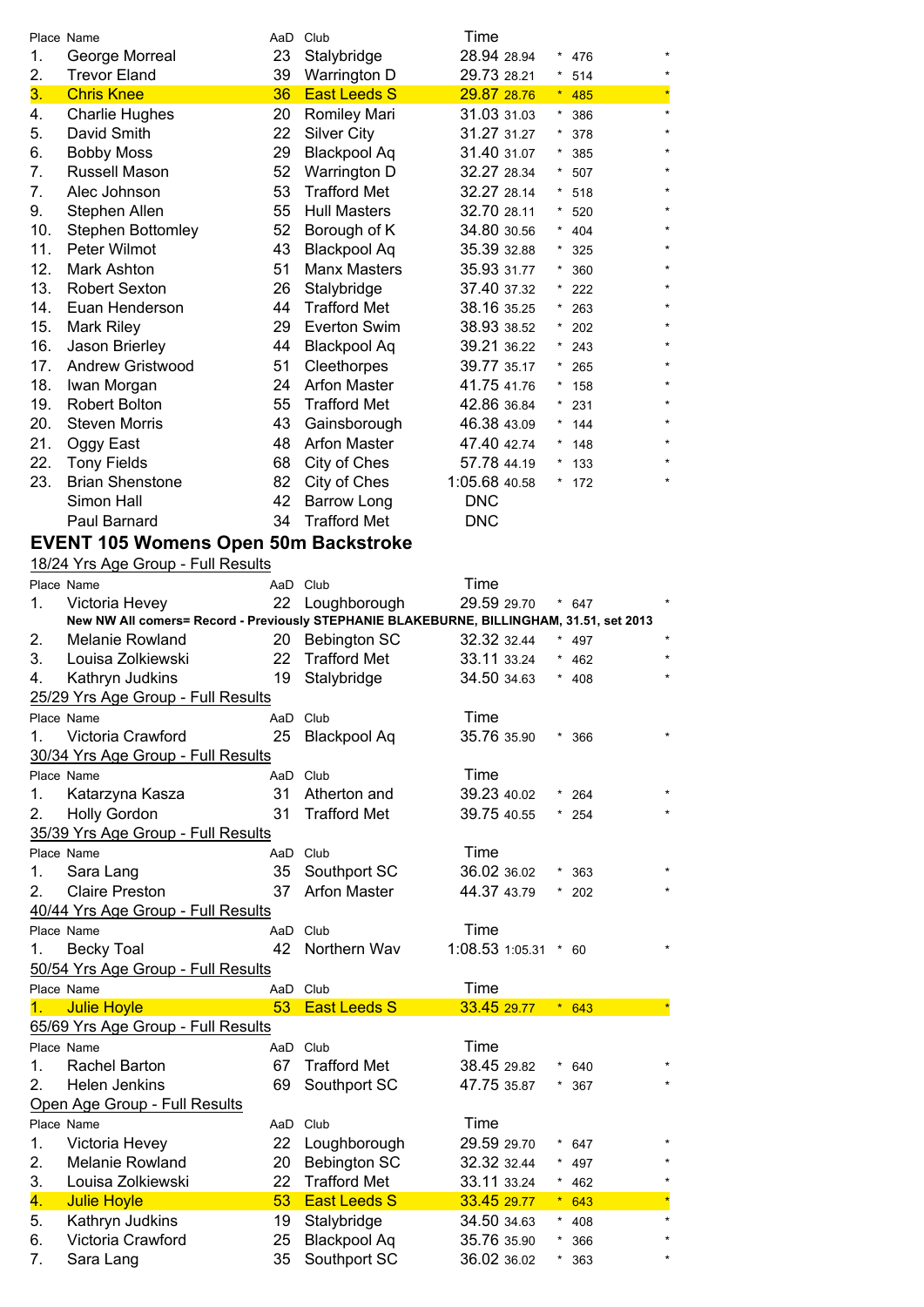| 8.  | Rachel Barton                                                                            | 67 | <b>Trafford Met</b>        | 38.45 29.82           | $^\star$ | 640     |            |                |         |         |
|-----|------------------------------------------------------------------------------------------|----|----------------------------|-----------------------|----------|---------|------------|----------------|---------|---------|
| 9.  | Katarzyna Kasza                                                                          | 31 | Atherton and               | 39.23 40.02           |          | 264     |            |                |         |         |
| 10. | <b>Holly Gordon</b>                                                                      | 31 | <b>Trafford Met</b>        | 39.75 40.55           |          | $*$ 254 |            |                |         |         |
| 11. | <b>Claire Preston</b>                                                                    | 37 | <b>Arfon Master</b>        | 44.37 43.79           |          | $*$ 202 |            |                |         |         |
| 12. | <b>Helen Jenkins</b>                                                                     | 69 | Southport SC               | 47.75 35.87           |          | 367     |            |                |         |         |
| 13. | <b>Becky Toal</b>                                                                        | 42 | Northern Wav               | 1:08.53 1:05.31       |          | $*$ 60  |            |                |         |         |
|     | <b>EVENT 106 Mens/Womens Open 200m Butterfly</b>                                         |    |                            |                       |          |         |            |                |         |         |
|     | MENS 18/24 Yrs Age Group - Full Results                                                  |    |                            |                       |          |         |            |                |         |         |
|     | Place Name                                                                               |    | AaD Club                   | Time                  |          |         |            | 50             | 100     | 150     |
| 1.  | David Smith                                                                              |    | 22 Silver City             | 2:30.14 2:30.27 * 377 |          |         |            | 33.56          | 1:12.40 | 1:52.85 |
|     | MENS 30/34 Yrs Age Group - Full Results                                                  |    |                            |                       |          |         |            |                |         |         |
|     | Place Name                                                                               |    | AaD Club                   | Time                  |          |         |            | 50             | 100     | 150     |
| 1.  | Craig Ward                                                                               |    | 30 Trafford Met            | 2:39.46 2:41.54 *     |          | 303     |            | 30.72          | 1:08.64 | 1:55.18 |
|     | MENS 35/39 Yrs Age Group - Full Results                                                  |    |                            |                       |          |         |            |                |         |         |
|     | Place Name                                                                               |    | AaD Club                   | Time                  |          |         |            | 50             | 100     | 150     |
|     | <b>Phil Burchell</b>                                                                     |    | 35 Holywell SC             | <b>DNC</b>            |          |         |            |                |         |         |
|     | MENS 50/54 Yrs Age Group - Full Results                                                  |    |                            |                       |          |         |            |                |         |         |
|     | Place Name                                                                               |    | AaD Club                   | Time                  |          |         |            | 50             | 100     | 150     |
| 1.  | <b>Clive Roberts</b>                                                                     |    | 50 City of Ches            | 2:37.04 2:23.89 * 429 |          |         |            | 33.65          | 1:12.92 |         |
|     | New NW Region Record - Previously ROB ARNOLD, TRAFFORD METRO, 2:42.78, set 2012          |    |                            |                       |          |         |            |                |         |         |
|     | New NW All comers= Record - Previously ANDREW GRISTWOOD, CLEETHORPES, 02:41.48, set 2014 |    |                            |                       |          |         |            |                |         |         |
| 2.  | Andrew Gristwood                                                                         |    | 51 Cleethorpes             | 2:45.23 2:30.30 * 376 |          |         |            | 37.16          | 1:18.74 | 2:01.97 |
|     | MENS 55/59 Yrs Age Group - Full Results                                                  |    |                            |                       |          |         |            |                |         |         |
|     | Place Name                                                                               |    | AaD Club                   | Time                  |          |         |            | 50             | 100     | 150     |
| 1.  | Mark Jones                                                                               |    | 55 Everton Swim            | 3:04.27 2:41.43 * 304 |          |         |            | 40.06          | 1:26.45 | 2:14.59 |
|     | New NW Region Record - Previously GERRY LELLEHER, WARRINGTON DOLPHIN, 3:08.77, set 2014  |    |                            |                       |          |         |            |                |         |         |
|     | <b>MENS Open Age Group - Full Results</b>                                                |    |                            |                       |          |         |            |                |         |         |
|     | Place Name                                                                               |    | AaD Club                   | Time                  |          |         |            | 50             | 100     | 150     |
| 1.  | David Smith                                                                              | 22 | <b>Silver City</b>         | 2:30.14 2:30.27 *     |          | 377     |            | 33.56          | 1:12.40 | 1:52.85 |
| 2.  | <b>Clive Roberts</b>                                                                     | 50 | City of Ches               | 2:37.04 2:23.89       |          | 429     |            | 33.65          | 1:12.92 |         |
| 3.  | Craig Ward                                                                               | 30 | <b>Trafford Met</b>        | 2:39.46 2:41.54       | $^\star$ | 303     |            | 30.72          | 1:08.64 | 1:55.18 |
| 4.  | Andrew Gristwood                                                                         | 51 | Cleethorpes                | 2:45.23 2:30.30 *     |          | 376     |            | 37.16          | 1:18.74 | 2:01.97 |
| 5.  | Mark Jones                                                                               | 55 | Everton Swim               | 3:04.27 2:41.43 * 304 |          |         |            | 40.06          | 1:26.45 | 2:14.59 |
|     | <b>Phil Burchell</b>                                                                     | 35 | <b>Holywell SC</b>         | <b>DNC</b>            |          |         |            |                |         |         |
|     | <b>WOMENS 25/29 Yrs Age Group - Full Results</b>                                         |    |                            |                       |          |         |            |                |         |         |
|     | Place Name                                                                               |    | AaD Club                   | Time                  |          |         |            | 50             | 100     | 150     |
| 1.  | Ashley Warrender                                                                         |    | 26 Carnegie ASC            | 2:33.22 2:33.27 * 489 |          |         |            | 32.32          | 1:09.79 | 1:50.97 |
|     | New NW All comers= Record - Previously RACHEL DARBY, SOUTHPORT, 02:42.66, set 2005       |    |                            |                       |          |         |            |                |         |         |
|     | <b>WOMENS Open Age Group - Full Results</b>                                              |    |                            |                       |          |         |            |                |         |         |
|     | Place Name                                                                               |    | AaD Club                   | Time                  |          |         |            | 50             | 100     | 150     |
| 1.  | Ashley Warrender                                                                         |    | 26 Carnegie ASC            | 2:33.22 2:33.27 * 489 |          |         |            | 32.32          | 1:09.79 | 1:50.97 |
|     | <b>EVENT 107 Mens Open 100m Freestyle</b>                                                |    |                            |                       |          |         |            |                |         |         |
|     | 18/24 Yrs Age Group - Full Results                                                       |    |                            |                       |          |         |            |                |         |         |
|     | Place Name                                                                               |    | AaD Club                   | Time                  |          |         |            | 50             |         |         |
| 1.  | George Morreal                                                                           | 23 | Stalybridge                | 56.27 56.43           | $\star$  | 505     |            | 26.97          |         |         |
| 2.  | Ryan Manchester                                                                          | 21 | City of Manc               | 57.28 57.45           | $\star$  | 478     |            | 27.54          |         |         |
| 3.  | Joe Keeley                                                                               |    | 22 Trafford Met            | 57.97 58.14           | $\star$  | 461     | $^{\star}$ | 27.37          |         |         |
| 4.  | <b>Charlie Hughes</b>                                                                    | 20 | Romiley Mari               | 1:02.62 1:02.80 *     |          | 366     |            | 29.48          |         |         |
| 5.  | Iwan Morgan                                                                              | 24 | <b>Arfon Master</b>        | 1:13.23 1:13.44 * 229 |          |         |            | 34.01          |         |         |
|     | 25/29 Yrs Age Group - Full Results                                                       |    |                            |                       |          |         |            |                |         |         |
|     | Place Name                                                                               |    | AaD Club                   | Time                  |          |         |            | 50             |         |         |
| 1.  | Paolo Fraccaro                                                                           | 28 | City of Manc               | 57.28 57.21           |          | 484     |            | 27.43          |         |         |
| 2.  | lain Hodgson                                                                             | 26 | Darlington S               | 57.47 57.58           | $\star$  | 475     |            | 26.90          |         |         |
| 3.  | <b>Mark Riley</b>                                                                        | 29 | Everton Swim               | 1:00.49 1:00.30 * 413 |          |         |            | 29.77          |         |         |
| 4.  | <b>Robert Sexton</b>                                                                     | 26 | Stalybridge                | 1:03.55 1:03.67 * 351 |          |         |            | 30.65          |         |         |
| 5.  | Adam Caton                                                                               | 29 | <b>Silver City</b>         | 1:07.35 1:07.14 * 299 |          |         |            |                |         |         |
|     |                                                                                          |    |                            | <b>DNC</b>            |          |         |            | 31.95          |         |         |
|     | John Maclean                                                                             | 27 | <b>Silver City</b>         |                       |          |         |            |                |         |         |
|     | 30/34 Yrs Age Group - Full Results                                                       |    |                            | Time                  |          |         |            |                |         |         |
| 1.  | Place Name<br><b>Nick Valentine</b>                                                      |    | AaD Club<br>34 Gateshead & | 59.29 58.35           |          |         |            | 50             |         |         |
| 2.  | Mike Rushton                                                                             | 31 | Stalybridge                | 59.92 59.46           | $\star$  | 456     |            | 29.16<br>28.25 |         |         |
|     |                                                                                          |    | <b>Trafford Met</b>        |                       |          | $* 431$ | $\star$    |                |         |         |
| 3.  | Jonathan Giles                                                                           | 33 |                            | 1:00.05 59.27         |          | $*$ 435 |            | 28.83          |         |         |
|     | 35/39 Yrs Age Group - Full Results                                                       |    |                            |                       |          |         |            |                |         |         |
|     | Place Name                                                                               |    | AaD Club                   | Time                  |          |         |            | 50             |         |         |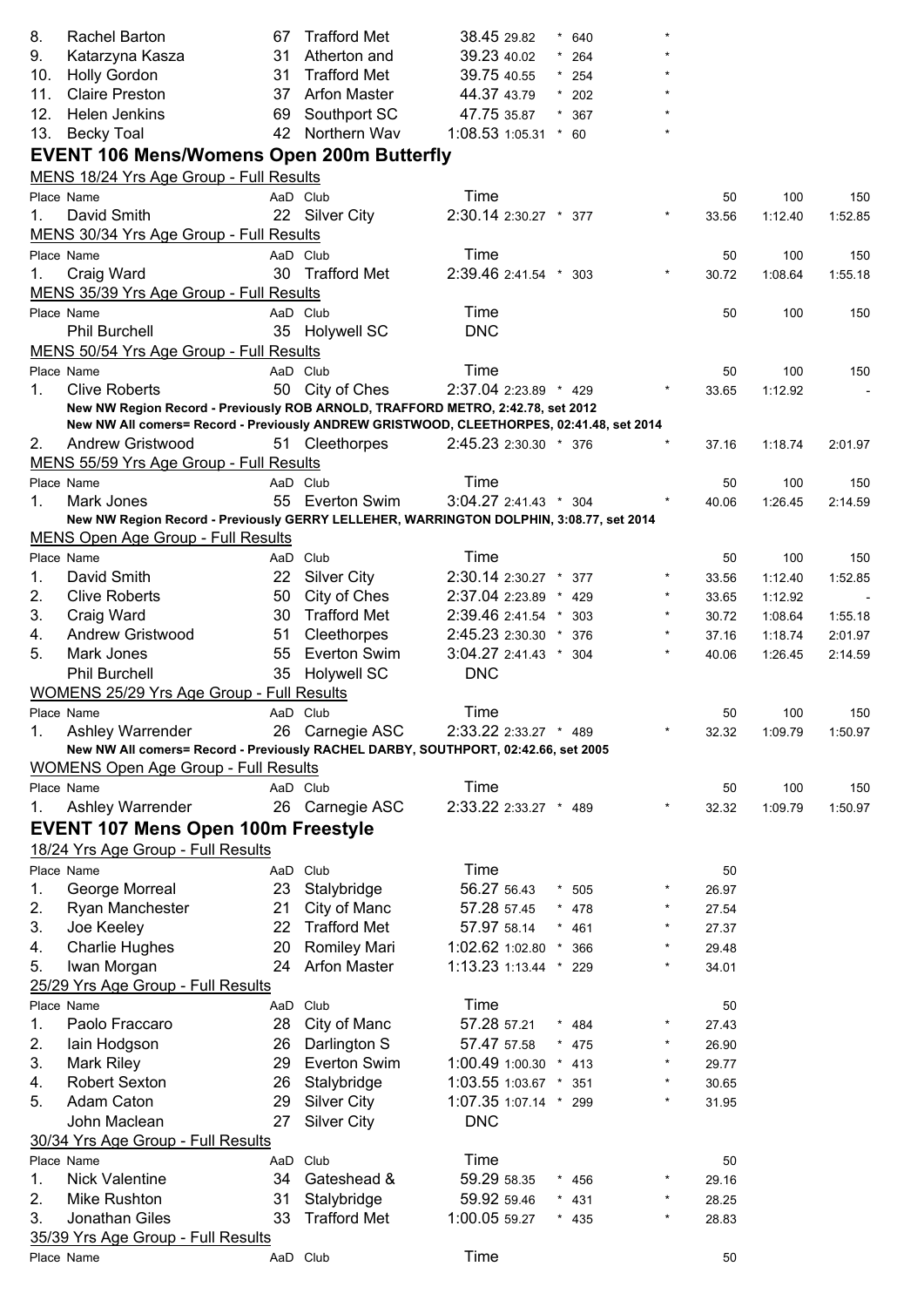| 1.         | <b>Andrew Wheeler</b><br>40/44 Yrs Age Group - Full Results                               | 38       | <b>Silver City</b>                 | 1:00.84 59.08                      |            | 440        |              | 29.46          |
|------------|-------------------------------------------------------------------------------------------|----------|------------------------------------|------------------------------------|------------|------------|--------------|----------------|
|            | Place Name                                                                                | AaD      | Club                               | Time                               |            |            |              | 50             |
| 1.         | Les Church                                                                                | 43       | City of Ches                       | 1:00.13 57.24                      |            | 483        |              | 29.50          |
| 2.         | Peter Wilmot                                                                              | 43       | <b>Blackpool Aq</b>                | 1:00.77 57.85                      | $^{\star}$ | 468        | $\star$      | 28.61          |
| 3.         | Dan Chadderton                                                                            | 44       | <b>Trafford Met</b>                | 1:02.94 59.65                      |            | 427        | $\star$      | 29.28          |
| 4.         | Jason Brierley                                                                            | 44       | <b>Blackpool Aq</b>                | 1:08.02 1:04.47                    |            | 338        | $\star$      | 31.69          |
| 5.         | Euan Henderson                                                                            | 44       | <b>Trafford Met</b>                | 1:08.78 1:05.19                    |            | 327        |              | 32.50          |
| 6.         | <b>Matthew Pearce</b>                                                                     | 40       | Leyland Barr                       | 1:10.18 1:07.64                    |            | 293        |              | 33.12          |
|            | 45/49 Yrs Age Group - Full Results                                                        |          |                                    |                                    |            |            |              |                |
|            | Place Name                                                                                | AaD      | Club                               | Time                               |            |            |              | 50             |
| 1.         | <b>Stuart Hoyle</b>                                                                       | 49       | <b>East Leeds S</b>                | 1:01.85 57.21                      |            | 484        | $\star$      | 29.46          |
| 2.         | David Crabtree                                                                            | 47       | <b>Romiley Mari</b>                | 1:02.63 58.53                      |            | 452        | $\star$      | 29.31          |
| 3.         | Michael Boyle                                                                             | 46       | <b>Trafford Met</b>                | 1:07.94 1:03.80                    | $\star$    | 349        | $\star$      | 32.06          |
|            | 50/54 Yrs Age Group - Full Results                                                        |          |                                    |                                    |            |            |              |                |
|            | Place Name                                                                                |          | AaD Club                           | Time                               |            |            |              | 50             |
| 1.         | Russell Mason                                                                             | 52       | Warrington D                       | 1:00.02 54.59                      |            | 557        | $\star$      | 28.53          |
| 2.         | <b>Andrew Bennett</b>                                                                     | 51       | Warrington D                       | 1:02.70 57.36                      |            | 480        | $\star$      | 30.04          |
| 3.         | Paul Gibson                                                                               | 50       | Carlisle Aqu                       | 1:07.02 1:01.66                    |            | 387        | $\star$      | 31.61          |
|            |                                                                                           |          |                                    |                                    |            |            |              |                |
|            | 55/59 Yrs Age Group - Full Results                                                        |          |                                    |                                    |            |            |              |                |
|            | Place Name                                                                                |          | AaD Club                           | Time                               |            |            |              | 50             |
| 1.         | Mark Jones                                                                                | 55       | <b>Everton Swim</b>                | 1:11.77 1:04.08 *                  |            | 344        |              | 34.71          |
|            | 60/64 Yrs Age Group - Full Results                                                        |          |                                    |                                    |            |            |              |                |
|            | Place Name                                                                                |          | AaD Club                           | Time                               |            |            |              | 50             |
| 1.         | Neville Barton                                                                            | 61       | <b>Trafford Met</b>                | 1:01.71 52.72                      |            | 619        |              | 29.22          |
|            | New NW Region Record - Previously NEVILLE BARTON, TRAFFORD METRO, 01:02.48, set 2014      |          |                                    |                                    |            |            |              |                |
|            | New NW All comers= Record - Previously NEVILLE BARTON, TRAFFORD METRO, 01:02.48, set 2014 |          |                                    |                                    |            |            |              |                |
| 2.         | <b>Tony Morriss</b>                                                                       |          | 60 Aer Lingus                      | 1:05.41 56.33                      |            | * 507      |              | 31.67          |
|            | 70/74 Yrs Age Group - Full Results                                                        |          |                                    |                                    |            |            |              |                |
|            | Place Name                                                                                |          | AaD Club                           | Time                               |            |            |              | 50             |
| 1.         | Neil Mackinnon                                                                            | 74       | <b>Trafford Met</b>                | 1:16.75 56.88                      |            | 493        |              | 36.52          |
|            | New NW Region Record - Previously WILLIAM DALZELL, SOUTHPORT, 1:18.55, set 2014           |          |                                    |                                    |            |            |              |                |
|            | New NW All comers= Record - Previously P. TUCKER, DARWEN, 01:17.54, set 2002              |          |                                    |                                    |            |            |              |                |
|            | <u>75/79 Yrs Age Group - Full Results</u>                                                 |          |                                    |                                    |            |            |              |                |
|            | Place Name                                                                                |          | AaD Club                           | Time                               |            |            |              | 50             |
| 1.         | Keith Leary                                                                               | 76       | <b>Blackpool Aq</b>                | 1:42.93 1:14.02 * 223              |            |            |              | 47.71          |
|            | 80/84 Yrs Age Group - Full Results                                                        |          |                                    |                                    |            |            |              |                |
|            | Place Name                                                                                |          | AaD Club                           | Time                               |            |            |              | 50             |
| 1.         | <b>Brian Shenstone</b>                                                                    | 82       | City of Ches                       | 2:09.74 1:23.49 *                  |            | 155        | $\star$      | 1:01.78        |
|            | New NW Region Record - Previously unclaimed                                               |          |                                    |                                    |            |            |              |                |
|            | Open Age Group - Full Results                                                             |          |                                    |                                    |            |            |              |                |
|            | Place Name                                                                                | AaD      | Club                               | Time                               |            |            |              | 50             |
| 1.         | George Morreal                                                                            | 23       | Stalybridge                        | 56.27 56.43                        | $\star$    | 505        | *            | 26.97          |
| 2.         | Ryan Manchester                                                                           | 21       | City of Manc                       | 57.28 57.45                        | $^{\star}$ | 478        | $\star$      | 27.54          |
| 2.         | Paolo Fraccaro                                                                            | 28       | City of Manc                       | 57.28 57.21                        | $\star$    | 484        | $\star$      | 27.43          |
| 4.         | lain Hodgson                                                                              | 26       | Darlington S                       | 57.47 57.58                        | $^{\star}$ | 475        | $\star$      | 26.90          |
| 5.         | Joe Keeley                                                                                | 22       | <b>Trafford Met</b>                | 57.97 58.14                        |            | 461        | $\star$      | 27.37          |
| 6.         | <b>Nick Valentine</b>                                                                     | 34       | Gateshead &                        | 59.29 58.35                        |            | 456        | $\star$      | 29.16          |
| 7.         | Mike Rushton                                                                              | 31       | Stalybridge                        | 59.92 59.46                        |            | 431        | $\star$      | 28.25          |
| 8.         | Russell Mason                                                                             | 52       | Warrington D                       | 1:00.02 54.59                      |            | 557        | $\star$      | 28.53          |
| 9.         | Jonathan Giles                                                                            | 33       | <b>Trafford Met</b>                | 1:00.05 59.27                      |            | 435        | $\star$      | 28.83          |
| 10.        | Les Church                                                                                | 43       | City of Ches                       | 1:00.13 57.24                      |            | 483        | $\star$      | 29.50          |
| 11.        | <b>Mark Riley</b>                                                                         | 29       | <b>Everton Swim</b>                | 1:00.49 1:00.30                    |            | 413        | $\star$      | 29.77          |
| 12.        | Peter Wilmot                                                                              | 43       | <b>Blackpool Aq</b>                | 1:00.77 57.85                      |            | 468        | $\star$      | 28.61          |
| 13.        | <b>Andrew Wheeler</b>                                                                     | 38       | <b>Silver City</b>                 | 1:00.84 59.08                      |            | 440        | $\star$      | 29.46          |
| 14.        | Neville Barton                                                                            | 61       | <b>Trafford Met</b>                | 1:01.71 52.72                      |            | 619        | $\star$      | 29.22          |
| 15.        |                                                                                           |          |                                    |                                    |            |            |              |                |
|            |                                                                                           |          |                                    |                                    |            |            | $\star$      |                |
|            | <b>Stuart Hoyle</b>                                                                       | 49       | <b>East Leeds S</b>                | 1:01.85 57.21                      | $\star$    | 484        | $\star$      | 29.46          |
| 16.        | <b>Charlie Hughes</b>                                                                     | 20       | <b>Romiley Mari</b>                | 1:02.62 1:02.80                    | $\star$    | 366        |              | 29.48          |
| 17.        | David Crabtree                                                                            | 47       | <b>Romiley Mari</b>                | 1:02.63 58.53                      | $\star$    | 452        | $\star$      | 29.31          |
| 18.        | <b>Andrew Bennett</b>                                                                     | 51       | Warrington D                       | 1:02.70 57.36                      |            | 480        | $\star$      | 30.04          |
| 19.        | Dan Chadderton                                                                            | 44       | <b>Trafford Met</b>                | 1:02.94 59.65                      |            | 427        | *            | 29.28          |
| 20.        | <b>Robert Sexton</b>                                                                      | 26       | Stalybridge                        | 1:03.55 1:03.67                    |            | 351        | $\star$      | 30.65          |
| 21.        | <b>Tony Morriss</b>                                                                       | 60       | Aer Lingus                         | 1:05.41 56.33                      |            | 507        | $\star$      | 31.67          |
| 22.<br>23. | Paul Gibson<br>Adam Caton                                                                 | 50<br>29 | Carlisle Aqu<br><b>Silver City</b> | 1:07.02 1:01.66<br>1:07.35 1:07.14 | $^\star$   | 387<br>299 | $\star$<br>* | 31.61<br>31.95 |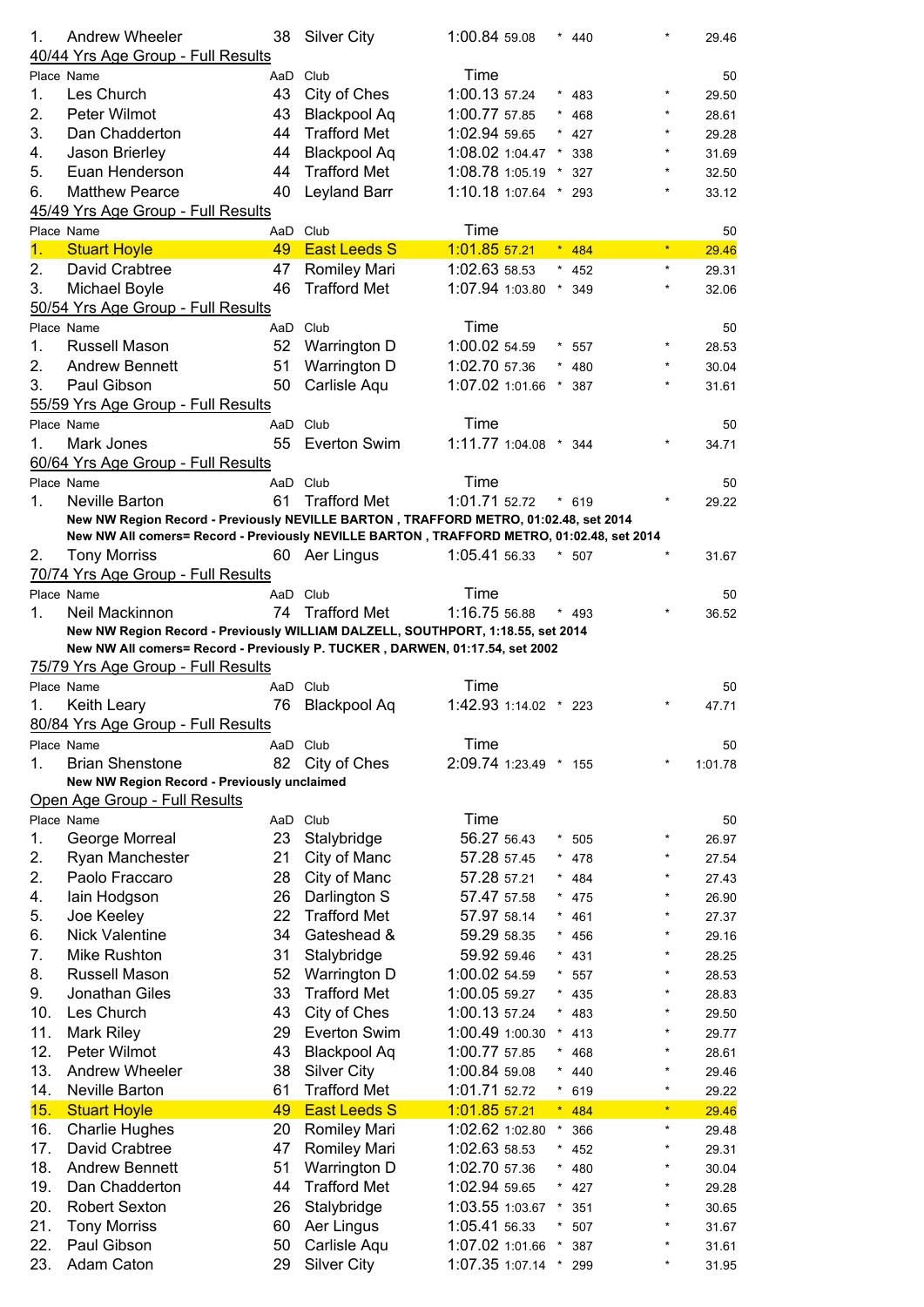| 24. | Michael Boyle                                                                    | 46       | <b>Trafford Met</b> | $1:07.94$ 1:03.80 $*$ |          | 349     | $\star$    | 32.06   |
|-----|----------------------------------------------------------------------------------|----------|---------------------|-----------------------|----------|---------|------------|---------|
| 25. |                                                                                  | 44       |                     | 1:08.02 1:04.47 *     |          |         |            |         |
|     | Jason Brierley                                                                   |          | <b>Blackpool Aq</b> |                       |          | 338     |            | 31.69   |
| 26. | Euan Henderson                                                                   | 44       | <b>Trafford Met</b> | 1:08.78 1:05.19 *     |          | 327     |            | 32.50   |
| 27. | <b>Matthew Pearce</b>                                                            | 40       | <b>Leyland Barr</b> | 1:10.18 1:07.64 *     |          | 293     | $\star$    | 33.12   |
| 28. | Mark Jones                                                                       |          | 55 Everton Swim     | 1:11.77 1:04.08       | $\star$  | 344     | $\star$    | 34.71   |
| 29. | Iwan Morgan                                                                      |          | 24 Arfon Master     | $1:13.231:13.44$ *    |          | 229     | $\star$    | 34.01   |
| 30. | Neil Mackinnon                                                                   |          | 74 Trafford Met     | 1:16.75 56.88         |          | $* 493$ | $\star$    | 36.52   |
| 31. | Keith Leary                                                                      | 76       | Blackpool Aq        | 1:42.93 1:14.02       | $^\star$ | 223     | $\star$    | 47.71   |
| 32. | <b>Brian Shenstone</b>                                                           | 82       | City of Ches        | 2:09.74 1:23.49 * 155 |          |         |            | 1:01.78 |
|     | John Maclean                                                                     | 27       | <b>Silver City</b>  | <b>DNC</b>            |          |         |            |         |
|     | <b>EVENT 108 Womens Open 100m Freestyle</b>                                      |          |                     |                       |          |         |            |         |
|     | 18/24 Yrs Age Group - Full Results                                               |          |                     |                       |          |         |            |         |
|     | Place Name                                                                       | AaD Club |                     | Time                  |          |         |            |         |
|     |                                                                                  |          |                     |                       |          |         | $\star$    | 50      |
| 1.  | <b>Melanie Rowland</b>                                                           |          | 20 Bebington SC     | 1:03.88 1:04.07 * 504 |          |         |            | 30.89   |
| 2.  | Kathryn Judkins                                                                  | 19       | Stalybridge         | 1:06.45 1:06.65 *     |          | 448     | $\star$    | 31.50   |
| 3.  | Sarah Hoye                                                                       | 23       | <b>Trafford Met</b> | 1:08.58 1:08.78 *     |          | 407     | $\star$    | 32.47   |
| 4.  | Louise Anderson                                                                  | 24       | <b>Blackpool Aq</b> | 1:20.34 1:20.58 * 253 |          |         | $\star$    | 37.70   |
|     | 25/29 Yrs Age Group - Full Results                                               |          |                     |                       |          |         |            |         |
|     | Place Name                                                                       | AaD Club |                     | Time                  |          |         |            | 50      |
| 1.  | Rachael Keir                                                                     | 29       | <b>Silver City</b>  | 1:00.47 1:00.81 * 590 |          |         | $\star$    | 29.51   |
|     | New NW All comers= Record - Previously LEANNE CLARKE, HALTON, 01:00.74, set 2012 |          |                     |                       |          |         |            |         |
| 2.  | Victoria Crawford                                                                | 25       | <b>Blackpool Aq</b> | 1:12.09 1:12.30 * 351 |          |         | $^{\star}$ | 33.70   |
| 3.  | Jenny Brown                                                                      | 27       | <b>Silver City</b>  | 1:19.06 1:19.45 * 264 |          |         | $\star$    | 37.84   |
|     | 30/34 Yrs Age Group - Full Results                                               |          |                     |                       |          |         |            |         |
|     | Place Name                                                                       | AaD Club |                     | Time                  |          |         |            | 50      |
| 1.  | <b>Holly Gordon</b>                                                              | 31       | <b>Trafford Met</b> | 1:19.68 1:20.04 * 258 |          |         |            | 38.15   |
|     | 35/39 Yrs Age Group - Full Results                                               |          |                     |                       |          |         |            |         |
|     | Place Name                                                                       | AaD Club |                     | Time                  |          |         |            |         |
|     |                                                                                  |          |                     |                       |          |         | $^\star$   | 50      |
| 1.  | Ann-Marie Blowman                                                                | 36       | <b>Hull Masters</b> | 1:28.42 1:27.81 * 196 |          |         |            | 41.12   |
|     | 40/44 Yrs Age Group - Full Results                                               |          |                     |                       |          |         |            |         |
|     | Place Name                                                                       | AaD Club |                     | Time                  |          |         |            | 50      |
| 1.  | <b>Becky Toal</b>                                                                | 42       | Northern Wav        | 2:03.21 1:58.89 * 78  |          |         | $\star$    | 49.40   |
|     | 45/49 Yrs Age Group - Full Results                                               |          |                     |                       |          |         |            |         |
|     | Place Name                                                                       | AaD Club |                     | Time                  |          |         |            | 50      |
|     | <b>Claire Hughes</b>                                                             | 46       | Stalybridge         | <b>DNC</b>            |          |         |            |         |
|     | Open Age Group - Full Results                                                    |          |                     |                       |          |         |            |         |
|     | Place Name                                                                       | AaD Club |                     | Time                  |          |         |            | 50      |
| 1.  | Rachael Keir                                                                     | 29       | <b>Silver City</b>  | 1:00.47 1:00.81 *     |          | 590     | $\star$    | 29.51   |
| 2.  | Melanie Rowland                                                                  | 20       | <b>Bebington SC</b> | 1:03.88 1:04.07 *     |          | 504     | $\star$    | 30.89   |
| 3.  | Kathryn Judkins                                                                  | 19       | Stalybridge         | 1:06.45 1:06.65 * 448 |          |         | $\star$    | 31.50   |
|     |                                                                                  | 23       | <b>Trafford Met</b> | 1:08.58 1:08.78 * 407 |          |         | $\star$    |         |
| 4.  | Sarah Hoye                                                                       |          |                     |                       |          |         | $\star$    | 32.47   |
| 5.  | Victoria Crawford                                                                | 25       | Blackpool Aq        | 1:12.09 1:12.30 *     |          | 351     |            | 33.70   |
| 6.  | Jenny Brown                                                                      | 27       | <b>Silver City</b>  | 1:19.06 1:19.45 *     |          | 264     | $\star$    | 37.84   |
| 7.  | <b>Holly Gordon</b>                                                              | 31       | <b>Trafford Met</b> | 1:19.68 1:20.04       | $^\star$ | 258     | $\star$    | 38.15   |
| 8.  | Louise Anderson                                                                  | 24       | <b>Blackpool Aq</b> | 1:20.34 1:20.58       | $^\star$ | 253     | $\star$    | 37.70   |
| 9.  | Ann-Marie Blowman                                                                | 36       | <b>Hull Masters</b> | 1:28.42 1:27.81       | $^\star$ | 196     | $\star$    | 41.12   |
| 10. | <b>Becky Toal</b>                                                                | 42       | Northern Wav        | 2:03.21 1:58.89 * 78  |          |         | $\star$    | 49.40   |
|     | <b>Claire Hughes</b>                                                             | 46       | Stalybridge         | <b>DNC</b>            |          |         |            |         |
|     | <b>EVENT 109 Mens Open 100m Breaststroke</b>                                     |          |                     |                       |          |         |            |         |
|     | 18/24 Yrs Age Group - Full Results                                               |          |                     |                       |          |         |            |         |
|     | Place Name                                                                       | AaD Club |                     | Time                  |          |         |            |         |
|     |                                                                                  | 22       | <b>Trafford Met</b> | 1:15.98 1:16.07 *     |          |         | $\star$    | 50      |
| 1.  | Joe Keeley                                                                       |          |                     |                       |          | 390     |            | 35.28   |
| 2.  | Ryan Manchester                                                                  | 21       | City of Manc        | 1:25.60 1:25.70 * 273 |          |         |            | 40.17   |
|     | 25/29 Yrs Age Group - Full Results                                               |          |                     |                       |          |         |            |         |
|     | Place Name                                                                       | AaD Club |                     | Time                  |          |         |            | 50      |
| 1.  | <b>Mark Riley</b>                                                                | 29       | <b>Everton Swim</b> | 1:18.72 1:16.79 * 379 |          |         |            | 37.20   |
|     | <b>Bobby Moss</b>                                                                | 29       | <b>Blackpool Aq</b> | <b>DNC</b>            |          |         |            |         |
|     | 30/34 Yrs Age Group - Full Results                                               |          |                     |                       |          |         |            |         |
|     | Place Name                                                                       | AaD Club |                     | Time                  |          |         |            | 50      |
| 1.  | Chris Ferguson                                                                   | 33       | <b>Silver City</b>  | 1:12.02 1:09.79 *     |          | 505     | $\star$    | 34.05   |
| 2.  | <b>Nick Valentine</b>                                                            | 34       | Gateshead &         | 1:13.72 1:11.39 * 472 |          |         | $\star$    | 35.08   |
| 3.  | Neil Ryan                                                                        | 32       | Romiley Mari        | 1:16.51 1:14.21 * 420 |          |         |            | 35.12   |
|     | 35/39 Yrs Age Group - Full Results                                               |          |                     |                       |          |         |            |         |
|     | Place Name                                                                       | AaD Club |                     | Time                  |          |         |            | 50      |
|     |                                                                                  |          |                     |                       |          |         |            |         |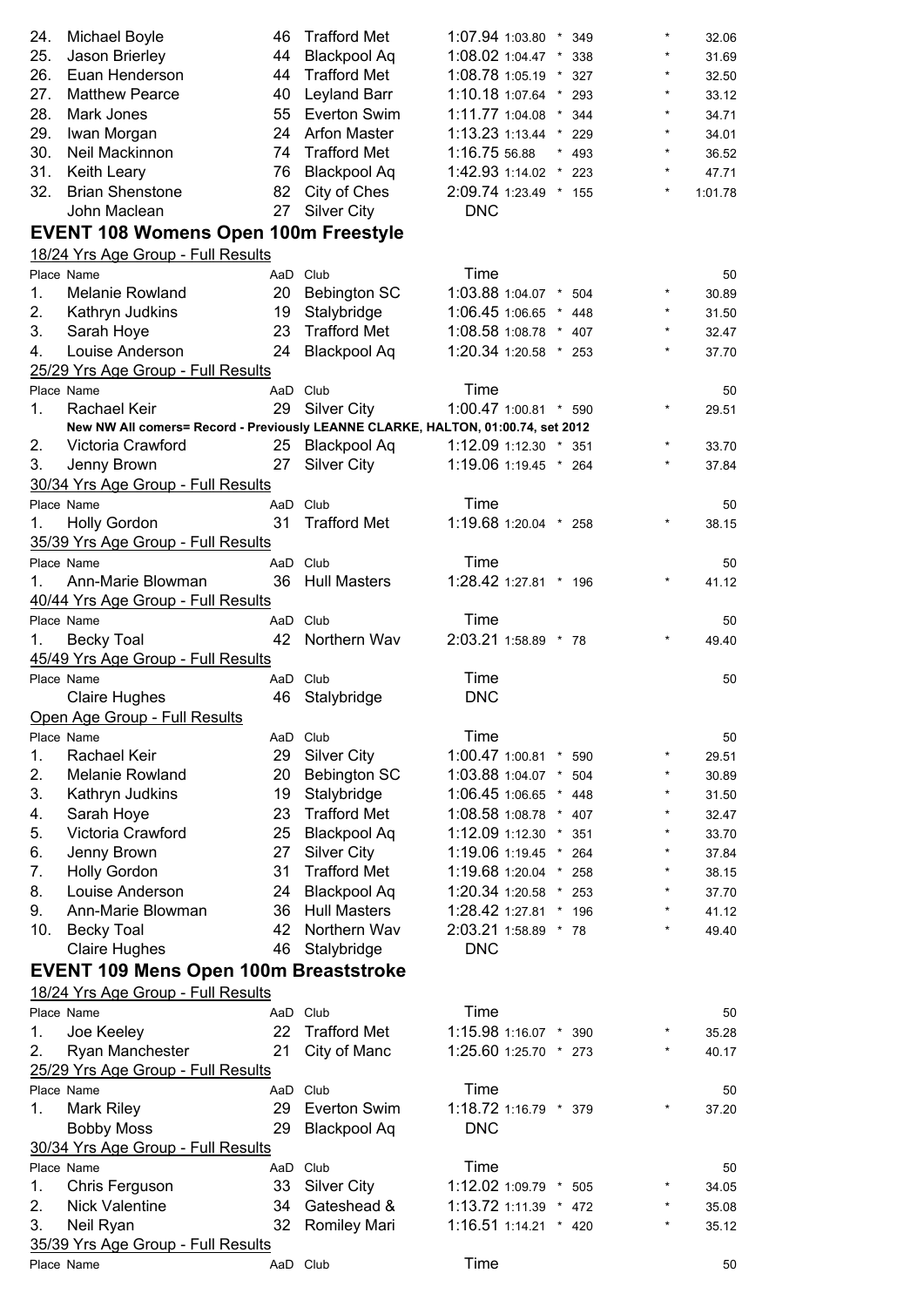|                  | <b>Phil Burchell</b><br>40/44 Yrs Age Group - Full Results                                      | 35       | <b>Holywell SC</b>                  | <b>DNC</b>                    |                     |     |            |         |
|------------------|-------------------------------------------------------------------------------------------------|----------|-------------------------------------|-------------------------------|---------------------|-----|------------|---------|
|                  | Place Name                                                                                      | AaD Club |                                     | Time                          |                     |     |            | 50      |
| 1.               | <b>Matthew Pearce</b>                                                                           | 40       | Leyland Barr                        | 1:29.57 1:25.98 * 270         |                     |     |            | 40.72   |
| 2.               | <b>Steven Morris</b>                                                                            | 43       | Gainsborough                        | 1:31.29 1:26.68 * 264         |                     |     |            | 43.32   |
|                  | Davd Rees                                                                                       | 42       | Stalybridge                         | <b>DNC</b>                    |                     |     |            |         |
|                  | 45/49 Yrs Age Group - Full Results                                                              |          |                                     |                               |                     |     |            |         |
|                  | Place Name                                                                                      | AaD Club |                                     | Time                          |                     |     |            | 50      |
| 1 <sub>1</sub>   | <b>Paul Clemence</b>                                                                            |          | 45 East Leeds S                     | $1:13.55*1:09.13*520$         |                     |     | $\star$    | 34.27   |
|                  | New NW All comers= Record - Previously N. BARTON, AQUABEARS, 01:13.99, set 2000                 |          |                                     |                               |                     |     |            |         |
| $\overline{2}$ . | <b>Peter Jackson</b>                                                                            |          | 49 East Leeds S                     | $1:17.08$ 1:10.55 * 489       |                     |     |            | 36.23   |
| 3.               | <b>Philip Croxall</b>                                                                           |          | 46 Colne SC                         | 1:21.80 1:16.44 * 385         |                     |     | $\star$    | 38.75   |
|                  | 55/59 Yrs Age Group - Full Results                                                              |          |                                     |                               |                     |     |            |         |
|                  | Place Name                                                                                      | AaD Club |                                     | Time                          |                     |     |            | 50      |
| 1.               | Mark Jones                                                                                      | 55       | Everton Swim                        | 1:29.41 1:17.65 *             |                     | 367 |            | 42.70   |
| 2.               | <b>Robert Bolton</b>                                                                            | 55       | <b>Trafford Met</b>                 | 1:30.50 1:18.60 * 354         |                     |     | $\star$    | 43.53   |
|                  | 60/64 Yrs Age Group - Full Results                                                              |          |                                     |                               |                     |     |            |         |
|                  | Place Name                                                                                      | AaD Club |                                     | Time                          |                     |     |            | 50      |
| 1.               | <b>Graham Pearson</b>                                                                           | 63       | Carlisle Aqu                        | 1:22.16 1:05.70 *             |                     | 606 |            | 39.44   |
| 2.               | <b>Tony Morriss</b>                                                                             | 60       | Aer Lingus                          | 1:25.56 1:10.65 * 487         |                     |     |            | 41.03   |
|                  | 65/69 Yrs Age Group - Full Results                                                              |          |                                     |                               |                     |     |            |         |
|                  | Place Name                                                                                      | AaD Club |                                     | Time                          |                     |     |            | 50      |
| 1.               | <b>Brian Taylor</b>                                                                             | 65       | Adwick (Donc                        | 1:25.12 1:06.57 * 582         |                     |     |            | 40.29   |
|                  | New NW All comers= Record - Previously T. WALKER, C OF CHESTER, 01:25.17, set 2000              |          |                                     |                               |                     |     |            |         |
| 2.               | <b>Graham Padgett</b>                                                                           |          | 68 Warrington D                     | 1:35.25 1:11.91 * 462         |                     |     |            | 44.29   |
| 3.               | <b>Godfrey Green</b>                                                                            | 66       | City of Linc                        | 1:36.10 1:14.30 * 419         |                     |     |            | 45.11   |
| 4.               | <b>Tony Fields</b>                                                                              | 68       | City of Ches                        | 2:01.85 1:32.00 * 220         |                     |     |            | 57.55   |
|                  |                                                                                                 |          |                                     |                               |                     |     |            |         |
|                  | 75/79 Yrs Age Group - Full Results                                                              |          |                                     |                               |                     |     |            |         |
|                  | Place Name                                                                                      | AaD Club |                                     | Time                          |                     |     |            | 50      |
| 1.               | John Anderson                                                                                   | 78       | <b>Trafford Met</b>                 | 2:21.32 1:31.59 * 223         |                     |     |            | 1:07.10 |
|                  | Open Age Group - Full Results                                                                   |          |                                     |                               |                     |     |            |         |
|                  | Place Name                                                                                      | AaD Club |                                     | Time                          |                     |     |            | 50      |
| 1.               | Chris Ferguson                                                                                  |          | 33 Silver City                      | 1:12.02 1:09.79               | $\star$             | 505 |            | 34.05   |
| $\overline{2}$ . | <b>Paul Clemence</b>                                                                            | 45       | <b>East Leeds S</b>                 | 1:13.55 1:09.13               | $\vert \star \vert$ | 520 | $\star$    | 34.27   |
| 3.               | <b>Nick Valentine</b>                                                                           | 34       | Gateshead &                         | 1:13.72 1:11.39 * 472         |                     |     | $\star$    | 35.08   |
| 4.               | Joe Keeley                                                                                      | 22       | <b>Trafford Met</b>                 | 1:15.98 1:16.07 * 390         |                     |     |            | 35.28   |
| 5.               | Neil Ryan                                                                                       | 32       | Romiley Mari                        | 1:16.51 1:14.21               | $^\star$            | 420 | $\star$    | 35.12   |
| 6.               | <b>Peter Jackson</b>                                                                            | 49       | <b>East Leeds S</b>                 | 1:17.08 1:10.55               | $\boldsymbol{\ast}$ | 489 | $\star$    | 36.23   |
| 7.               | <b>Mark Riley</b>                                                                               | 29       | <b>Everton Swim</b>                 | 1:18.72 1:16.79               | $^\star$            | 379 | $\star$    | 37.20   |
| 8.               | <b>Philip Croxall</b>                                                                           | 46       | Colne SC                            | 1:21.80 1:16.44               | $\star$             | 385 | $\star$    |         |
| 9.               | <b>Graham Pearson</b>                                                                           |          |                                     |                               |                     |     |            | 38.75   |
| 10.              |                                                                                                 | 63       | Carlisle Aqu                        | 1:22.16 1:05.70               | $^\star$            | 606 | $\star$    | 39.44   |
|                  | <b>Brian Taylor</b>                                                                             | 65       | Adwick (Donc                        | 1:25.12 1:06.57               | $^\star$            | 582 |            | 40.29   |
| 11.              | <b>Tony Morriss</b>                                                                             | 60       | Aer Lingus                          | 1:25.56 1:10.65               | $^\star$            | 487 | $^{\star}$ | 41.03   |
| 12.              | Ryan Manchester                                                                                 | 21       | City of Manc                        | 1:25.60 1:25.70               | $^\star$            | 273 | $\star$    | 40.17   |
| 13.              | Mark Jones                                                                                      | 55       | <b>Everton Swim</b>                 | 1:29.41 1:17.65               | $\star$             | 367 | $^{\star}$ | 42.70   |
| 14.              | <b>Matthew Pearce</b>                                                                           | 40       | Leyland Barr                        | 1:29.57 1:25.98               |                     | 270 | $^{\star}$ | 40.72   |
| 15.              | <b>Robert Bolton</b>                                                                            | 55       | <b>Trafford Met</b>                 | 1:30.50 1:18.60               | $\star$             | 354 | $\star$    | 43.53   |
| 16.              | <b>Steven Morris</b>                                                                            | 43       | Gainsborough                        | 1:31.29 1:26.68               | $^\star$            | 264 |            | 43.32   |
| 17.              | <b>Graham Padgett</b>                                                                           | 68       | Warrington D                        | 1:35.25 1:11.91               | $^\star$            | 462 |            | 44.29   |
| 18.              |                                                                                                 | 66       | City of Linc                        | 1:36.10 1:14.30               | $\star$             | 419 | $\star$    | 45.11   |
| 19.              | Godfrey Green                                                                                   |          |                                     |                               |                     | 220 |            |         |
| 20.              | <b>Tony Fields</b><br>John Anderson                                                             | 68<br>78 | City of Ches<br><b>Trafford Met</b> | 2:01.85 1:32.00               | $\star$             | 223 | $^{\star}$ | 57.55   |
|                  | <b>Bobby Moss</b>                                                                               | 29       | <b>Blackpool Aq</b>                 | 2:21.32 1:31.59<br><b>DNC</b> |                     |     |            | 1:07.10 |
|                  |                                                                                                 |          |                                     |                               |                     |     |            |         |
|                  | Davd Rees                                                                                       | 42       | Stalybridge                         | <b>DNC</b>                    |                     |     |            |         |
|                  | <b>Phil Burchell</b>                                                                            | 35       | <b>Holywell SC</b>                  | <b>DNC</b>                    |                     |     |            |         |
|                  | <b>EVENT 110 Womens Open 100m Breaststroke</b>                                                  |          |                                     |                               |                     |     |            |         |
|                  | 18/24 Yrs Age Group - Full Results                                                              |          |                                     |                               |                     |     |            |         |
| Place Name       |                                                                                                 | AaD Club |                                     | Time                          |                     |     |            | 50      |
| 1.               | Kathryn Judkins                                                                                 | 19       | Stalybridge                         | 1:24.54 1:24.93 * 395         |                     |     |            | 40.30   |
|                  | 25/29 Yrs Age Group - Full Results                                                              |          |                                     |                               |                     |     |            |         |
|                  | Place Name                                                                                      | AaD Club |                                     | Time                          |                     |     |            | 50      |
| 1.               | Ashley Warrender                                                                                | 26       | Carnegie ASC                        | 1:16.68 1:16.44 * 542         |                     |     |            | 36.47   |
| 2.               | New NW All comers= Record - Previously C. NEILSON, BOBCATS, 01:20.91, set 1987<br>Sarah Roberts | 27       | Manchester T                        | 1:24.93 1:24.19 * 406         |                     |     | $\star$    | 40.66   |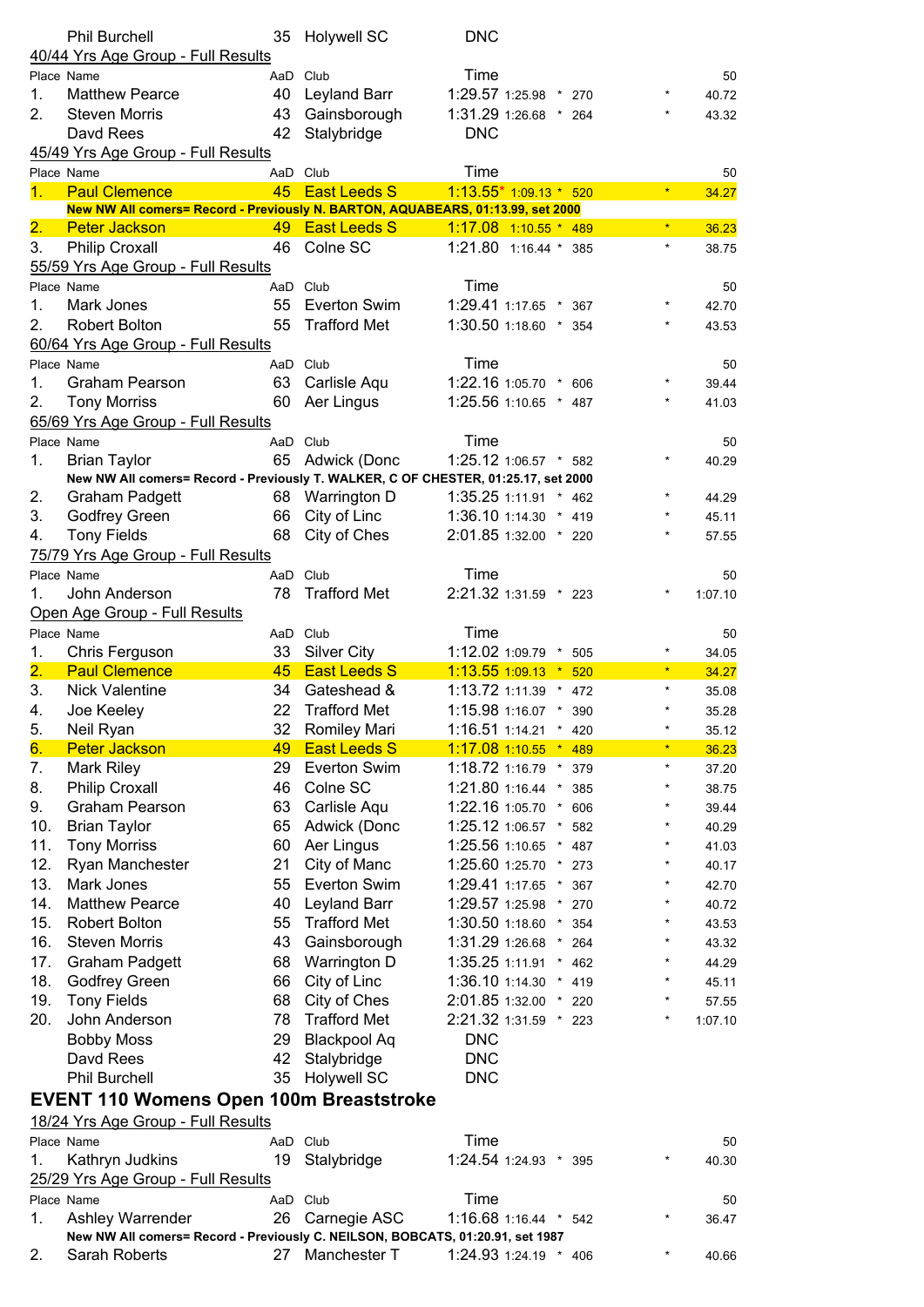| 3.  | Jenny Brown                                                                               |          | 27 Silver City      | 1:39.85 1:38.98 * 250 |         |         |          | 48.51 |
|-----|-------------------------------------------------------------------------------------------|----------|---------------------|-----------------------|---------|---------|----------|-------|
|     | 30/34 Yrs Age Group - Full Results                                                        |          |                     |                       |         |         |          |       |
|     | Place Name                                                                                |          | AaD Club            | Time                  |         |         |          | 50    |
| 1.  | Katarzyna Kasza                                                                           | 31       | Atherton and        | 1:30.05 1:28.37 * 351 |         |         |          | 42.92 |
|     | New NW Region Record - Previously JENNIFER SUTTON, WARRINGTON DOLPHINS, 1:36.07, set 2014 |          |                     |                       |         |         |          |       |
| 2.  | <b>Helen Whittle</b>                                                                      |          | 34 Blackpool Aq     | 1:30.67 1:28.59 * 348 |         |         |          | 43.00 |
| 3.  | <b>Holly Gordon</b>                                                                       | 31       | <b>Trafford Met</b> | 1:33.76 1:32.01 * 311 |         |         |          | 44.71 |
|     | 35/39 Yrs Age Group - Full Results                                                        |          |                     |                       |         |         |          |       |
|     | Place Name                                                                                |          | AaD Club            | Time                  |         |         |          | 50    |
| 1.  | <b>Claire Preston</b>                                                                     |          | 37 Arfon Master     | 1:43.73 1:40.56 *     |         | 238     |          | 49.41 |
| 2.  | Ann-Marie Blowman                                                                         |          | 36 Hull Masters     | 2:02.13 1:58.77 * 144 |         |         |          | 57.91 |
|     | 40/44 Yrs Age Group - Full Results                                                        |          |                     |                       |         |         |          |       |
|     | Place Name                                                                                |          | AaD Club            | Time                  |         |         |          | 50    |
| 1.  | Emma Bisset                                                                               |          | 44 Trafford Met     | 1:34.67 1:28.03 * 355 |         |         |          | 45.40 |
| 2.  | Hannah Burgess                                                                            |          | 42 Southport SC     | 1:41.14 1:35.49 * 278 |         |         | $\star$  | 48.41 |
| 3.  | Rebecca Chaffer                                                                           | 40       | Carlisle Aqu        | 1:41.15 1:36.72 * 268 |         |         |          | 47.31 |
|     | 45/49 Yrs Age Group - Full Results                                                        |          |                     |                       |         |         |          |       |
|     | Place Name                                                                                |          | AaD Club            | Time                  |         |         |          | 50    |
| 1.  | Jo Bolton                                                                                 | 49       | <b>Trafford Met</b> | 1:30.10 1:19.94 * 474 |         |         |          | 43.12 |
| 2.  | <b>Helen Sadler</b>                                                                       | 45       | <b>Trafford Met</b> | 1:32.34 1:25.13 * 393 |         |         |          | 43.87 |
|     | 55/59 Yrs Age Group - Full Results                                                        |          |                     |                       |         |         |          |       |
|     | Place Name                                                                                |          | AaD Club            | Time                  |         |         |          | 50    |
| 1.  | <b>Judith Hattle</b>                                                                      |          | 55 Carlisle Aqu     | 1:25.69 1:11.39 * 666 |         |         |          | 39.07 |
|     | New NW Region Record - Previously unclaimed                                               |          |                     |                       |         |         |          |       |
|     | New NW All comers= Record - Previously LINDSEY GOWLAND, ETWALL, 01:33.78, set 2013        |          |                     |                       |         |         |          |       |
|     | 60/64 Yrs Age Group - Full Results                                                        |          |                     |                       |         |         |          |       |
|     | Place Name                                                                                |          | AaD Club            | Time                  |         |         |          | 50    |
| 1.  | <b>Sally Shields</b>                                                                      | 61       | Borough of K        | 1:29.39 1:10.14 * 702 |         |         |          | 42.05 |
|     | New NW All comers= Record - Previously JENNIFER MERRITT, SPONDON, 01:30.03, set 2011      |          |                     |                       |         |         |          |       |
|     | 65/69 Yrs Age Group - Full Results                                                        |          |                     |                       |         |         |          |       |
|     | Place Name                                                                                |          | AaD Club            | Time                  |         |         |          | 50    |
| 1.  | <b>Rachel Barton</b>                                                                      | 67       | <b>Trafford Met</b> | 1:42.67 1:16.01 * 552 |         |         |          | 48.07 |
|     |                                                                                           |          |                     |                       |         |         |          |       |
|     | New NW Region Record - Previously HELEN JENKINS, SOUTHPORT, 01:44.32, set 2013            |          |                     |                       |         |         |          |       |
|     | New NW All comers= Record - Previously HELEN JENKINS, SOUTHPORT, 01:44.62, set 2013       |          |                     |                       |         |         |          |       |
| 2.  | Helen Jenkins                                                                             |          | 69 Southport SC     | 1:51.11 1:20.52 * 464 |         |         |          | 52.42 |
|     | Open Age Group - Full Results                                                             |          |                     |                       |         |         |          |       |
|     | Place Name                                                                                |          | AaD Club            | Time                  |         |         | *        | 50    |
| 1.  | Ashley Warrender                                                                          | 26       | Carnegie ASC        | 1:16.68 1:16.44 *     |         | 542     |          | 36.47 |
| 2.  | Kathryn Judkins                                                                           | 19       | Stalybridge         | 1:24.54 1:24.93 *     |         | 395     | $\star$  | 40.30 |
| 3.  | Sarah Roberts                                                                             | 27       | Manchester T        | 1:24.93 1:24.19       | $\star$ | 406     | $^\star$ | 40.66 |
| 4.  | <b>Judith Hattle</b>                                                                      | 55       | Carlisle Aqu        | 1:25.69 1:11.39       | $\star$ | 666     | *        | 39.07 |
| 5.  | <b>Sally Shields</b>                                                                      | 61       | Borough of K        | 1:29.39 1:10.14 *     |         | 702     | $\star$  | 42.05 |
| 6.  | Katarzyna Kasza                                                                           | 31       | Atherton and        | 1:30.05 1:28.37       | $\star$ | 351     | $\star$  | 42.92 |
| 7.  | Jo Bolton                                                                                 | 49       | <b>Trafford Met</b> | 1:30.10 1:19.94       |         | 474     | $\star$  | 43.12 |
| 8.  | Helen Whittle                                                                             | 34       | <b>Blackpool Aq</b> | 1:30.67 1:28.59       | $\star$ | 348     | $\star$  | 43.00 |
| 9.  | Helen Sadler                                                                              | 45       | <b>Trafford Met</b> | 1:32.34 1:25.13       | $\star$ | 393     | $\star$  | 43.87 |
| 10. | <b>Holly Gordon</b>                                                                       | 31       | <b>Trafford Met</b> | 1:33.76 1:32.01       | $\star$ | 311     |          | 44.71 |
| 11. | Emma Bisset                                                                               | 44       | <b>Trafford Met</b> | 1:34.67 1:28.03       | $\star$ | 355     | *        | 45.40 |
| 12. | Jenny Brown                                                                               | 27       | <b>Silver City</b>  | 1:39.85 1:38.98 *     |         | 250     |          | 48.51 |
| 13. | Hannah Burgess                                                                            | 42       | Southport SC        | 1:41.14 1:35.49       |         | 278     |          | 48.41 |
| 14. | Rebecca Chaffer                                                                           | 40       | Carlisle Aqu        | 1:41.15 1:36.72       | $\star$ | 268     | *        | 47.31 |
| 15. | <b>Rachel Barton</b>                                                                      | 67       | <b>Trafford Met</b> | 1:42.67 1:16.01       | $\star$ | 552     | *        | 48.07 |
| 16. | <b>Claire Preston</b>                                                                     | 37       | <b>Arfon Master</b> | 1:43.73 1:40.56       | $\star$ | 238     |          | 49.41 |
| 17. | Helen Jenkins                                                                             | 69       | Southport SC        | 1:51.11 1:20.52       | $\star$ | 464     | $^\star$ | 52.42 |
| 18. | Ann-Marie Blowman                                                                         | 36       | <b>Hull Masters</b> | 2:02.13 1:58.77 * 144 |         |         | $\star$  | 57.91 |
|     | <b>EVENT 111 Mens Open 50m Butterfly</b>                                                  |          |                     |                       |         |         |          |       |
|     | 18/24 Yrs Age Group - Full Results                                                        |          |                     |                       |         |         |          |       |
|     | Place Name                                                                                | AaD Club |                     | Time                  |         |         |          |       |
| 1.  | George Morreal                                                                            |          | 23 Stalybridge      | 28.29 28.30           |         | 457     |          |       |
| 2.  | David Smith                                                                               |          | 22 Silver City      | 28.52 28.53           |         | 446     |          |       |
| 3.  | Ryan Manchester                                                                           | 21       | City of Manc        | 29.84 29.85           | $\star$ | 389     |          |       |
| 4.  | Iwan Morgan                                                                               | 24       | <b>Arfon Master</b> | 35.84 35.86           |         | $*$ 224 |          |       |
|     | <b>Charlie Hughes</b>                                                                     | 20       | Romiley Mari        | <b>DNC</b>            |         |         |          |       |
|     | 25/29 Yrs Age Group - Full Results                                                        |          |                     | Time                  |         |         |          |       |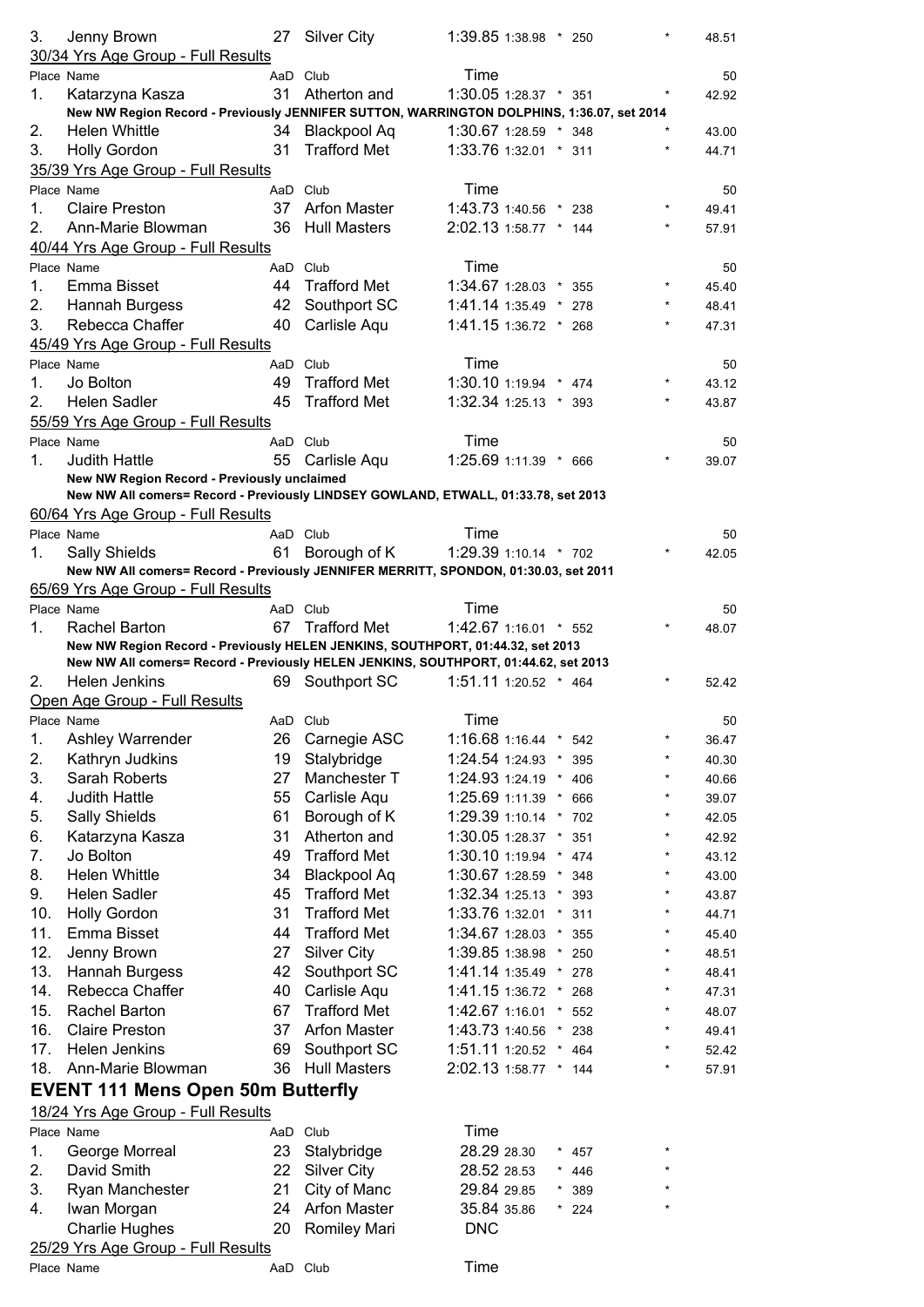| 1.<br>Paolo Fraccaro<br>28<br>City of Manc<br>27.35 28.06<br>468<br>2.<br><b>Blackpool Aq</b><br><b>Bobby Moss</b><br>29<br>30.24 31.06<br>345<br>3.<br>Mark Riley<br>29<br>Everton Swim<br>30.57 31.40<br>334<br><b>Robert Sexton</b><br>26<br>Stalybridge<br>31.89 32.31<br>4.<br>307<br>John Maclean<br>27<br><b>Silver City</b><br>32.92 33.63<br>5.<br>272<br>30/34 Yrs Age Group - Full Results<br>Time<br>Place Name<br>AaD Club<br>30<br><b>Trafford Met</b><br>27.46 28.17<br>1.<br>Craig Ward<br>463<br>New NW Region Record - Previously PHILIP ECCLES, TRAFFORD, 28.70, set 2013<br>New NW All comers= Record - Previously C. HOLMES, MANCHESTER, 27.67, set 1991<br>Mike Rushton<br>2.<br>31<br>Stalybridge<br>29.26 29.93<br>386<br>3.<br><b>Scott Gauld</b><br>30<br><b>Silver City</b><br>33.66 34.54<br>251<br>34<br><b>Trafford Met</b><br>Paul Barnard<br><b>DNC</b><br>35/39 Yrs Age Group - Full Results<br>Time<br>Place Name<br>AaD Club<br><b>Trevor Eland</b><br>39<br>27.40 26.58<br>1.<br>Warrington D<br>551<br>$\overline{2}$ .<br><b>East Leeds S</b><br><b>Chris Knee</b><br>36<br>27.88 27.65<br>490<br>Andrew Wheeler<br>3.<br>38<br><b>Silver City</b><br>30.86 30.16<br>377<br>40/44 Yrs Age Group - Full Results<br>Time<br>Place Name<br>AaD<br>Club<br>40<br>Warrington D<br>27.69 26.68<br>1.<br>Graeme Atherton<br>545<br>New NW Region Record - Previously DAVID REES, STALYBRIDGE, 28.16, set 2014<br>Paul Frith<br>Warrington D<br>42<br>29.64 28.19<br>2.<br>462<br>3.<br>Peter Wilmot<br>43<br><b>Blackpool Aq</b><br>31.39 29.67<br>396<br>45/49 Yrs Age Group - Full Results<br>Time<br>Place Name<br>AaD Club<br><b>East Leeds S</b><br>31.45 28.81<br><b>Stuart Hoyle</b><br>49<br>1.<br>433<br>2.<br>Martin James Goff<br>Romiley Mari<br>31.82 29.44<br>47<br>406<br><b>Blackpool Aq</b><br>Robert Hudson<br>48<br>DQ<br>50/54 Yrs Age Group - Full Results<br>Time<br>Place Name<br>Club<br>AaD<br>53<br><b>Trafford Met</b><br>28.62 25.69<br>1.<br>Alec Johnson<br>611<br>Russell Mason<br>Warrington D<br>30.08 27.15<br>2.<br>52<br>517<br>3.<br><b>Clive Roberts</b><br>50<br>City of Ches<br>30.90 28.17<br>463<br><b>Manx Masters</b><br>4.<br>Mark Ashton<br>51<br>31.21 28.31<br>456<br>5.<br>52<br><b>Stephen Bottomley</b><br>Borough of K<br>33.17 29.93<br>386<br>Paul Gibson<br>6.<br>50<br>Carlisle Aqu<br>33.88 30.89<br>351<br>Andrew Gristwood<br>51<br>Cleethorpes<br>34.43 31.23<br>7.<br>340<br>54<br>Glossop SC<br>35.19 31.41<br>8.<br>Jeroen Peters<br>334<br>9.<br>53<br>Manchester T<br>37.36 33.53<br>Phil Thomas<br>274<br>55/59 Yrs Age Group - Full Results<br>Time<br>Place Name<br>AaD Club<br>57<br>34.15 29.88<br>1.<br><b>Gerald Kelleher</b><br>Warrington D<br>$*388$<br>60/64 Yrs Age Group - Full Results<br>Time<br>Place Name<br>AaD<br>Club<br><b>DNC</b><br>63<br><b>Graham Pearson</b><br>Carlisle Aqu<br>70/74 Yrs Age Group - Full Results<br>Time<br>Place Name<br>AaD Club<br><b>Trafford Met</b><br>Neil Mackinnon<br>36.89 26.13<br>74<br>1.<br>580<br>$\star$<br>Open Age Group - Full Results<br>Time<br>Place Name<br>Club<br>AaD<br>Paolo Fraccaro<br>28<br>City of Manc<br>27.35 28.06<br>1.<br>468<br>2.<br><b>Trevor Eland</b><br>39<br>Warrington D<br>27.40 26.58<br>551<br>3.<br><b>Trafford Met</b><br>Craig Ward<br>30<br>27.46 28.17<br>463<br>$\star$<br><b>Graeme Atherton</b><br>Warrington D<br>27.69 26.68<br>4.<br>40<br>$\star$<br>545<br><b>East Leeds S</b><br>5.<br><b>Chris Knee</b><br>36<br>27.88 27.65<br>490<br>George Morreal<br>23<br>Stalybridge<br>28.29 28.30<br>6.<br>$\star$<br>457<br>David Smith<br><b>Silver City</b><br>22<br>28.52 28.53<br>7.<br>446<br><b>Trafford Met</b><br>8.<br>Alec Johnson<br>53<br>28.62 25.69<br>611<br>9.<br>Mike Rushton<br>31<br>Stalybridge<br>29.26 29.93<br>386<br>10.<br>Paul Frith<br>42<br>Warrington D<br>29.64 28.19<br>462<br>11.<br>21<br>City of Manc<br>Ryan Manchester<br>29.84 29.85<br>389<br>12.<br>Russell Mason<br>52<br>Warrington D<br>30.08 27.15<br>517<br><b>Blackpool Aq</b><br>13.<br><b>Bobby Moss</b><br>29<br>30.24 31.06<br>345<br>29 |     |                   |                     |             |     |         |
|-----------------------------------------------------------------------------------------------------------------------------------------------------------------------------------------------------------------------------------------------------------------------------------------------------------------------------------------------------------------------------------------------------------------------------------------------------------------------------------------------------------------------------------------------------------------------------------------------------------------------------------------------------------------------------------------------------------------------------------------------------------------------------------------------------------------------------------------------------------------------------------------------------------------------------------------------------------------------------------------------------------------------------------------------------------------------------------------------------------------------------------------------------------------------------------------------------------------------------------------------------------------------------------------------------------------------------------------------------------------------------------------------------------------------------------------------------------------------------------------------------------------------------------------------------------------------------------------------------------------------------------------------------------------------------------------------------------------------------------------------------------------------------------------------------------------------------------------------------------------------------------------------------------------------------------------------------------------------------------------------------------------------------------------------------------------------------------------------------------------------------------------------------------------------------------------------------------------------------------------------------------------------------------------------------------------------------------------------------------------------------------------------------------------------------------------------------------------------------------------------------------------------------------------------------------------------------------------------------------------------------------------------------------------------------------------------------------------------------------------------------------------------------------------------------------------------------------------------------------------------------------------------------------------------------------------------------------------------------------------------------------------------------------------------------------------------------------------------------------------------------------------------------------------------------------------------------------------------------------------------------------------------------------------------------------------------------------------------------------------------------------------------------------------------------------------------------------------------------------------------------------------------------------------------------------------------------------------------------------------------------------------------------------------------------------------------------------------------------------------------------------------------------------------------------------------------------------------------------------------------------------------------------------------------------------------------------------------------------------------------------------------------------------------------------------------------------------------------------------------------------------------------|-----|-------------------|---------------------|-------------|-----|---------|
|                                                                                                                                                                                                                                                                                                                                                                                                                                                                                                                                                                                                                                                                                                                                                                                                                                                                                                                                                                                                                                                                                                                                                                                                                                                                                                                                                                                                                                                                                                                                                                                                                                                                                                                                                                                                                                                                                                                                                                                                                                                                                                                                                                                                                                                                                                                                                                                                                                                                                                                                                                                                                                                                                                                                                                                                                                                                                                                                                                                                                                                                                                                                                                                                                                                                                                                                                                                                                                                                                                                                                                                                                                                                                                                                                                                                                                                                                                                                                                                                                                                                                                                                               |     |                   |                     |             |     |         |
|                                                                                                                                                                                                                                                                                                                                                                                                                                                                                                                                                                                                                                                                                                                                                                                                                                                                                                                                                                                                                                                                                                                                                                                                                                                                                                                                                                                                                                                                                                                                                                                                                                                                                                                                                                                                                                                                                                                                                                                                                                                                                                                                                                                                                                                                                                                                                                                                                                                                                                                                                                                                                                                                                                                                                                                                                                                                                                                                                                                                                                                                                                                                                                                                                                                                                                                                                                                                                                                                                                                                                                                                                                                                                                                                                                                                                                                                                                                                                                                                                                                                                                                                               |     |                   |                     |             |     |         |
|                                                                                                                                                                                                                                                                                                                                                                                                                                                                                                                                                                                                                                                                                                                                                                                                                                                                                                                                                                                                                                                                                                                                                                                                                                                                                                                                                                                                                                                                                                                                                                                                                                                                                                                                                                                                                                                                                                                                                                                                                                                                                                                                                                                                                                                                                                                                                                                                                                                                                                                                                                                                                                                                                                                                                                                                                                                                                                                                                                                                                                                                                                                                                                                                                                                                                                                                                                                                                                                                                                                                                                                                                                                                                                                                                                                                                                                                                                                                                                                                                                                                                                                                               |     |                   |                     |             |     |         |
|                                                                                                                                                                                                                                                                                                                                                                                                                                                                                                                                                                                                                                                                                                                                                                                                                                                                                                                                                                                                                                                                                                                                                                                                                                                                                                                                                                                                                                                                                                                                                                                                                                                                                                                                                                                                                                                                                                                                                                                                                                                                                                                                                                                                                                                                                                                                                                                                                                                                                                                                                                                                                                                                                                                                                                                                                                                                                                                                                                                                                                                                                                                                                                                                                                                                                                                                                                                                                                                                                                                                                                                                                                                                                                                                                                                                                                                                                                                                                                                                                                                                                                                                               |     |                   |                     |             |     |         |
|                                                                                                                                                                                                                                                                                                                                                                                                                                                                                                                                                                                                                                                                                                                                                                                                                                                                                                                                                                                                                                                                                                                                                                                                                                                                                                                                                                                                                                                                                                                                                                                                                                                                                                                                                                                                                                                                                                                                                                                                                                                                                                                                                                                                                                                                                                                                                                                                                                                                                                                                                                                                                                                                                                                                                                                                                                                                                                                                                                                                                                                                                                                                                                                                                                                                                                                                                                                                                                                                                                                                                                                                                                                                                                                                                                                                                                                                                                                                                                                                                                                                                                                                               |     |                   |                     |             |     |         |
|                                                                                                                                                                                                                                                                                                                                                                                                                                                                                                                                                                                                                                                                                                                                                                                                                                                                                                                                                                                                                                                                                                                                                                                                                                                                                                                                                                                                                                                                                                                                                                                                                                                                                                                                                                                                                                                                                                                                                                                                                                                                                                                                                                                                                                                                                                                                                                                                                                                                                                                                                                                                                                                                                                                                                                                                                                                                                                                                                                                                                                                                                                                                                                                                                                                                                                                                                                                                                                                                                                                                                                                                                                                                                                                                                                                                                                                                                                                                                                                                                                                                                                                                               |     |                   |                     |             |     |         |
|                                                                                                                                                                                                                                                                                                                                                                                                                                                                                                                                                                                                                                                                                                                                                                                                                                                                                                                                                                                                                                                                                                                                                                                                                                                                                                                                                                                                                                                                                                                                                                                                                                                                                                                                                                                                                                                                                                                                                                                                                                                                                                                                                                                                                                                                                                                                                                                                                                                                                                                                                                                                                                                                                                                                                                                                                                                                                                                                                                                                                                                                                                                                                                                                                                                                                                                                                                                                                                                                                                                                                                                                                                                                                                                                                                                                                                                                                                                                                                                                                                                                                                                                               |     |                   |                     |             |     |         |
|                                                                                                                                                                                                                                                                                                                                                                                                                                                                                                                                                                                                                                                                                                                                                                                                                                                                                                                                                                                                                                                                                                                                                                                                                                                                                                                                                                                                                                                                                                                                                                                                                                                                                                                                                                                                                                                                                                                                                                                                                                                                                                                                                                                                                                                                                                                                                                                                                                                                                                                                                                                                                                                                                                                                                                                                                                                                                                                                                                                                                                                                                                                                                                                                                                                                                                                                                                                                                                                                                                                                                                                                                                                                                                                                                                                                                                                                                                                                                                                                                                                                                                                                               |     |                   |                     |             |     |         |
|                                                                                                                                                                                                                                                                                                                                                                                                                                                                                                                                                                                                                                                                                                                                                                                                                                                                                                                                                                                                                                                                                                                                                                                                                                                                                                                                                                                                                                                                                                                                                                                                                                                                                                                                                                                                                                                                                                                                                                                                                                                                                                                                                                                                                                                                                                                                                                                                                                                                                                                                                                                                                                                                                                                                                                                                                                                                                                                                                                                                                                                                                                                                                                                                                                                                                                                                                                                                                                                                                                                                                                                                                                                                                                                                                                                                                                                                                                                                                                                                                                                                                                                                               |     |                   |                     |             |     |         |
|                                                                                                                                                                                                                                                                                                                                                                                                                                                                                                                                                                                                                                                                                                                                                                                                                                                                                                                                                                                                                                                                                                                                                                                                                                                                                                                                                                                                                                                                                                                                                                                                                                                                                                                                                                                                                                                                                                                                                                                                                                                                                                                                                                                                                                                                                                                                                                                                                                                                                                                                                                                                                                                                                                                                                                                                                                                                                                                                                                                                                                                                                                                                                                                                                                                                                                                                                                                                                                                                                                                                                                                                                                                                                                                                                                                                                                                                                                                                                                                                                                                                                                                                               |     |                   |                     |             |     |         |
|                                                                                                                                                                                                                                                                                                                                                                                                                                                                                                                                                                                                                                                                                                                                                                                                                                                                                                                                                                                                                                                                                                                                                                                                                                                                                                                                                                                                                                                                                                                                                                                                                                                                                                                                                                                                                                                                                                                                                                                                                                                                                                                                                                                                                                                                                                                                                                                                                                                                                                                                                                                                                                                                                                                                                                                                                                                                                                                                                                                                                                                                                                                                                                                                                                                                                                                                                                                                                                                                                                                                                                                                                                                                                                                                                                                                                                                                                                                                                                                                                                                                                                                                               |     |                   |                     |             |     |         |
|                                                                                                                                                                                                                                                                                                                                                                                                                                                                                                                                                                                                                                                                                                                                                                                                                                                                                                                                                                                                                                                                                                                                                                                                                                                                                                                                                                                                                                                                                                                                                                                                                                                                                                                                                                                                                                                                                                                                                                                                                                                                                                                                                                                                                                                                                                                                                                                                                                                                                                                                                                                                                                                                                                                                                                                                                                                                                                                                                                                                                                                                                                                                                                                                                                                                                                                                                                                                                                                                                                                                                                                                                                                                                                                                                                                                                                                                                                                                                                                                                                                                                                                                               |     |                   |                     |             |     |         |
|                                                                                                                                                                                                                                                                                                                                                                                                                                                                                                                                                                                                                                                                                                                                                                                                                                                                                                                                                                                                                                                                                                                                                                                                                                                                                                                                                                                                                                                                                                                                                                                                                                                                                                                                                                                                                                                                                                                                                                                                                                                                                                                                                                                                                                                                                                                                                                                                                                                                                                                                                                                                                                                                                                                                                                                                                                                                                                                                                                                                                                                                                                                                                                                                                                                                                                                                                                                                                                                                                                                                                                                                                                                                                                                                                                                                                                                                                                                                                                                                                                                                                                                                               |     |                   |                     |             |     |         |
|                                                                                                                                                                                                                                                                                                                                                                                                                                                                                                                                                                                                                                                                                                                                                                                                                                                                                                                                                                                                                                                                                                                                                                                                                                                                                                                                                                                                                                                                                                                                                                                                                                                                                                                                                                                                                                                                                                                                                                                                                                                                                                                                                                                                                                                                                                                                                                                                                                                                                                                                                                                                                                                                                                                                                                                                                                                                                                                                                                                                                                                                                                                                                                                                                                                                                                                                                                                                                                                                                                                                                                                                                                                                                                                                                                                                                                                                                                                                                                                                                                                                                                                                               |     |                   |                     |             |     |         |
|                                                                                                                                                                                                                                                                                                                                                                                                                                                                                                                                                                                                                                                                                                                                                                                                                                                                                                                                                                                                                                                                                                                                                                                                                                                                                                                                                                                                                                                                                                                                                                                                                                                                                                                                                                                                                                                                                                                                                                                                                                                                                                                                                                                                                                                                                                                                                                                                                                                                                                                                                                                                                                                                                                                                                                                                                                                                                                                                                                                                                                                                                                                                                                                                                                                                                                                                                                                                                                                                                                                                                                                                                                                                                                                                                                                                                                                                                                                                                                                                                                                                                                                                               |     |                   |                     |             |     |         |
|                                                                                                                                                                                                                                                                                                                                                                                                                                                                                                                                                                                                                                                                                                                                                                                                                                                                                                                                                                                                                                                                                                                                                                                                                                                                                                                                                                                                                                                                                                                                                                                                                                                                                                                                                                                                                                                                                                                                                                                                                                                                                                                                                                                                                                                                                                                                                                                                                                                                                                                                                                                                                                                                                                                                                                                                                                                                                                                                                                                                                                                                                                                                                                                                                                                                                                                                                                                                                                                                                                                                                                                                                                                                                                                                                                                                                                                                                                                                                                                                                                                                                                                                               |     |                   |                     |             |     |         |
|                                                                                                                                                                                                                                                                                                                                                                                                                                                                                                                                                                                                                                                                                                                                                                                                                                                                                                                                                                                                                                                                                                                                                                                                                                                                                                                                                                                                                                                                                                                                                                                                                                                                                                                                                                                                                                                                                                                                                                                                                                                                                                                                                                                                                                                                                                                                                                                                                                                                                                                                                                                                                                                                                                                                                                                                                                                                                                                                                                                                                                                                                                                                                                                                                                                                                                                                                                                                                                                                                                                                                                                                                                                                                                                                                                                                                                                                                                                                                                                                                                                                                                                                               |     |                   |                     |             |     |         |
|                                                                                                                                                                                                                                                                                                                                                                                                                                                                                                                                                                                                                                                                                                                                                                                                                                                                                                                                                                                                                                                                                                                                                                                                                                                                                                                                                                                                                                                                                                                                                                                                                                                                                                                                                                                                                                                                                                                                                                                                                                                                                                                                                                                                                                                                                                                                                                                                                                                                                                                                                                                                                                                                                                                                                                                                                                                                                                                                                                                                                                                                                                                                                                                                                                                                                                                                                                                                                                                                                                                                                                                                                                                                                                                                                                                                                                                                                                                                                                                                                                                                                                                                               |     |                   |                     |             |     |         |
|                                                                                                                                                                                                                                                                                                                                                                                                                                                                                                                                                                                                                                                                                                                                                                                                                                                                                                                                                                                                                                                                                                                                                                                                                                                                                                                                                                                                                                                                                                                                                                                                                                                                                                                                                                                                                                                                                                                                                                                                                                                                                                                                                                                                                                                                                                                                                                                                                                                                                                                                                                                                                                                                                                                                                                                                                                                                                                                                                                                                                                                                                                                                                                                                                                                                                                                                                                                                                                                                                                                                                                                                                                                                                                                                                                                                                                                                                                                                                                                                                                                                                                                                               |     |                   |                     |             |     |         |
|                                                                                                                                                                                                                                                                                                                                                                                                                                                                                                                                                                                                                                                                                                                                                                                                                                                                                                                                                                                                                                                                                                                                                                                                                                                                                                                                                                                                                                                                                                                                                                                                                                                                                                                                                                                                                                                                                                                                                                                                                                                                                                                                                                                                                                                                                                                                                                                                                                                                                                                                                                                                                                                                                                                                                                                                                                                                                                                                                                                                                                                                                                                                                                                                                                                                                                                                                                                                                                                                                                                                                                                                                                                                                                                                                                                                                                                                                                                                                                                                                                                                                                                                               |     |                   |                     |             |     |         |
|                                                                                                                                                                                                                                                                                                                                                                                                                                                                                                                                                                                                                                                                                                                                                                                                                                                                                                                                                                                                                                                                                                                                                                                                                                                                                                                                                                                                                                                                                                                                                                                                                                                                                                                                                                                                                                                                                                                                                                                                                                                                                                                                                                                                                                                                                                                                                                                                                                                                                                                                                                                                                                                                                                                                                                                                                                                                                                                                                                                                                                                                                                                                                                                                                                                                                                                                                                                                                                                                                                                                                                                                                                                                                                                                                                                                                                                                                                                                                                                                                                                                                                                                               |     |                   |                     |             |     |         |
|                                                                                                                                                                                                                                                                                                                                                                                                                                                                                                                                                                                                                                                                                                                                                                                                                                                                                                                                                                                                                                                                                                                                                                                                                                                                                                                                                                                                                                                                                                                                                                                                                                                                                                                                                                                                                                                                                                                                                                                                                                                                                                                                                                                                                                                                                                                                                                                                                                                                                                                                                                                                                                                                                                                                                                                                                                                                                                                                                                                                                                                                                                                                                                                                                                                                                                                                                                                                                                                                                                                                                                                                                                                                                                                                                                                                                                                                                                                                                                                                                                                                                                                                               |     |                   |                     |             |     |         |
|                                                                                                                                                                                                                                                                                                                                                                                                                                                                                                                                                                                                                                                                                                                                                                                                                                                                                                                                                                                                                                                                                                                                                                                                                                                                                                                                                                                                                                                                                                                                                                                                                                                                                                                                                                                                                                                                                                                                                                                                                                                                                                                                                                                                                                                                                                                                                                                                                                                                                                                                                                                                                                                                                                                                                                                                                                                                                                                                                                                                                                                                                                                                                                                                                                                                                                                                                                                                                                                                                                                                                                                                                                                                                                                                                                                                                                                                                                                                                                                                                                                                                                                                               |     |                   |                     |             |     |         |
|                                                                                                                                                                                                                                                                                                                                                                                                                                                                                                                                                                                                                                                                                                                                                                                                                                                                                                                                                                                                                                                                                                                                                                                                                                                                                                                                                                                                                                                                                                                                                                                                                                                                                                                                                                                                                                                                                                                                                                                                                                                                                                                                                                                                                                                                                                                                                                                                                                                                                                                                                                                                                                                                                                                                                                                                                                                                                                                                                                                                                                                                                                                                                                                                                                                                                                                                                                                                                                                                                                                                                                                                                                                                                                                                                                                                                                                                                                                                                                                                                                                                                                                                               |     |                   |                     |             |     |         |
|                                                                                                                                                                                                                                                                                                                                                                                                                                                                                                                                                                                                                                                                                                                                                                                                                                                                                                                                                                                                                                                                                                                                                                                                                                                                                                                                                                                                                                                                                                                                                                                                                                                                                                                                                                                                                                                                                                                                                                                                                                                                                                                                                                                                                                                                                                                                                                                                                                                                                                                                                                                                                                                                                                                                                                                                                                                                                                                                                                                                                                                                                                                                                                                                                                                                                                                                                                                                                                                                                                                                                                                                                                                                                                                                                                                                                                                                                                                                                                                                                                                                                                                                               |     |                   |                     |             |     |         |
|                                                                                                                                                                                                                                                                                                                                                                                                                                                                                                                                                                                                                                                                                                                                                                                                                                                                                                                                                                                                                                                                                                                                                                                                                                                                                                                                                                                                                                                                                                                                                                                                                                                                                                                                                                                                                                                                                                                                                                                                                                                                                                                                                                                                                                                                                                                                                                                                                                                                                                                                                                                                                                                                                                                                                                                                                                                                                                                                                                                                                                                                                                                                                                                                                                                                                                                                                                                                                                                                                                                                                                                                                                                                                                                                                                                                                                                                                                                                                                                                                                                                                                                                               |     |                   |                     |             |     |         |
|                                                                                                                                                                                                                                                                                                                                                                                                                                                                                                                                                                                                                                                                                                                                                                                                                                                                                                                                                                                                                                                                                                                                                                                                                                                                                                                                                                                                                                                                                                                                                                                                                                                                                                                                                                                                                                                                                                                                                                                                                                                                                                                                                                                                                                                                                                                                                                                                                                                                                                                                                                                                                                                                                                                                                                                                                                                                                                                                                                                                                                                                                                                                                                                                                                                                                                                                                                                                                                                                                                                                                                                                                                                                                                                                                                                                                                                                                                                                                                                                                                                                                                                                               |     |                   |                     |             |     |         |
|                                                                                                                                                                                                                                                                                                                                                                                                                                                                                                                                                                                                                                                                                                                                                                                                                                                                                                                                                                                                                                                                                                                                                                                                                                                                                                                                                                                                                                                                                                                                                                                                                                                                                                                                                                                                                                                                                                                                                                                                                                                                                                                                                                                                                                                                                                                                                                                                                                                                                                                                                                                                                                                                                                                                                                                                                                                                                                                                                                                                                                                                                                                                                                                                                                                                                                                                                                                                                                                                                                                                                                                                                                                                                                                                                                                                                                                                                                                                                                                                                                                                                                                                               |     |                   |                     |             |     |         |
|                                                                                                                                                                                                                                                                                                                                                                                                                                                                                                                                                                                                                                                                                                                                                                                                                                                                                                                                                                                                                                                                                                                                                                                                                                                                                                                                                                                                                                                                                                                                                                                                                                                                                                                                                                                                                                                                                                                                                                                                                                                                                                                                                                                                                                                                                                                                                                                                                                                                                                                                                                                                                                                                                                                                                                                                                                                                                                                                                                                                                                                                                                                                                                                                                                                                                                                                                                                                                                                                                                                                                                                                                                                                                                                                                                                                                                                                                                                                                                                                                                                                                                                                               |     |                   |                     |             |     |         |
|                                                                                                                                                                                                                                                                                                                                                                                                                                                                                                                                                                                                                                                                                                                                                                                                                                                                                                                                                                                                                                                                                                                                                                                                                                                                                                                                                                                                                                                                                                                                                                                                                                                                                                                                                                                                                                                                                                                                                                                                                                                                                                                                                                                                                                                                                                                                                                                                                                                                                                                                                                                                                                                                                                                                                                                                                                                                                                                                                                                                                                                                                                                                                                                                                                                                                                                                                                                                                                                                                                                                                                                                                                                                                                                                                                                                                                                                                                                                                                                                                                                                                                                                               |     |                   |                     |             |     |         |
|                                                                                                                                                                                                                                                                                                                                                                                                                                                                                                                                                                                                                                                                                                                                                                                                                                                                                                                                                                                                                                                                                                                                                                                                                                                                                                                                                                                                                                                                                                                                                                                                                                                                                                                                                                                                                                                                                                                                                                                                                                                                                                                                                                                                                                                                                                                                                                                                                                                                                                                                                                                                                                                                                                                                                                                                                                                                                                                                                                                                                                                                                                                                                                                                                                                                                                                                                                                                                                                                                                                                                                                                                                                                                                                                                                                                                                                                                                                                                                                                                                                                                                                                               |     |                   |                     |             |     |         |
|                                                                                                                                                                                                                                                                                                                                                                                                                                                                                                                                                                                                                                                                                                                                                                                                                                                                                                                                                                                                                                                                                                                                                                                                                                                                                                                                                                                                                                                                                                                                                                                                                                                                                                                                                                                                                                                                                                                                                                                                                                                                                                                                                                                                                                                                                                                                                                                                                                                                                                                                                                                                                                                                                                                                                                                                                                                                                                                                                                                                                                                                                                                                                                                                                                                                                                                                                                                                                                                                                                                                                                                                                                                                                                                                                                                                                                                                                                                                                                                                                                                                                                                                               |     |                   |                     |             |     |         |
|                                                                                                                                                                                                                                                                                                                                                                                                                                                                                                                                                                                                                                                                                                                                                                                                                                                                                                                                                                                                                                                                                                                                                                                                                                                                                                                                                                                                                                                                                                                                                                                                                                                                                                                                                                                                                                                                                                                                                                                                                                                                                                                                                                                                                                                                                                                                                                                                                                                                                                                                                                                                                                                                                                                                                                                                                                                                                                                                                                                                                                                                                                                                                                                                                                                                                                                                                                                                                                                                                                                                                                                                                                                                                                                                                                                                                                                                                                                                                                                                                                                                                                                                               |     |                   |                     |             |     |         |
|                                                                                                                                                                                                                                                                                                                                                                                                                                                                                                                                                                                                                                                                                                                                                                                                                                                                                                                                                                                                                                                                                                                                                                                                                                                                                                                                                                                                                                                                                                                                                                                                                                                                                                                                                                                                                                                                                                                                                                                                                                                                                                                                                                                                                                                                                                                                                                                                                                                                                                                                                                                                                                                                                                                                                                                                                                                                                                                                                                                                                                                                                                                                                                                                                                                                                                                                                                                                                                                                                                                                                                                                                                                                                                                                                                                                                                                                                                                                                                                                                                                                                                                                               |     |                   |                     |             |     |         |
|                                                                                                                                                                                                                                                                                                                                                                                                                                                                                                                                                                                                                                                                                                                                                                                                                                                                                                                                                                                                                                                                                                                                                                                                                                                                                                                                                                                                                                                                                                                                                                                                                                                                                                                                                                                                                                                                                                                                                                                                                                                                                                                                                                                                                                                                                                                                                                                                                                                                                                                                                                                                                                                                                                                                                                                                                                                                                                                                                                                                                                                                                                                                                                                                                                                                                                                                                                                                                                                                                                                                                                                                                                                                                                                                                                                                                                                                                                                                                                                                                                                                                                                                               |     |                   |                     |             |     |         |
|                                                                                                                                                                                                                                                                                                                                                                                                                                                                                                                                                                                                                                                                                                                                                                                                                                                                                                                                                                                                                                                                                                                                                                                                                                                                                                                                                                                                                                                                                                                                                                                                                                                                                                                                                                                                                                                                                                                                                                                                                                                                                                                                                                                                                                                                                                                                                                                                                                                                                                                                                                                                                                                                                                                                                                                                                                                                                                                                                                                                                                                                                                                                                                                                                                                                                                                                                                                                                                                                                                                                                                                                                                                                                                                                                                                                                                                                                                                                                                                                                                                                                                                                               |     |                   |                     |             |     | $\star$ |
|                                                                                                                                                                                                                                                                                                                                                                                                                                                                                                                                                                                                                                                                                                                                                                                                                                                                                                                                                                                                                                                                                                                                                                                                                                                                                                                                                                                                                                                                                                                                                                                                                                                                                                                                                                                                                                                                                                                                                                                                                                                                                                                                                                                                                                                                                                                                                                                                                                                                                                                                                                                                                                                                                                                                                                                                                                                                                                                                                                                                                                                                                                                                                                                                                                                                                                                                                                                                                                                                                                                                                                                                                                                                                                                                                                                                                                                                                                                                                                                                                                                                                                                                               |     |                   |                     |             |     | $\star$ |
|                                                                                                                                                                                                                                                                                                                                                                                                                                                                                                                                                                                                                                                                                                                                                                                                                                                                                                                                                                                                                                                                                                                                                                                                                                                                                                                                                                                                                                                                                                                                                                                                                                                                                                                                                                                                                                                                                                                                                                                                                                                                                                                                                                                                                                                                                                                                                                                                                                                                                                                                                                                                                                                                                                                                                                                                                                                                                                                                                                                                                                                                                                                                                                                                                                                                                                                                                                                                                                                                                                                                                                                                                                                                                                                                                                                                                                                                                                                                                                                                                                                                                                                                               |     |                   |                     |             |     |         |
|                                                                                                                                                                                                                                                                                                                                                                                                                                                                                                                                                                                                                                                                                                                                                                                                                                                                                                                                                                                                                                                                                                                                                                                                                                                                                                                                                                                                                                                                                                                                                                                                                                                                                                                                                                                                                                                                                                                                                                                                                                                                                                                                                                                                                                                                                                                                                                                                                                                                                                                                                                                                                                                                                                                                                                                                                                                                                                                                                                                                                                                                                                                                                                                                                                                                                                                                                                                                                                                                                                                                                                                                                                                                                                                                                                                                                                                                                                                                                                                                                                                                                                                                               |     |                   |                     |             |     |         |
|                                                                                                                                                                                                                                                                                                                                                                                                                                                                                                                                                                                                                                                                                                                                                                                                                                                                                                                                                                                                                                                                                                                                                                                                                                                                                                                                                                                                                                                                                                                                                                                                                                                                                                                                                                                                                                                                                                                                                                                                                                                                                                                                                                                                                                                                                                                                                                                                                                                                                                                                                                                                                                                                                                                                                                                                                                                                                                                                                                                                                                                                                                                                                                                                                                                                                                                                                                                                                                                                                                                                                                                                                                                                                                                                                                                                                                                                                                                                                                                                                                                                                                                                               |     |                   |                     |             |     | $\star$ |
|                                                                                                                                                                                                                                                                                                                                                                                                                                                                                                                                                                                                                                                                                                                                                                                                                                                                                                                                                                                                                                                                                                                                                                                                                                                                                                                                                                                                                                                                                                                                                                                                                                                                                                                                                                                                                                                                                                                                                                                                                                                                                                                                                                                                                                                                                                                                                                                                                                                                                                                                                                                                                                                                                                                                                                                                                                                                                                                                                                                                                                                                                                                                                                                                                                                                                                                                                                                                                                                                                                                                                                                                                                                                                                                                                                                                                                                                                                                                                                                                                                                                                                                                               |     |                   |                     |             |     |         |
|                                                                                                                                                                                                                                                                                                                                                                                                                                                                                                                                                                                                                                                                                                                                                                                                                                                                                                                                                                                                                                                                                                                                                                                                                                                                                                                                                                                                                                                                                                                                                                                                                                                                                                                                                                                                                                                                                                                                                                                                                                                                                                                                                                                                                                                                                                                                                                                                                                                                                                                                                                                                                                                                                                                                                                                                                                                                                                                                                                                                                                                                                                                                                                                                                                                                                                                                                                                                                                                                                                                                                                                                                                                                                                                                                                                                                                                                                                                                                                                                                                                                                                                                               |     |                   |                     |             |     |         |
|                                                                                                                                                                                                                                                                                                                                                                                                                                                                                                                                                                                                                                                                                                                                                                                                                                                                                                                                                                                                                                                                                                                                                                                                                                                                                                                                                                                                                                                                                                                                                                                                                                                                                                                                                                                                                                                                                                                                                                                                                                                                                                                                                                                                                                                                                                                                                                                                                                                                                                                                                                                                                                                                                                                                                                                                                                                                                                                                                                                                                                                                                                                                                                                                                                                                                                                                                                                                                                                                                                                                                                                                                                                                                                                                                                                                                                                                                                                                                                                                                                                                                                                                               |     |                   |                     |             |     |         |
|                                                                                                                                                                                                                                                                                                                                                                                                                                                                                                                                                                                                                                                                                                                                                                                                                                                                                                                                                                                                                                                                                                                                                                                                                                                                                                                                                                                                                                                                                                                                                                                                                                                                                                                                                                                                                                                                                                                                                                                                                                                                                                                                                                                                                                                                                                                                                                                                                                                                                                                                                                                                                                                                                                                                                                                                                                                                                                                                                                                                                                                                                                                                                                                                                                                                                                                                                                                                                                                                                                                                                                                                                                                                                                                                                                                                                                                                                                                                                                                                                                                                                                                                               |     |                   |                     |             |     |         |
|                                                                                                                                                                                                                                                                                                                                                                                                                                                                                                                                                                                                                                                                                                                                                                                                                                                                                                                                                                                                                                                                                                                                                                                                                                                                                                                                                                                                                                                                                                                                                                                                                                                                                                                                                                                                                                                                                                                                                                                                                                                                                                                                                                                                                                                                                                                                                                                                                                                                                                                                                                                                                                                                                                                                                                                                                                                                                                                                                                                                                                                                                                                                                                                                                                                                                                                                                                                                                                                                                                                                                                                                                                                                                                                                                                                                                                                                                                                                                                                                                                                                                                                                               |     |                   |                     |             |     |         |
|                                                                                                                                                                                                                                                                                                                                                                                                                                                                                                                                                                                                                                                                                                                                                                                                                                                                                                                                                                                                                                                                                                                                                                                                                                                                                                                                                                                                                                                                                                                                                                                                                                                                                                                                                                                                                                                                                                                                                                                                                                                                                                                                                                                                                                                                                                                                                                                                                                                                                                                                                                                                                                                                                                                                                                                                                                                                                                                                                                                                                                                                                                                                                                                                                                                                                                                                                                                                                                                                                                                                                                                                                                                                                                                                                                                                                                                                                                                                                                                                                                                                                                                                               |     |                   |                     |             |     |         |
|                                                                                                                                                                                                                                                                                                                                                                                                                                                                                                                                                                                                                                                                                                                                                                                                                                                                                                                                                                                                                                                                                                                                                                                                                                                                                                                                                                                                                                                                                                                                                                                                                                                                                                                                                                                                                                                                                                                                                                                                                                                                                                                                                                                                                                                                                                                                                                                                                                                                                                                                                                                                                                                                                                                                                                                                                                                                                                                                                                                                                                                                                                                                                                                                                                                                                                                                                                                                                                                                                                                                                                                                                                                                                                                                                                                                                                                                                                                                                                                                                                                                                                                                               |     |                   |                     |             |     |         |
|                                                                                                                                                                                                                                                                                                                                                                                                                                                                                                                                                                                                                                                                                                                                                                                                                                                                                                                                                                                                                                                                                                                                                                                                                                                                                                                                                                                                                                                                                                                                                                                                                                                                                                                                                                                                                                                                                                                                                                                                                                                                                                                                                                                                                                                                                                                                                                                                                                                                                                                                                                                                                                                                                                                                                                                                                                                                                                                                                                                                                                                                                                                                                                                                                                                                                                                                                                                                                                                                                                                                                                                                                                                                                                                                                                                                                                                                                                                                                                                                                                                                                                                                               |     |                   |                     |             |     |         |
|                                                                                                                                                                                                                                                                                                                                                                                                                                                                                                                                                                                                                                                                                                                                                                                                                                                                                                                                                                                                                                                                                                                                                                                                                                                                                                                                                                                                                                                                                                                                                                                                                                                                                                                                                                                                                                                                                                                                                                                                                                                                                                                                                                                                                                                                                                                                                                                                                                                                                                                                                                                                                                                                                                                                                                                                                                                                                                                                                                                                                                                                                                                                                                                                                                                                                                                                                                                                                                                                                                                                                                                                                                                                                                                                                                                                                                                                                                                                                                                                                                                                                                                                               |     |                   |                     |             |     |         |
|                                                                                                                                                                                                                                                                                                                                                                                                                                                                                                                                                                                                                                                                                                                                                                                                                                                                                                                                                                                                                                                                                                                                                                                                                                                                                                                                                                                                                                                                                                                                                                                                                                                                                                                                                                                                                                                                                                                                                                                                                                                                                                                                                                                                                                                                                                                                                                                                                                                                                                                                                                                                                                                                                                                                                                                                                                                                                                                                                                                                                                                                                                                                                                                                                                                                                                                                                                                                                                                                                                                                                                                                                                                                                                                                                                                                                                                                                                                                                                                                                                                                                                                                               |     |                   |                     |             |     |         |
|                                                                                                                                                                                                                                                                                                                                                                                                                                                                                                                                                                                                                                                                                                                                                                                                                                                                                                                                                                                                                                                                                                                                                                                                                                                                                                                                                                                                                                                                                                                                                                                                                                                                                                                                                                                                                                                                                                                                                                                                                                                                                                                                                                                                                                                                                                                                                                                                                                                                                                                                                                                                                                                                                                                                                                                                                                                                                                                                                                                                                                                                                                                                                                                                                                                                                                                                                                                                                                                                                                                                                                                                                                                                                                                                                                                                                                                                                                                                                                                                                                                                                                                                               |     |                   |                     |             |     |         |
|                                                                                                                                                                                                                                                                                                                                                                                                                                                                                                                                                                                                                                                                                                                                                                                                                                                                                                                                                                                                                                                                                                                                                                                                                                                                                                                                                                                                                                                                                                                                                                                                                                                                                                                                                                                                                                                                                                                                                                                                                                                                                                                                                                                                                                                                                                                                                                                                                                                                                                                                                                                                                                                                                                                                                                                                                                                                                                                                                                                                                                                                                                                                                                                                                                                                                                                                                                                                                                                                                                                                                                                                                                                                                                                                                                                                                                                                                                                                                                                                                                                                                                                                               |     |                   |                     |             |     |         |
|                                                                                                                                                                                                                                                                                                                                                                                                                                                                                                                                                                                                                                                                                                                                                                                                                                                                                                                                                                                                                                                                                                                                                                                                                                                                                                                                                                                                                                                                                                                                                                                                                                                                                                                                                                                                                                                                                                                                                                                                                                                                                                                                                                                                                                                                                                                                                                                                                                                                                                                                                                                                                                                                                                                                                                                                                                                                                                                                                                                                                                                                                                                                                                                                                                                                                                                                                                                                                                                                                                                                                                                                                                                                                                                                                                                                                                                                                                                                                                                                                                                                                                                                               |     |                   |                     |             |     |         |
|                                                                                                                                                                                                                                                                                                                                                                                                                                                                                                                                                                                                                                                                                                                                                                                                                                                                                                                                                                                                                                                                                                                                                                                                                                                                                                                                                                                                                                                                                                                                                                                                                                                                                                                                                                                                                                                                                                                                                                                                                                                                                                                                                                                                                                                                                                                                                                                                                                                                                                                                                                                                                                                                                                                                                                                                                                                                                                                                                                                                                                                                                                                                                                                                                                                                                                                                                                                                                                                                                                                                                                                                                                                                                                                                                                                                                                                                                                                                                                                                                                                                                                                                               |     |                   |                     |             |     |         |
|                                                                                                                                                                                                                                                                                                                                                                                                                                                                                                                                                                                                                                                                                                                                                                                                                                                                                                                                                                                                                                                                                                                                                                                                                                                                                                                                                                                                                                                                                                                                                                                                                                                                                                                                                                                                                                                                                                                                                                                                                                                                                                                                                                                                                                                                                                                                                                                                                                                                                                                                                                                                                                                                                                                                                                                                                                                                                                                                                                                                                                                                                                                                                                                                                                                                                                                                                                                                                                                                                                                                                                                                                                                                                                                                                                                                                                                                                                                                                                                                                                                                                                                                               |     |                   |                     |             |     |         |
|                                                                                                                                                                                                                                                                                                                                                                                                                                                                                                                                                                                                                                                                                                                                                                                                                                                                                                                                                                                                                                                                                                                                                                                                                                                                                                                                                                                                                                                                                                                                                                                                                                                                                                                                                                                                                                                                                                                                                                                                                                                                                                                                                                                                                                                                                                                                                                                                                                                                                                                                                                                                                                                                                                                                                                                                                                                                                                                                                                                                                                                                                                                                                                                                                                                                                                                                                                                                                                                                                                                                                                                                                                                                                                                                                                                                                                                                                                                                                                                                                                                                                                                                               |     |                   |                     |             |     | $\star$ |
|                                                                                                                                                                                                                                                                                                                                                                                                                                                                                                                                                                                                                                                                                                                                                                                                                                                                                                                                                                                                                                                                                                                                                                                                                                                                                                                                                                                                                                                                                                                                                                                                                                                                                                                                                                                                                                                                                                                                                                                                                                                                                                                                                                                                                                                                                                                                                                                                                                                                                                                                                                                                                                                                                                                                                                                                                                                                                                                                                                                                                                                                                                                                                                                                                                                                                                                                                                                                                                                                                                                                                                                                                                                                                                                                                                                                                                                                                                                                                                                                                                                                                                                                               |     |                   |                     |             |     | $\star$ |
|                                                                                                                                                                                                                                                                                                                                                                                                                                                                                                                                                                                                                                                                                                                                                                                                                                                                                                                                                                                                                                                                                                                                                                                                                                                                                                                                                                                                                                                                                                                                                                                                                                                                                                                                                                                                                                                                                                                                                                                                                                                                                                                                                                                                                                                                                                                                                                                                                                                                                                                                                                                                                                                                                                                                                                                                                                                                                                                                                                                                                                                                                                                                                                                                                                                                                                                                                                                                                                                                                                                                                                                                                                                                                                                                                                                                                                                                                                                                                                                                                                                                                                                                               |     |                   |                     |             |     |         |
|                                                                                                                                                                                                                                                                                                                                                                                                                                                                                                                                                                                                                                                                                                                                                                                                                                                                                                                                                                                                                                                                                                                                                                                                                                                                                                                                                                                                                                                                                                                                                                                                                                                                                                                                                                                                                                                                                                                                                                                                                                                                                                                                                                                                                                                                                                                                                                                                                                                                                                                                                                                                                                                                                                                                                                                                                                                                                                                                                                                                                                                                                                                                                                                                                                                                                                                                                                                                                                                                                                                                                                                                                                                                                                                                                                                                                                                                                                                                                                                                                                                                                                                                               |     |                   |                     |             |     |         |
|                                                                                                                                                                                                                                                                                                                                                                                                                                                                                                                                                                                                                                                                                                                                                                                                                                                                                                                                                                                                                                                                                                                                                                                                                                                                                                                                                                                                                                                                                                                                                                                                                                                                                                                                                                                                                                                                                                                                                                                                                                                                                                                                                                                                                                                                                                                                                                                                                                                                                                                                                                                                                                                                                                                                                                                                                                                                                                                                                                                                                                                                                                                                                                                                                                                                                                                                                                                                                                                                                                                                                                                                                                                                                                                                                                                                                                                                                                                                                                                                                                                                                                                                               |     |                   |                     |             |     |         |
|                                                                                                                                                                                                                                                                                                                                                                                                                                                                                                                                                                                                                                                                                                                                                                                                                                                                                                                                                                                                                                                                                                                                                                                                                                                                                                                                                                                                                                                                                                                                                                                                                                                                                                                                                                                                                                                                                                                                                                                                                                                                                                                                                                                                                                                                                                                                                                                                                                                                                                                                                                                                                                                                                                                                                                                                                                                                                                                                                                                                                                                                                                                                                                                                                                                                                                                                                                                                                                                                                                                                                                                                                                                                                                                                                                                                                                                                                                                                                                                                                                                                                                                                               |     |                   |                     |             |     |         |
|                                                                                                                                                                                                                                                                                                                                                                                                                                                                                                                                                                                                                                                                                                                                                                                                                                                                                                                                                                                                                                                                                                                                                                                                                                                                                                                                                                                                                                                                                                                                                                                                                                                                                                                                                                                                                                                                                                                                                                                                                                                                                                                                                                                                                                                                                                                                                                                                                                                                                                                                                                                                                                                                                                                                                                                                                                                                                                                                                                                                                                                                                                                                                                                                                                                                                                                                                                                                                                                                                                                                                                                                                                                                                                                                                                                                                                                                                                                                                                                                                                                                                                                                               |     |                   |                     |             |     |         |
|                                                                                                                                                                                                                                                                                                                                                                                                                                                                                                                                                                                                                                                                                                                                                                                                                                                                                                                                                                                                                                                                                                                                                                                                                                                                                                                                                                                                                                                                                                                                                                                                                                                                                                                                                                                                                                                                                                                                                                                                                                                                                                                                                                                                                                                                                                                                                                                                                                                                                                                                                                                                                                                                                                                                                                                                                                                                                                                                                                                                                                                                                                                                                                                                                                                                                                                                                                                                                                                                                                                                                                                                                                                                                                                                                                                                                                                                                                                                                                                                                                                                                                                                               |     |                   |                     |             |     |         |
|                                                                                                                                                                                                                                                                                                                                                                                                                                                                                                                                                                                                                                                                                                                                                                                                                                                                                                                                                                                                                                                                                                                                                                                                                                                                                                                                                                                                                                                                                                                                                                                                                                                                                                                                                                                                                                                                                                                                                                                                                                                                                                                                                                                                                                                                                                                                                                                                                                                                                                                                                                                                                                                                                                                                                                                                                                                                                                                                                                                                                                                                                                                                                                                                                                                                                                                                                                                                                                                                                                                                                                                                                                                                                                                                                                                                                                                                                                                                                                                                                                                                                                                                               |     |                   |                     |             |     |         |
|                                                                                                                                                                                                                                                                                                                                                                                                                                                                                                                                                                                                                                                                                                                                                                                                                                                                                                                                                                                                                                                                                                                                                                                                                                                                                                                                                                                                                                                                                                                                                                                                                                                                                                                                                                                                                                                                                                                                                                                                                                                                                                                                                                                                                                                                                                                                                                                                                                                                                                                                                                                                                                                                                                                                                                                                                                                                                                                                                                                                                                                                                                                                                                                                                                                                                                                                                                                                                                                                                                                                                                                                                                                                                                                                                                                                                                                                                                                                                                                                                                                                                                                                               | 14. | <b>Mark Riley</b> | <b>Everton Swim</b> | 30.57 31.40 | 334 |         |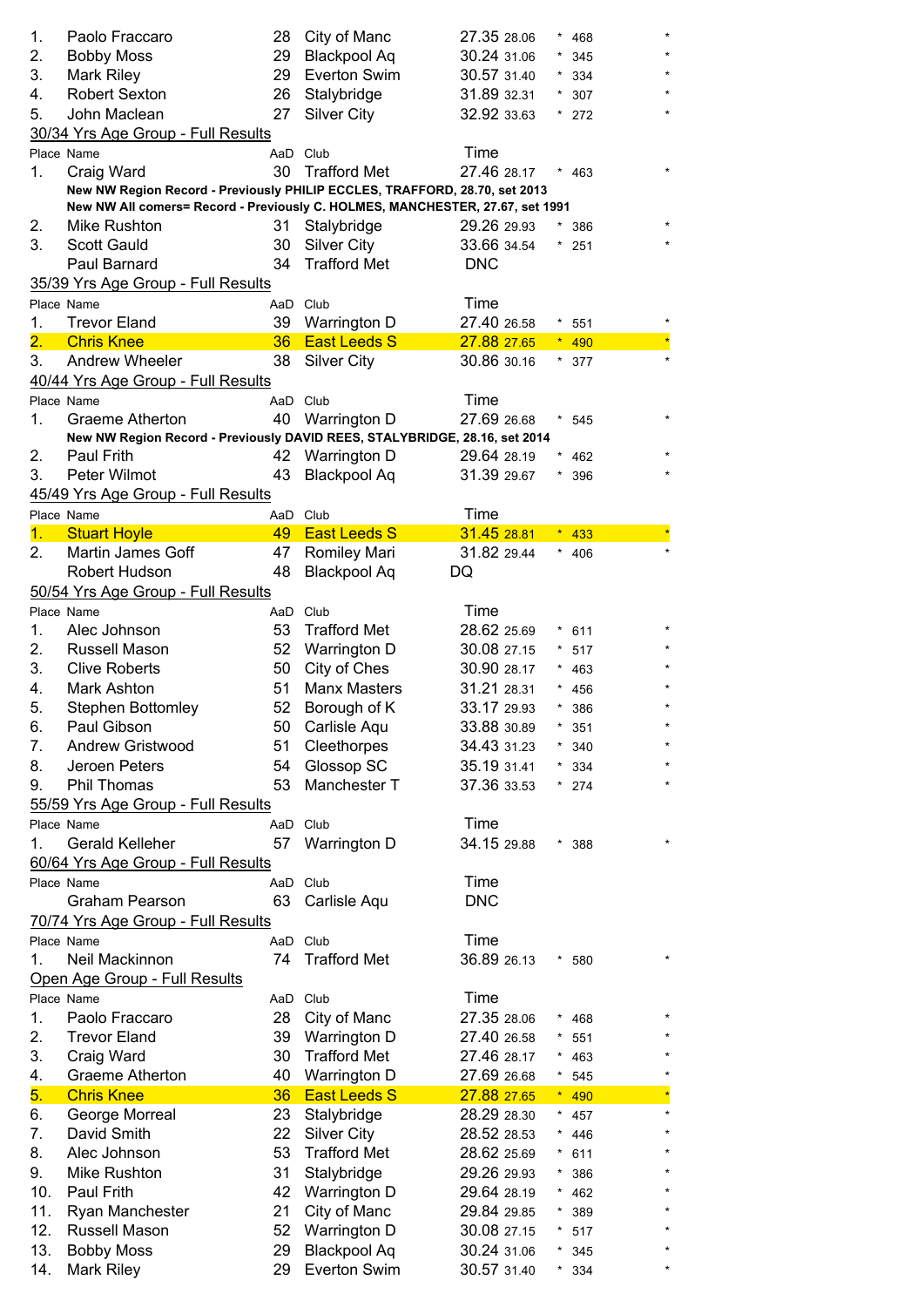| 15.        | <b>Andrew Wheeler</b>                                                                   | 38       | <b>Silver City</b>                  | 30.86 30.16                | $^{\star}$<br>377 |    |
|------------|-----------------------------------------------------------------------------------------|----------|-------------------------------------|----------------------------|-------------------|----|
| 16.        | <b>Clive Roberts</b>                                                                    | 50       | City of Ches                        | 30.90 28.17                | $\star$<br>463    |    |
| 17.        | Mark Ashton                                                                             | 51       | <b>Manx Masters</b>                 | 31.21 28.31                | 456               |    |
| 18.        | Peter Wilmot                                                                            | 43       | <b>Blackpool Aq</b>                 | 31.39 29.67                | 396               |    |
| 19.        | <b>Stuart Hoyle</b>                                                                     | 49       | <b>East Leeds S</b>                 | 31.45 28.81                | 433               |    |
| 20.        | Martin James Goff                                                                       | 47       | <b>Romiley Mari</b>                 | 31.82 29.44                | 406               |    |
| 21.        | <b>Robert Sexton</b>                                                                    | 26       | Stalybridge                         | 31.89 32.31                | 307               |    |
| 22.        | John Maclean                                                                            | 27       | <b>Silver City</b>                  | 32.92 33.63                | 272               |    |
| 23.        | <b>Stephen Bottomley</b>                                                                | 52       | Borough of K                        | 33.17 29.93                | 386               |    |
| 24.        | Scott Gauld                                                                             | 30       | <b>Silver City</b>                  | 33.66 34.54                | 251               |    |
| 25.        | Paul Gibson                                                                             | 50       | Carlisle Aqu                        | 33.88 30.89                | ×<br>351          |    |
| 26.        | <b>Gerald Kelleher</b>                                                                  | 57       | Warrington D                        | 34.15 29.88                | $\star$<br>388    |    |
| 27.        | <b>Andrew Gristwood</b>                                                                 | 51       | Cleethorpes                         | 34.43 31.23                | $\star$<br>340    |    |
| 28.        | Jeroen Peters                                                                           | 54       | Glossop SC                          | 35.19 31.41                | $\star$<br>334    |    |
| 29.        | Iwan Morgan                                                                             | 24       | <b>Arfon Master</b>                 | 35.84 35.86                | $\star$<br>224    |    |
| 30.        | Neil Mackinnon                                                                          | 74       | <b>Trafford Met</b>                 | 36.89 26.13                | 580               |    |
| 31.        | <b>Phil Thomas</b>                                                                      | 53       | Manchester T                        | 37.36 33.53                | $*$ 274           |    |
|            | Graham Pearson                                                                          | 63       | Carlisle Aqu                        | <b>DNC</b>                 |                   |    |
|            | <b>Charlie Hughes</b>                                                                   | 20       | <b>Romiley Mari</b>                 | <b>DNC</b>                 |                   |    |
|            | Paul Barnard                                                                            | 34       | <b>Trafford Met</b>                 | <b>DNC</b>                 |                   |    |
|            | Robert Hudson                                                                           | 48       | <b>Blackpool Aq</b>                 | DQ                         |                   |    |
|            | <b>EVENT 112 Womens Open 50m Butterfly</b>                                              |          |                                     |                            |                   |    |
|            | 18/24 Yrs Age Group - Full Results                                                      |          |                                     |                            |                   |    |
|            | Place Name                                                                              |          | AaD Club                            | Time                       |                   |    |
| 1.         | Victoria Hevey                                                                          | 22       | Loughborough                        | 28.95 29.02                | * 592             |    |
|            | New NW All comers= Record - Previously STEPHANIE BLAKEBURN, BILLINGHAM, 29.63, set 2013 |          |                                     |                            |                   |    |
| 2.         | Melanie Rowland                                                                         | 20       | <b>Bebington SC</b>                 | 31.45 31.53                | * 462             |    |
| 3.         | <b>Kristy Davis</b>                                                                     | 21       | <b>East Leeds</b>                   | 33.07 33.15                | *.<br>397         | ź  |
| 4.         | Louisa Zolkiewski                                                                       | 22       | <b>Trafford Met</b>                 | 34.04 34.12                | 364               |    |
| 5.         | Sarah Hoye                                                                              | 23       | <b>Trafford Met</b>                 | 35.21 35.30                | 329               |    |
|            | 25/29 Yrs Age Group - Full Results                                                      |          |                                     |                            |                   |    |
|            |                                                                                         |          |                                     |                            |                   |    |
|            |                                                                                         |          |                                     |                            |                   |    |
| Place Name |                                                                                         |          | AaD Club                            | Time                       |                   |    |
| 1.         | Emma Gage                                                                               | 26       | <b>Trafford Met</b>                 | 28.04 27.74                | * 678             |    |
|            | New NW Region Record - Previously LUCY LLOYD-ROACH, TRAFFORD, 29.50, set 2009           |          |                                     |                            |                   |    |
| 2          | New NW All comers= Record - Previously LUCY LLOYD/ROACH, TRAFFORD, 29.50, set 2009      |          |                                     |                            |                   |    |
|            | Ashley Warrender                                                                        |          | 26 Carnegie ASC 31.85 31.51         |                            | $* 463$           |    |
|            | Victoria Crawford                                                                       |          | 25 Blackpool Aq                     | <b>DNC</b>                 |                   |    |
|            | 30/34 Yrs Age Group - Full Results<br>Place Name                                        |          |                                     |                            |                   |    |
|            |                                                                                         |          | AaD Club                            | Time                       |                   |    |
| 1.         | Katarzyna Kasza                                                                         | 31       | Atherton and                        | 36.33 35.03                | $*337$            |    |
| 2.         | Helen Whittle                                                                           | 34       | <b>Blackpool Aq</b>                 | 37.24 35.89                | $*313$            |    |
|            | 40/44 Yrs Age Group - Full Results                                                      |          |                                     |                            |                   |    |
|            | Place Name                                                                              |          | AaD Club                            | Time                       |                   | ź, |
| 1.         | <b>Philippa Rickard</b>                                                                 | 44       | <b>East Leeds S</b>                 | 30.56 29.01                | $* 593$           |    |
| 2.         | New NW All comers= Record - Previously PHILIPPA RICKARD, EAST LEEDS SC, 30.66, set 2014 |          |                                     | 51.90 49.89                | $*$ 116           |    |
|            | Rebecca Chaffer                                                                         |          | 40 Carlisle Aqu                     |                            |                   |    |
|            | 45/49 Yrs Age Group - Full Results<br>Place Name                                        |          | AaD Club                            |                            |                   |    |
| 1.         | Dianne Fraser                                                                           | 49       |                                     | Time                       | 443               |    |
|            |                                                                                         | 48       | Silver City                         | 34.71 31.97                | 291               |    |
| 2.         | <b>Becky Kirby</b>                                                                      |          | <b>Trafford Met</b>                 | 39.65 36.78                |                   |    |
| 3.         | Jo Bolton                                                                               | 49       | <b>Trafford Met</b>                 | 43.05 39.65                | $*232$            |    |
|            | 60/64 Yrs Age Group - Full Results                                                      |          |                                     |                            |                   |    |
|            | Place Name                                                                              |          | AaD Club                            | Time                       | $*$ 472           |    |
| 1.         | <b>Sally Shields</b>                                                                    | 61       | Borough of K                        | 38.11 31.30                |                   |    |
|            | New NW All comers= Record - Previously KAREN BELLAS, CAMDEN SWISS, 41.71, set 2012      |          |                                     |                            |                   |    |
|            | Open Age Group - Full Results<br>Place Name                                             |          | AaD Club                            | Time                       |                   |    |
| 1.         |                                                                                         | 26       | <b>Trafford Met</b>                 |                            | 678<br>$^{\star}$ |    |
| 2.         | Emma Gage                                                                               | 22       |                                     | 28.04 27.74                | $*$ 592           |    |
| 3.         | Victoria Hevey                                                                          | 44       | Loughborough<br><b>East Leeds S</b> | 28.95 29.02<br>30.56 29.01 | $* 593$           | ź  |
|            | <b>Philippa Rickard</b>                                                                 |          |                                     |                            |                   |    |
| 4.         | Melanie Rowland                                                                         | 20       | <b>Bebington SC</b>                 | 31.45 31.53                | $* 462$           |    |
| 5.<br>6.   | Ashley Warrender                                                                        | 26<br>21 | Carnegie ASC<br><b>East Leeds</b>   | 31.85 31.51                | $* 463$           |    |
| 7.         | <b>Kristy Davis</b><br>Louisa Zolkiewski                                                | 22       | <b>Trafford Met</b>                 | 33.07 33.15<br>34.04 34.12 | $*397$<br>364     |    |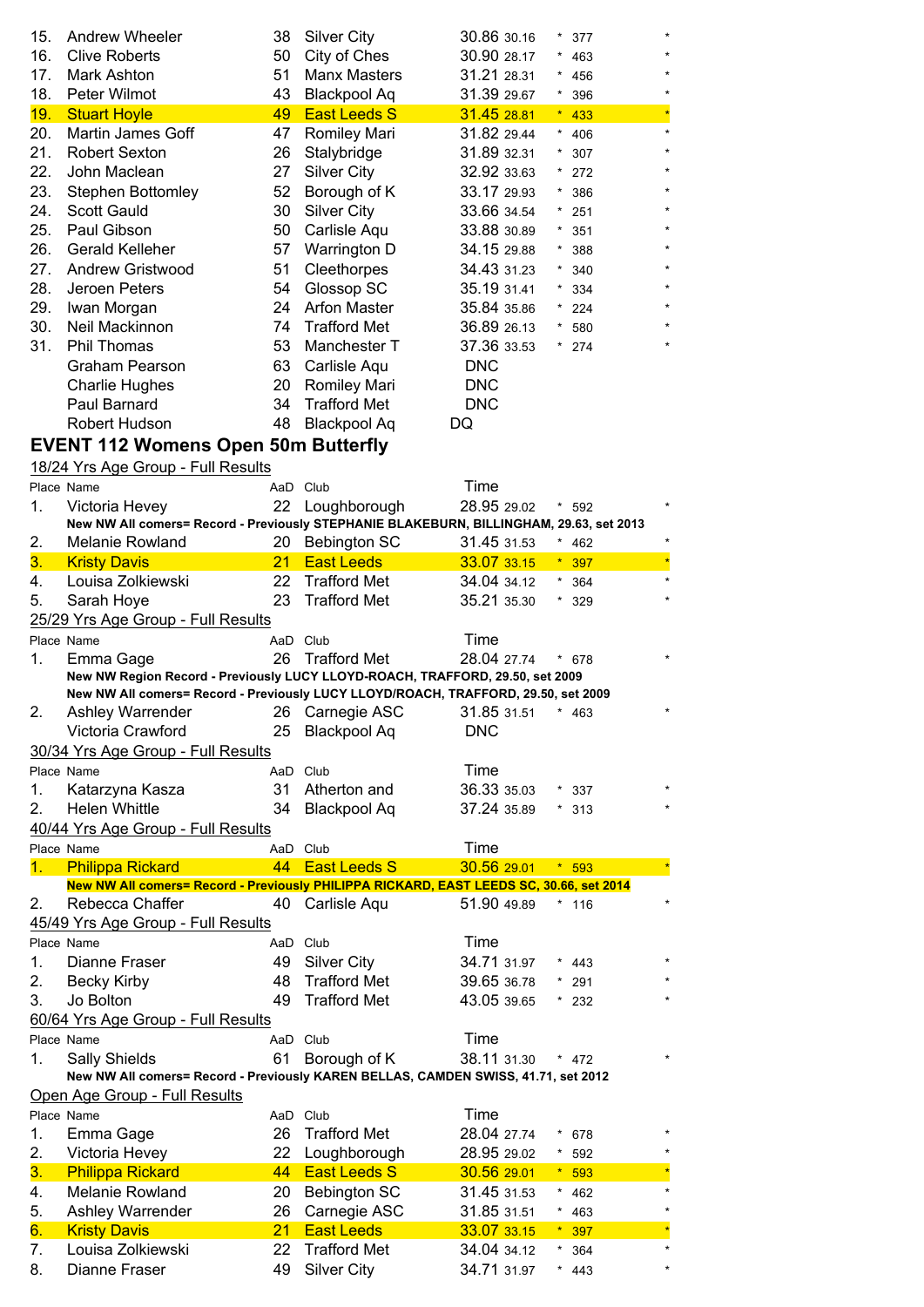| 9.  | Sarah Hoye                                                                                      | 23 | <b>Trafford Met</b>         | 35.21 35.30           | $\star$ | 329     |         |               |                |                |
|-----|-------------------------------------------------------------------------------------------------|----|-----------------------------|-----------------------|---------|---------|---------|---------------|----------------|----------------|
| 10. | Katarzyna Kasza                                                                                 | 31 | Atherton and                | 36.33 35.03           | $\star$ | 337     |         |               |                |                |
| 11. | <b>Helen Whittle</b>                                                                            | 34 | <b>Blackpool Aq</b>         | 37.24 35.89           |         | $*313$  |         |               |                |                |
| 12. | Sally Shields                                                                                   | 61 | Borough of K                | 38.11 31.30           |         | $* 472$ |         |               |                |                |
| 13. | <b>Becky Kirby</b>                                                                              | 48 | <b>Trafford Met</b>         | 39.65 36.78           | $\star$ | 291     |         |               |                |                |
| 14. | Jo Bolton                                                                                       | 49 | <b>Trafford Met</b>         | 43.05 39.65           | $\star$ | 232     |         |               |                |                |
| 15. | Rebecca Chaffer                                                                                 | 40 | Carlisle Aqu                | 51.90 49.89           |         | $*$ 116 |         |               |                |                |
|     | Victoria Crawford                                                                               | 25 | <b>Blackpool Aq</b>         | <b>DNC</b>            |         |         |         |               |                |                |
|     | <b>EVENT 113 Mens/Womens Open 200m Backstroke</b>                                               |    |                             |                       |         |         |         |               |                |                |
|     | MENS 18/24 Yrs Age Group - Full Results                                                         |    |                             |                       |         |         |         |               |                |                |
|     | Place Name                                                                                      |    | AaD Club                    | Time                  |         |         |         | 50            | 100            | 150            |
| 1.  | George Morreal                                                                                  |    | 23 Stalybridge              | 2:22.21 2:22.52 * 412 |         |         |         | 33.00         | 1:08.77        | 1:45.58        |
| 2.  | David Smith                                                                                     |    | 22 Silver City              | 2:29.01 2:29.34 * 358 |         |         | $\star$ | 35.95         | 1:13.61        | 1:51.53        |
|     | MENS 45/49 Yrs Age Group - Full Results                                                         |    |                             |                       |         |         |         |               |                |                |
|     | Place Name                                                                                      |    | AaD Club                    | Time                  |         |         |         | 50            | 100            | 150            |
| 1.  | <b>Andrew Cox</b>                                                                               |    | 48 Blackpool Aq             | 2:34.92 2:18.58 * 448 |         |         |         | 35.41         | 1:14.08        | 1:54.54        |
|     | MENS 55/59 Yrs Age Group - Full Results                                                         |    |                             |                       |         |         |         |               |                |                |
|     | Place Name                                                                                      |    | AaD Club                    | Time                  |         |         |         | 50            | 100            | 150            |
| 1.  | Stephen Allen                                                                                   | 55 | <b>Hull Masters</b>         | 2:34.38 2:10.37 * 539 |         |         |         | 36.40         | 1:14.71        | 1:54.91        |
|     | New NW All comers= Record - Previously ANDREW PRATT, SOUTHPORT, 03:00.99, set 2014              |    |                             |                       |         |         |         |               |                |                |
| 2.  | Mark Jones                                                                                      |    | 55 Everton Swim             | 2:55.07 2:27.84 * 369 |         |         |         | 41.74         | 1:26.16        | 2:10.75        |
|     | New NW Region Record - Previously ANDREW PRATT, SOUTHPORT, 03:00.99, set 2014                   |    |                             |                       |         |         |         |               |                |                |
|     | MENS 65/69 Yrs Age Group - Full Results                                                         |    |                             |                       |         |         |         |               |                |                |
|     | Place Name                                                                                      |    | AaD Club                    | Time                  |         |         |         | 50            | 100            | 150            |
| 1.  | <b>Graham Padgett</b>                                                                           |    | 68 Warrington D             | 3:19.31 2:26.58 * 379 |         |         |         | 47.47         | 1:37.34        | 2:27.93        |
|     | MENS 75/79 Yrs Age Group - Full Results                                                         |    |                             | Time                  |         |         |         |               |                |                |
| 1.  | Place Name<br>John Anderson                                                                     |    | AaD Club<br>78 Trafford Met | 4:38.54 3:01.38 * 200 |         |         |         | 50<br>1:07.68 | 100<br>2:17.73 | 150<br>3:28.96 |
|     | MENS 80/84 Yrs Age Group - Full Results                                                         |    |                             |                       |         |         |         |               |                |                |
|     | Place Name                                                                                      |    | AaD Club                    | Time                  |         |         |         | 50            | 100            | 150            |
|     | <b>Brian Shenstone</b>                                                                          |    | 82 City of Ches             | DQ                    |         |         |         |               |                |                |
|     | <b>MENS Open Age Group - Full Results</b>                                                       |    |                             |                       |         |         |         |               |                |                |
|     | Place Name                                                                                      |    | AaD Club                    | Time                  |         |         |         | 50            | 100            | 150            |
| 1.  | George Morreal                                                                                  | 23 | Stalybridge                 | 2:22.21 2:22.52 * 412 |         |         |         | 33.00         | 1:08.77        | 1:45.58        |
| 2.  | David Smith                                                                                     |    | 22 Silver City              | 2:29.01 2:29.34 * 358 |         |         | $\star$ | 35.95         | 1:13.61        | 1:51.53        |
| 3.  | Stephen Allen                                                                                   |    | 55 Hull Masters             | 2:34.38 2:10.37       |         | 539     |         | 36.40         | 1:14.71        | 1:54.91        |
| 4.  | <b>Andrew Cox</b>                                                                               | 48 | <b>Blackpool Aq</b>         | 2:34.92 2:18.58       | $\star$ | 448     |         | 35.41         | 1:14.08        | 1:54.54        |
| 5.  | Mark Jones                                                                                      | 55 | <b>Everton Swim</b>         | 2:55.07 2:27.84 *     |         | 369     |         | 41.74         | 1:26.16        | 2:10.75        |
| 6.  | <b>Graham Padgett</b>                                                                           | 68 | Warrington D                | 3:19.31 2:26.58 *     |         | 379     |         | 47.47         | 1:37.34        | 2:27.93        |
| 7.  | John Anderson                                                                                   | 78 | <b>Trafford Met</b>         | 4:38.54 3:01.38 * 200 |         |         | $\star$ | 1:07.68       | 2:17.73        | 3:28.96        |
|     | <b>Brian Shenstone</b>                                                                          | 82 | City of Ches                | DQ                    |         |         |         |               |                |                |
|     | WOMENS 25/29 Yrs Age Group - Full Results                                                       |    |                             |                       |         |         |         |               |                |                |
|     | Place Name                                                                                      |    | AaD Club                    | Time                  |         |         |         | 50            | 100            | 150            |
| 1.  | Emma Gage                                                                                       | 26 | <b>Trafford Met</b>         | 2:26.52 2:26.77 * 546 |         |         |         | 35.52         | 1:12.64        | 1:49.73        |
|     | New NW Region Record - Previously JOANNE GRIME, HORWICH LEIS, 2:31.40, set 2012                 |    |                             |                       |         |         |         |               |                |                |
|     | New NW All comers= Record - Previously CAROL THAIN, HEART OF MID, 02:26.97, set 2013            |    |                             |                       |         |         |         |               |                |                |
|     | WOMENS 35/39 Yrs Age Group - Full Results                                                       |    |                             |                       |         |         |         |               |                |                |
|     | Place Name                                                                                      |    | AaD Club                    | Time                  |         |         |         | 50            | 100            | 150            |
| 1.  | Sara Lang                                                                                       |    | 35 Southport SC             | 2:47.69 2:46.71 * 373 |         |         |         | 38.61         | 1:20.35        | 2:04.80        |
|     | New NW Region Record - Previously unclaimed<br>New NW All comers= Record - Previously unclaimed |    |                             |                       |         |         |         |               |                |                |
|     | WOMENS 65/69 Yrs Age Group - Full Results                                                       |    |                             |                       |         |         |         |               |                |                |
|     | Place Name                                                                                      |    | AaD Club                    | Time                  |         |         |         | 50            | 100            | 150            |
| 1.  | Helen Jenkins                                                                                   | 69 | Southport SC                | 3:34.15 2:33.60 * 477 |         |         |         | 51.21         | 1:44.20        | 2:39.52        |
|     | <b>WOMENS Open Age Group - Full Results</b>                                                     |    |                             |                       |         |         |         |               |                |                |
|     | Place Name                                                                                      |    | AaD Club                    | Time                  |         |         |         | 50            | 100            | 150            |
| 1.  | Emma Gage                                                                                       | 26 | <b>Trafford Met</b>         | 2:26.52 2:26.77 * 546 |         |         |         | 35.52         | 1:12.64        | 1:49.73        |
| 2.  | Sara Lang                                                                                       | 35 | Southport SC                | 2:47.69 2:46.71 *     |         | 373     |         | 38.61         | 1:20.35        | 2:04.80        |
| 3.  | Helen Jenkins                                                                                   |    | 69 Southport SC             | 3:34.15 2:33.60 * 477 |         |         | $\star$ | 51.21         | 1:44.20        | 2:39.52        |
|     | <b>EVENT 120 Womens Open 200m Medley Team</b>                                                   |    |                             |                       |         |         |         |               |                |                |
|     | 160+ Yrs Age Group - Full Results                                                               |    |                             |                       |         |         |         |               |                |                |
|     | Place Name                                                                                      |    | A.G Club                    | Time                  |         |         |         | 50            | 100            | 150            |
| 1.  | Trafford Metro 160                                                                              |    | 160+ Trafford Met           | 2:19.95               |         |         |         | 39.82         | 1:20.99        | 1:50.33        |
|     | <b>EVENT 123 Mens Open 200m Medley Team</b>                                                     |    |                             |                       |         |         |         |               |                |                |
|     |                                                                                                 |    |                             |                       |         |         |         |               |                |                |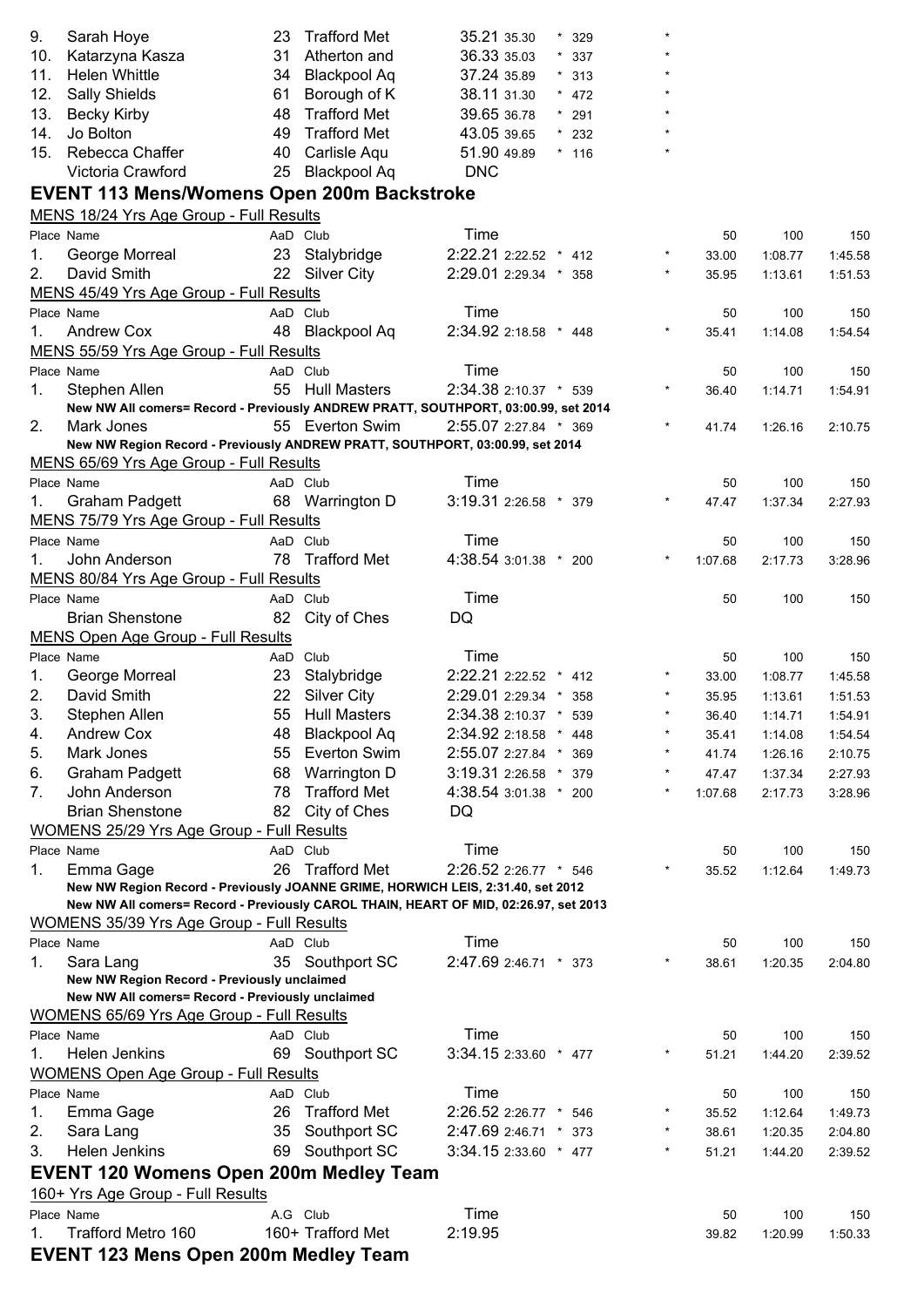|             | <u>072+ Yrs Age Group - Full Results</u>                                                      |    |                     |                       |          |       |         |         |
|-------------|-----------------------------------------------------------------------------------------------|----|---------------------|-----------------------|----------|-------|---------|---------|
|             | Place Name                                                                                    |    | A.G Club            | Time                  |          | 50    | 100     | 150     |
|             | Stalybridge SC                                                                                |    | 072+ Stalybridge    | <b>DNC</b>            |          |       |         |         |
|             | 120+ Yrs Age Group - Full Results                                                             |    |                     |                       |          |       |         |         |
|             | Place Name                                                                                    |    | A.G Club            | Time                  |          | 50    | 100     | 150     |
| 1.          | Romiley Marina 120                                                                            |    | 120+ Romiley Mari   | 2:04.74               |          | 31.33 | 1:05.47 | 1:36.86 |
|             |                                                                                               |    |                     |                       |          |       |         |         |
|             | 160+ Yrs Age Group - Full Results                                                             |    |                     |                       |          |       |         |         |
|             | Place Name                                                                                    |    | A.G Club            | Time                  |          | 50    | 100     | 150     |
| 1.          | <b>Warrington Dolphins</b>                                                                    |    | 160+ Warr'ton Dol   | 1:58.83               |          | 30.19 | 1:04.47 | 1:32.27 |
| 2.          | Trafford Metro 160                                                                            |    | 160+ Trafford Met   | 2:08.83               |          | 33.58 | 1:13.87 | 1:41.61 |
| 3.          | Blackpool Aq 160                                                                              |    | 160+ Blackpool Aq   | 2:20.92               |          | 38.79 | 1:09.59 | 1:52.99 |
|             | 200+ Yrs Age Group - Full Results                                                             |    |                     |                       |          |       |         |         |
|             | Place Name                                                                                    |    | A.G Club            | Time                  |          | 50    | 100     | 150     |
| $1_{\cdot}$ | Trafford Metro 200                                                                            |    | 200+ Trafford Met   | 2:10.19               |          | 36.66 | 1:12.56 | 1:32.73 |
|             | EVENT 127 Mens/Womens Open 200m Medley Team                                                   |    |                     |                       |          |       |         |         |
|             |                                                                                               |    |                     |                       |          |       |         |         |
|             | 072+ Yrs Age Group - Full Results                                                             |    |                     |                       |          |       |         |         |
|             | Place Name                                                                                    |    | A.G Club            | Time                  |          | 50    | 100     | 150     |
|             | Stalybridge SC                                                                                |    | 072+ Stalybridge    | <b>DNC</b>            |          |       |         |         |
|             | 100+ Yrs Age Group - Full Results                                                             |    |                     |                       |          |       |         |         |
|             | Place Name                                                                                    |    | A.G Club            | Time                  |          | 50    | 100     | 150     |
| 1.          | Trafford Metro 100                                                                            |    | 100+ Trafford Met   | 2:13.30               |          | 35.43 | 1:10.04 | 1:42.55 |
|             | 120+ Yrs Age Group - Full Results                                                             |    |                     |                       |          |       |         |         |
|             | Place Name                                                                                    |    | A.G Club            | Time                  |          | 50    | 100     | 150     |
| 1.          | Silver City 120                                                                               |    | 120+ Silver City    | 2:14.25               |          | 36.58 | 1:12.97 | 1:42.80 |
| 2.          | Blackpool Aq 120                                                                              |    | 120+ Blackpool Aq   | 2:15.13               |          |       |         |         |
|             |                                                                                               |    |                     |                       |          | 35.64 | 1:12.48 | 1:42.80 |
|             | <b>EVENT 201 Mens/Womens Open 200m Freestyle</b>                                              |    |                     |                       |          |       |         |         |
|             | MENS 18/24 Yrs Age Group - Full Results                                                       |    |                     |                       |          |       |         |         |
|             | Place Name                                                                                    |    | AaD Club            | Time                  |          | 50    | 100     | 150     |
| 1.          | David Smith                                                                                   |    | 22 Silver City      | 2:08.37 2:09.01 * 456 | $\star$  | 30.91 | 1:04.00 | 1:36.39 |
| 2.          | Iwan Morgan                                                                                   |    | 24 Arfon Master     | 2:50.27 2:51.11 * 195 | $\star$  | 34.90 | 1:16.71 | 2:04.08 |
|             | MENS 25/29 Yrs Age Group - Full Results                                                       |    |                     |                       |          |       |         |         |
|             | Place Name                                                                                    |    | AaD Club            | Time                  |          | 50    | 100     | 150     |
| 1.          | Martyn Lawrence                                                                               | 28 | Silver City         | 2:05.04 2:02.57 * 532 | $^\star$ | 28.84 | 59.83   | 1:32.20 |
| 2.          | <b>Matthew Lees</b>                                                                           | 26 | Rochdale SC         |                       | $\star$  |       |         |         |
|             |                                                                                               |    |                     | 2:17.68 2:16.98 * 381 |          | 30.70 | 1:05.92 | 1:42.40 |
| 3.          | John Maclean                                                                                  | 27 | <b>Silver City</b>  | 2:19.84 2:17.99 * 373 | $\star$  | 32.70 | 1:07.71 | 1:43.46 |
|             | MENS 30/34 Yrs Age Group - Full Results                                                       |    |                     |                       |          |       |         |         |
|             | Place Name                                                                                    |    | AaD Club            | Time                  |          | 50    | 100     | 150     |
| 1.          | Craig Ward                                                                                    | 30 | <b>Trafford Met</b> | 2:13.63 2:09.75 * 449 | *        | 22.48 | 1:02.37 | 1:37.62 |
|             | MENS 35/39 Yrs Age Group - Full Results                                                       |    |                     |                       |          |       |         |         |
|             | Place Name                                                                                    |    | AaD Club            | Time                  |          | 50    | 100     | 150     |
|             | <b>Phil Burchell</b>                                                                          | 35 | <b>Holywell SC</b>  | <b>DNC</b>            |          |       |         |         |
|             | Andrew Wheeler                                                                                |    | 38 Silver City      | <b>DNC</b>            |          |       |         |         |
|             | MENS 40/44 Yrs Age Group - Full Results                                                       |    |                     |                       |          |       |         |         |
|             | Place Name                                                                                    |    | AaD Club            | Time                  |          | 50    | 100     | 150     |
|             | Paul Frith                                                                                    | 42 |                     | 2:11.96 2:04.77 * 505 | $\ast$   |       |         |         |
| 1.          |                                                                                               |    | <b>Warrington D</b> |                       | $\star$  | 29.47 | 1:02.28 | 1:36.50 |
| 2.          | Peter Wilmot                                                                                  | 43 | <b>Blackpool Aq</b> | 2:17.50 2:09.56 * 451 |          | 32.20 | 1:06.72 | 1:41.81 |
|             | MENS 45/49 Yrs Age Group - Full Results                                                       |    |                     |                       |          |       |         |         |
|             | Place Name                                                                                    |    | AaD Club            | Time                  |          | 50    | 100     | 150     |
| 1.          | <b>Mitch Midgley-Davies</b>                                                                   | 48 | <b>Blackpool Aq</b> | 2:20.82 2:09.55 * 451 |          | 32.90 | 1:08.29 | 1:44.65 |
| 2.          | Michael Boyle                                                                                 | 46 | <b>Trafford Met</b> | 2:36.24 2:25.32 * 319 | $\star$  | 35.01 | 1:15.04 | 1:56.06 |
|             | MENS 50/54 Yrs Age Group - Full Results                                                       |    |                     |                       |          |       |         |         |
|             | Place Name                                                                                    |    | AaD Club            | Time                  |          | 50    | 100     | 150     |
| 1.          | Andrew Gristwood                                                                              | 51 | Cleethorpes         | 2:20.74 2:06.92 * 479 |          | 33.17 | 1:09.21 | 1:45.51 |
| 2.          | Jeroen Peters                                                                                 |    | 54 Glossop SC       | 2:33.56 2:15.25 * 396 | $^\star$ | 34.41 | 1:13.64 | 1:54.46 |
|             | MENS 55/59 Yrs Age Group - Full Results                                                       |    |                     |                       |          |       |         |         |
|             | Place Name                                                                                    |    | AaD Club            | Time                  |          |       |         |         |
|             |                                                                                               |    |                     |                       | $\star$  | 50    | 100     | 150     |
| 1.          | Mark Jones                                                                                    | 55 | <b>Everton Swim</b> | 2:24.59 2:06.25 * 487 |          | 33.43 | 1:10.25 | 1:47.38 |
|             | New NW Region Record - Previously GRAHAM PEARSON, CARLISLE, 2:34.80, set 2009                 |    |                     |                       |          |       |         |         |
|             | New NW All comers= Record - Previously G. PADGETT, WARRINGTON DOLPHIN, 02:27.22, set 2002     |    |                     |                       |          |       |         |         |
|             | MENS 60/64 Yrs Age Group - Full Results                                                       |    |                     |                       |          |       |         |         |
|             | Place Name                                                                                    |    | AaD Club            | Time                  |          | 50    | 100     | 150     |
| 1.          | <b>Tony Morriss</b>                                                                           |    | 60 Aer Lingus       | 2:22.44 1:58.59 * 588 |          | 32.78 | 1:08.30 | 1:45.67 |
|             | New NW All comers= Record - Previously GRAHAM PADGETT, WARRINGTON DOLPHIN, 02:33.32, set 2011 |    |                     |                       |          |       |         |         |
|             | MENS 65/69 Yrs Ane Group - Full Results                                                       |    |                     |                       |          |       |         |         |

MENS 65/69 Yrs Age Group - Full Results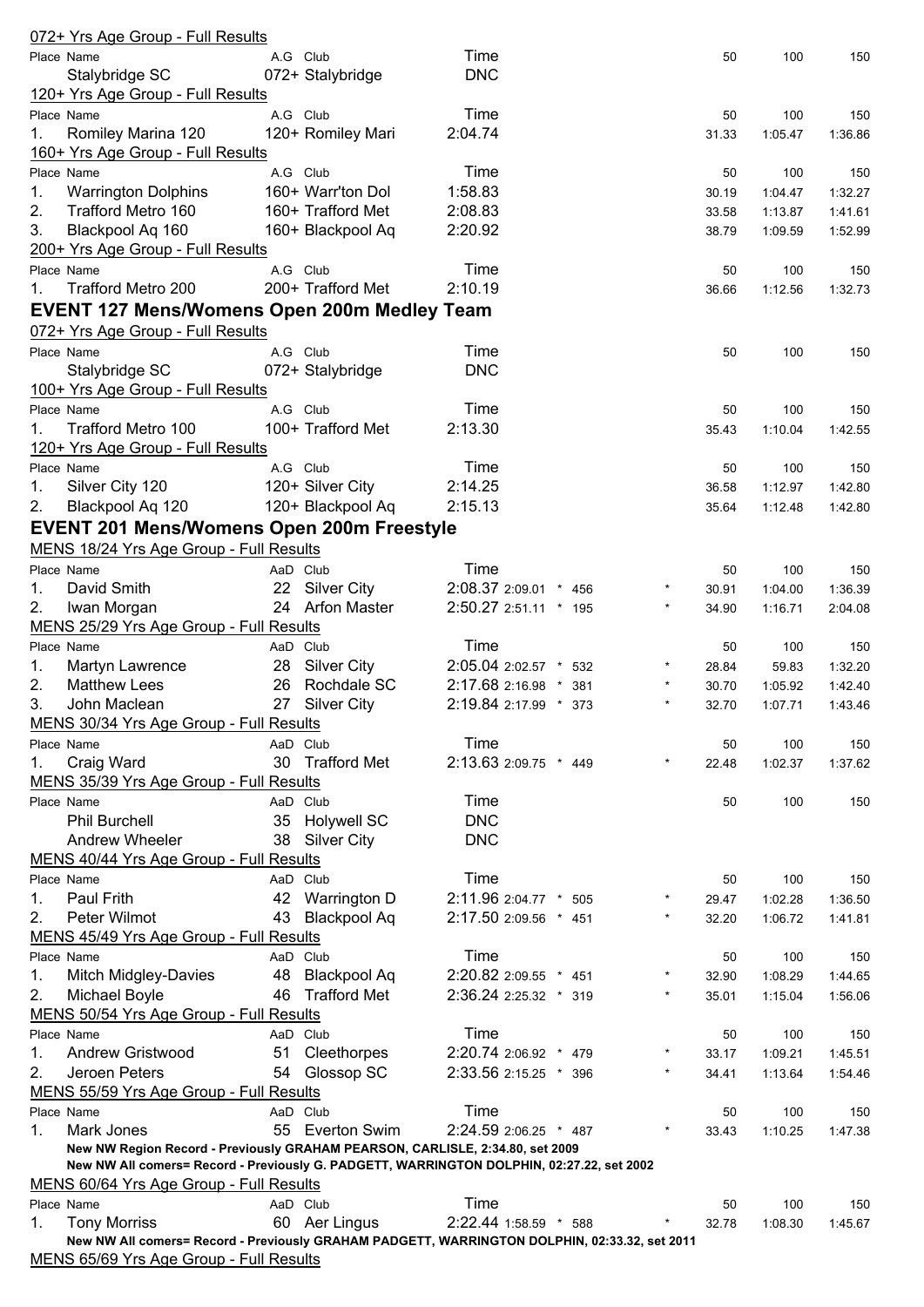|                           | Place Name                                                                          |    | AaD Club            | Time                       |                   | 50      | 100     | 150     |
|---------------------------|-------------------------------------------------------------------------------------|----|---------------------|----------------------------|-------------------|---------|---------|---------|
| 1.                        | <b>Graham Padgett</b>                                                               | 68 | Warrington D        | 2:40.62 2:02.47 *          | $^{\star}$<br>534 | 37.12   | 1:17.34 | 1:59.24 |
|                           | MENS 75/79 Yrs Age Group - Full Results                                             |    |                     |                            |                   |         |         |         |
|                           | Place Name                                                                          |    | AaD Club            | Time                       |                   | 50      | 100     | 150     |
| 1.                        | Keith Leary                                                                         | 76 | <b>Blackpool Aq</b> | 3:47.21 2:35.87 *          | $\star$<br>259    | 1:49.42 | 2:51.41 | 3:47.21 |
| 2.                        | John Anderson                                                                       | 78 | <b>Trafford Met</b> | 4:23.39 2:54.96 *          | 183               | 58.33   | 2:06.47 | 3:15.96 |
|                           | MENS 80/84 Yrs Age Group - Full Results                                             |    |                     |                            |                   |         |         |         |
|                           | Place Name                                                                          |    | AaD Club            | Time                       |                   | 50      | 100     | 150     |
| $1_{\cdot}$               | <b>Brian Shenstone</b>                                                              | 82 | City of Ches        | 4:49.91 2:58.11 * 173      | $\star$           | 1:04.58 | 2:16.84 | 3:33.27 |
|                           |                                                                                     |    |                     |                            |                   |         |         |         |
|                           | <b>MENS Open Age Group - Full Results</b>                                           |    |                     |                            |                   |         |         |         |
|                           | Place Name                                                                          |    | AaD Club            | Time                       |                   | 50      | 100     | 150     |
| 1.                        | Martyn Lawrence                                                                     | 28 | <b>Silver City</b>  | 2:05.04 2:02.57 *          | $\star$<br>532    | 28.84   | 59.83   | 1:32.20 |
| 2.                        | David Smith                                                                         | 22 | <b>Silver City</b>  | 2:08.37 2:09.01 *          | $^\star$<br>456   | 30.91   | 1:04.00 | 1:36.39 |
| 3.                        | Paul Frith                                                                          | 42 | Warrington D        | 2:11.96 2:04.77 *          | $\star$<br>505    | 29.47   | 1:02.28 | 1:36.50 |
| 4.                        | Craig Ward                                                                          | 30 | <b>Trafford Met</b> | 2:13.63 2:09.75<br>$\star$ | $\star$<br>449    | 22.48   | 1:02.37 | 1:37.62 |
| 5.                        | Peter Wilmot                                                                        | 43 | <b>Blackpool Aq</b> | 2:17.50 2:09.56            | $^{\star}$<br>451 | 32.20   | 1:06.72 | 1:41.81 |
| 6.                        | <b>Matthew Lees</b>                                                                 | 26 | Rochdale SC         | 2:17.68 2:16.98            | $\star$<br>381    | 30.70   | 1:05.92 | 1:42.40 |
| 7.                        | John Maclean                                                                        | 27 | <b>Silver City</b>  | 2:19.84 2:17.99<br>$\star$ | $\star$<br>373    | 32.70   | 1:07.71 | 1:43.46 |
| 8.                        | Andrew Gristwood                                                                    | 51 | Cleethorpes         | 2:20.74 2:06.92<br>$\star$ | $\star$<br>479    | 33.17   | 1:09.21 | 1:45.51 |
| 9.                        | Mitch Midgley-Davies                                                                | 48 | <b>Blackpool Aq</b> | 2:20.82 2:09.55<br>$\star$ | $\star$<br>451    | 32.90   | 1:08.29 | 1:44.65 |
| 10.                       | <b>Tony Morriss</b>                                                                 | 60 | Aer Lingus          | 2:22.44 1:58.59 *          | $\star$<br>588    | 32.78   | 1:08.30 | 1:45.67 |
| 11.                       | Mark Jones                                                                          | 55 | <b>Everton Swim</b> | 2:24.59 2:06.25 *          | $^{\star}$<br>487 | 33.43   | 1:10.25 | 1:47.38 |
|                           |                                                                                     |    |                     |                            | $\star$           |         |         |         |
| 12.                       | Jeroen Peters                                                                       | 54 | Glossop SC          | 2:33.56 2:15.25 *          | 396               | 34.41   | 1:13.64 | 1:54.46 |
| 13.                       | Michael Boyle                                                                       | 46 | <b>Trafford Met</b> | 2:36.24 2:25.32<br>$\star$ | $\star$<br>319    | 35.01   | 1:15.04 | 1:56.06 |
| 14.                       | <b>Graham Padgett</b>                                                               | 68 | Warrington D        | 2:40.62 2:02.47 *          | $\star$<br>534    | 37.12   | 1:17.34 | 1:59.24 |
| 15.                       | Iwan Morgan                                                                         | 24 | <b>Arfon Master</b> | 2:50.27 2:51.11 *          | $\star$<br>195    | 34.90   | 1:16.71 | 2:04.08 |
| 16.                       | Keith Leary                                                                         | 76 | <b>Blackpool Aq</b> | 3:47.21 2:35.87<br>$\star$ | $\star$<br>259    | 1:49.42 | 2:51.41 | 3:47.21 |
| 17.                       | John Anderson                                                                       | 78 | <b>Trafford Met</b> | 4:23.39 2:54.96<br>$\star$ | $^{\star}$<br>183 | 58.33   | 2:06.47 | 3:15.96 |
| 18.                       | <b>Brian Shenstone</b>                                                              | 82 | City of Ches        | 4:49.91 2:58.11 * 173      | $^{\star}$        | 1:04.58 | 2:16.84 | 3:33.27 |
|                           | Phil Burchell                                                                       | 35 | <b>Holywell SC</b>  | <b>DNC</b>                 |                   |         |         |         |
|                           | Andrew Wheeler                                                                      | 38 | <b>Silver City</b>  | <b>DNC</b>                 |                   |         |         |         |
|                           |                                                                                     |    |                     |                            |                   |         |         |         |
|                           |                                                                                     |    |                     |                            |                   |         |         |         |
|                           | WOMENS 18/24 Yrs Age Group - Full Results                                           |    |                     |                            |                   |         |         |         |
|                           | Place Name                                                                          |    | AaD Club            | Time                       | $\star$           | 50      | 100     | 150     |
| 1.                        | <b>Kristy Davis</b>                                                                 | 21 | <b>East Leeds</b>   | 2:28.59 2:28.88 *          | 416<br>$\star$    | 34.10   | 1:11.47 | 1:50.03 |
| 2.                        | Sarah Hoye                                                                          | 23 | <b>Trafford Met</b> | 2:31.17 2:31.47<br>$\star$ | 395               | 33.48   | 1:10.81 | 1:50.46 |
| 3.                        | Louise Anderson                                                                     | 24 | <b>Blackpool Aq</b> | 2:56.34 2:56.69<br>$\star$ | $\star$<br>249    | 37.69   | 1:21.03 | 2:07.08 |
|                           | <b>WOMENS 25/29 Yrs Age Group - Full Results</b>                                    |    |                     |                            |                   |         |         |         |
|                           | Place Name                                                                          |    | AaD Club            | Time                       |                   | 50      | 100     | 150     |
| 1.                        | Rachael Keir                                                                        | 29 | <b>Silver City</b>  | 2:08.82 2:05.58 * 693      | $^{\star}$        | 30.10   | 1:02.99 | 1:36.33 |
|                           | New NW All comers= Record - Previously D. HAMILTON, BLACKPOOL, 02:14.95, set 1996   |    |                     |                            |                   |         |         |         |
| 2.                        | Sarah Roberts                                                                       |    | 27 Manchester T     | 2:23.96 2:21.67 * 483      | $^{\star}$        | 33.61   | 1:10.35 | 1:47.31 |
|                           | WOMENS 35/39 Yrs Age Group - Full Results                                           |    |                     |                            |                   |         |         |         |
|                           | Place Name                                                                          |    | AaD Club            | Time                       |                   | 50      | 100     | 150     |
| 1.                        | Ann-Marie Blowman                                                                   |    | 36 Hull Masters     | 3:25.29 3:19.16 * 173      |                   | 47.33   | 1:40.72 | 2:35.60 |
|                           | <b>WOMENS 40/44 Yrs Age Group - Full Results</b>                                    |    |                     |                            |                   |         |         |         |
|                           | Place Name                                                                          |    | AaD Club            | Time                       |                   | 50      | 100     | 150     |
| 1.                        | <b>Philippa Rickard</b>                                                             |    | 44 East Leeds S     | 2:20.95 2:14.55 * 564      | $\ast$            | 31.03   | 1:06.35 | 1:43.41 |
|                           |                                                                                     |    |                     |                            |                   |         |         |         |
|                           | WOMENS 45/49 Yrs Age Group - Full Results<br>Place Name                             |    | AaD Club            |                            |                   |         |         |         |
|                           |                                                                                     |    |                     | Time                       |                   | 50      | 100     | 150     |
| 1.                        | Deborah Tuck                                                                        |    | 45 Cleethorpes      | 2:30.12 2:22.63 * 473      |                   | 33.80   | 1:11.46 | 1:50.72 |
|                           | <b>WOMENS Open Age Group - Full Results</b>                                         |    |                     |                            |                   |         |         |         |
|                           | Place Name                                                                          |    | AaD Club            | Time                       | $^{\star}$        | 50      | 100     | 150     |
| 1.                        | Rachael Keir                                                                        |    | 29 Silver City      | 2:08.82 2:05.58 *          | 693               | 30.10   | 1:02.99 | 1:36.33 |
| $\overline{\mathbf{2}}$ . | <b>Philippa Rickard</b>                                                             |    | 44 East Leeds S     | $2:20.952:14.55*$          | $\star$<br>564    | 31.03   | 1:06.35 | 1:43.41 |
| 3.                        | Sarah Roberts                                                                       | 27 | Manchester T        | 2:23.96 2:21.67 * 483      | $\star$           | 33.61   | 1:10.35 | 1:47.31 |
| 4.                        | <b>Kristy Davis</b>                                                                 | 21 | <b>East Leeds</b>   | 2:28.59 2:28.88 *          | $\star$<br>416    | 34.10   | 1:11.47 | 1:50.03 |
| 5.                        | Deborah Tuck                                                                        | 45 | Cleethorpes         | 2:30.12 2:22.63 * 473      | $\star$           | 33.80   | 1:11.46 | 1:50.72 |
| 6.                        | Sarah Hoye                                                                          | 23 | <b>Trafford Met</b> | $2:31.172:31.47$ *         | $\star$<br>395    | 33.48   | 1:10.81 | 1:50.46 |
| 7.                        | Louise Anderson                                                                     | 24 | <b>Blackpool Aq</b> | 2:56.34 2:56.69 * 249      |                   | 37.69   | 1:21.03 | 2:07.08 |
| 8.                        | Ann-Marie Blowman                                                                   | 36 | <b>Hull Masters</b> | 3:25.29 3:19.16 * 173      | $^{\star}$        | 47.33   | 1:40.72 | 2:35.60 |
|                           |                                                                                     |    |                     |                            |                   |         |         |         |
|                           | <b>EVENT 202 Womens Open 50m Breaststroke</b><br>18/24 Yrs Age Group - Full Results |    |                     |                            |                   |         |         |         |

Place Name AaD Club Time 1. Kathryn Judkins 19 Stalybridge 37.46 37.36 \* 458 \*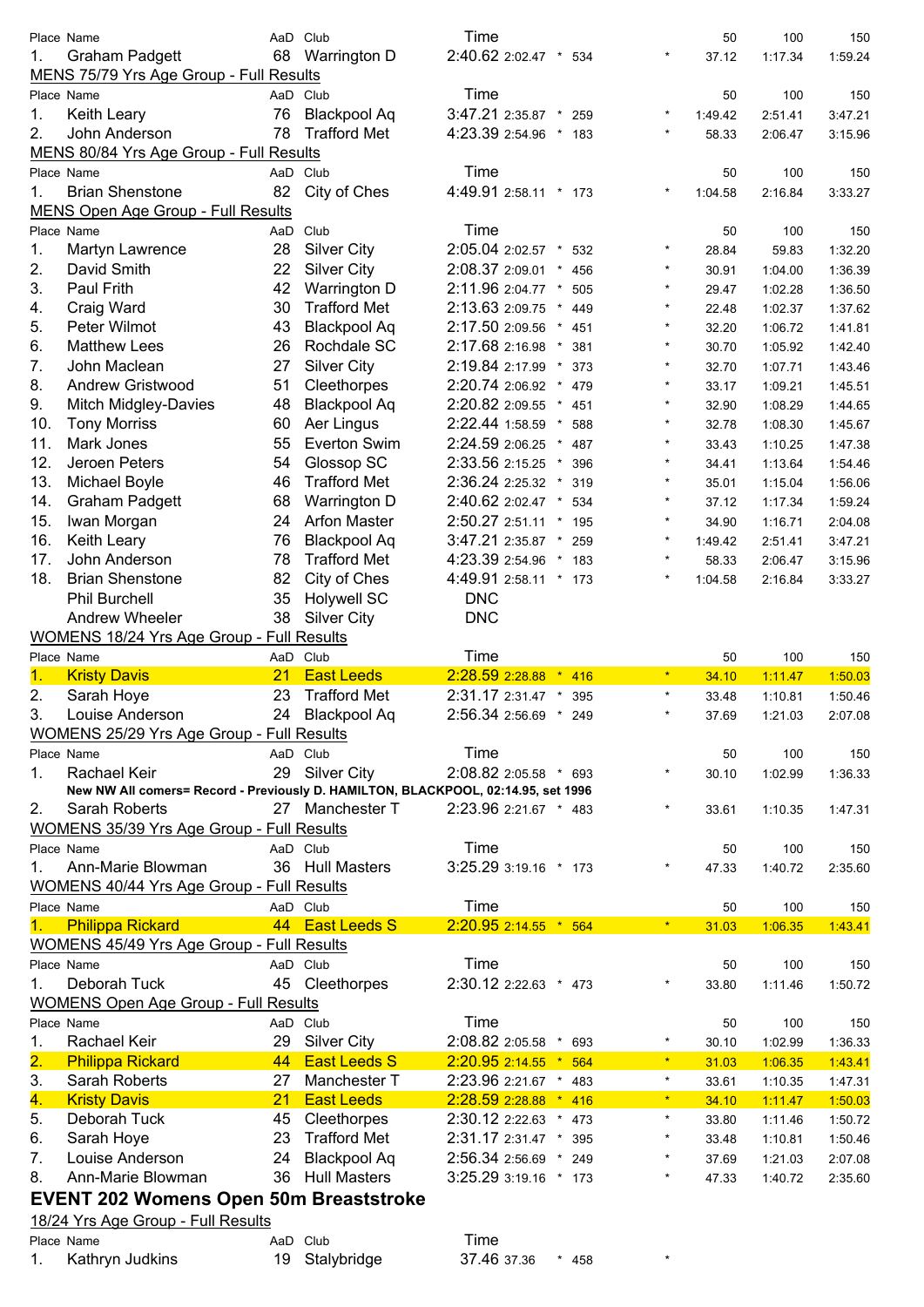|     | New NW Region Record - Previously GEORGINA GARDNER STOCK, CHESTER ACADEMY, 37.55, set 2013   |    |                     |                     |         |         |         |
|-----|----------------------------------------------------------------------------------------------|----|---------------------|---------------------|---------|---------|---------|
|     | New NW All comers= Record - Previously ELIZABETH BENTLEY, CITY OF SHEFFIELD, 37.54, set 2013 |    |                     |                     |         |         |         |
| 2.  | Melanie Rowland                                                                              |    | 20 Bebington SC     | 37.67 37.57         |         | $*$ 450 |         |
| 3.  | Louisa Zolkiewski                                                                            | 22 | <b>Trafford Met</b> | 43.49 43.37         |         | $*$ 292 |         |
| 4.  | Louise Anderson                                                                              | 24 | <b>Blackpool Aq</b> | 48.47 48.34         |         | $*$ 211 |         |
|     | 25/29 Yrs Age Group - Full Results                                                           |    |                     |                     |         |         |         |
|     | Place Name                                                                                   |    | AaD Club            | Time                |         |         |         |
| 1.  | Emma Gage                                                                                    |    | 26 Trafford Met     | 35.45 35.11         |         | 551     |         |
| 2.  | Ashley Warrender                                                                             |    | 26 Carnegie ASC     | 35.51 35.17         |         | $* 549$ |         |
| 3.  | Jenny Brown                                                                                  | 27 | <b>Silver City</b>  | 47.13 46.39         |         | $*$ 239 |         |
|     | 30/34 Yrs Age Group - Full Results                                                           |    |                     |                     |         |         |         |
|     | Place Name                                                                                   |    | AaD Club            | Time                |         |         |         |
| 1.  | <b>Helen Whittle</b>                                                                         | 34 | <b>Blackpool Aq</b> | 41.72 39.90         |         | $*376$  |         |
| 2.  | <b>Holly Gordon</b>                                                                          | 31 | <b>Trafford Met</b> | 42.38 40.94         |         | $*348$  |         |
|     | 35/39 Yrs Age Group - Full Results                                                           |    |                     |                     |         |         |         |
|     | Place Name                                                                                   |    | AaD Club            | Time                |         |         |         |
| 1.  | <b>Claire Preston</b>                                                                        | 37 | <b>Arfon Master</b> | 46.81 44.36         |         | $*$ 273 |         |
| 2.  | Ann-Marie Blowman                                                                            |    | 36 Hull Masters     | 54.48 51.79         |         | $*$ 171 |         |
|     | 40/44 Yrs Age Group - Full Results                                                           |    |                     |                     |         |         |         |
|     | Place Name                                                                                   |    | AaD Club            | Time                |         |         |         |
| 1.  | Emma Bisset                                                                                  |    | 44 Trafford Met     | 44.19 40.70         |         | $*354$  | $\star$ |
| 2.  | Rebecca Chaffer                                                                              |    | 40 Carlisle Aqu     | 47.31 44.37         |         | $*$ 273 |         |
| 3.  | <b>Becky Toal</b>                                                                            | 42 | Northern Wav        | 1:06.98 1:02.30     |         | $*$ 98  |         |
|     | 45/49 Yrs Age Group - Full Results                                                           |    |                     |                     |         |         |         |
|     | Place Name                                                                                   |    | AaD Club            | Time                |         |         |         |
| 1.  | Jo Bolton                                                                                    |    | 49 Trafford Met     | 41.62 37.11         |         | $*$ 467 |         |
| 2.  | <b>Helen Sadler</b>                                                                          | 45 | <b>Trafford Met</b> | 42.00 38.47         |         | $*$ 419 |         |
| 3.  | Dianne Fraser                                                                                | 49 | <b>Silver City</b>  | 43.20 38.51         |         | $* 418$ |         |
|     | 60/64 Yrs Age Group - Full Results                                                           |    |                     |                     |         |         |         |
|     | Place Name                                                                                   |    | AaD Club            | Time                |         |         |         |
| 1.  | <b>Sally Shields</b>                                                                         | 61 | Borough of K        | 40.14 31.67         |         | $*$ 752 |         |
|     | New NW All comers= Record - Previously JENNIFER MERRITT, SPONDON, 41.34, set 2011            |    |                     |                     |         |         |         |
|     | 65/69 Yrs Age Group - Full Results                                                           |    |                     |                     |         |         |         |
|     |                                                                                              |    |                     |                     |         |         |         |
|     | Place Name                                                                                   |    | AaD Club            | Time                |         |         |         |
| 1.  | Helen Jenkins                                                                                | 69 | Southport SC        | 50.34 36.13         |         | $*506$  |         |
|     | Open Age Group - Full Results                                                                |    |                     |                     |         |         |         |
|     | Place Name                                                                                   |    | AaD Club            |                     |         |         |         |
| 1.  | Emma Gage                                                                                    | 26 | <b>Trafford Met</b> | Time<br>35.45 35.11 |         | $* 551$ | $\star$ |
| 2.  |                                                                                              | 26 |                     | 35.51 35.17         |         | $* 549$ |         |
| 3.  | Ashley Warrender                                                                             |    | Carnegie ASC        | 37.46 37.36         |         | $* 458$ |         |
|     | Kathryn Judkins                                                                              | 19 | Stalybridge         |                     |         |         |         |
| 4.  | Melanie Rowland                                                                              | 20 | <b>Bebington SC</b> | 37.67 37.57         |         | $*$ 450 |         |
| 5.  | Sally Shields                                                                                | 61 | Borough of K        | 40.14 31.67         | $\star$ | $*752$  |         |
| 6.  | Jo Bolton                                                                                    | 49 | <b>Trafford Met</b> | 41.62 37.11         |         | 467     |         |
| 7.  | <b>Helen Whittle</b>                                                                         | 34 | <b>Blackpool Aq</b> | 41.72 39.90         |         | 376     |         |
| 8.  | Helen Sadler                                                                                 | 45 | <b>Trafford Met</b> | 42.00 38.47         | *       | $* 419$ |         |
| 9.  | <b>Holly Gordon</b>                                                                          | 31 | <b>Trafford Met</b> | 42.38 40.94         |         | 348     |         |
| 10. | Dianne Fraser                                                                                | 49 | Silver City         | 43.20 38.51         |         | 418     |         |
| 11. | Louisa Zolkiewski                                                                            | 22 | <b>Trafford Met</b> | 43.49 43.37         | *       | 292     |         |
| 12. | Emma Bisset                                                                                  | 44 | <b>Trafford Met</b> | 44.19 40.70         | $\star$ | 354     |         |
| 13. | <b>Claire Preston</b>                                                                        | 37 | <b>Arfon Master</b> | 46.81 44.36         | $\star$ | 273     |         |
| 14. | Jenny Brown                                                                                  | 27 | <b>Silver City</b>  | 47.13 46.39         |         | $*$ 239 |         |
| 15. | Rebecca Chaffer                                                                              | 40 | Carlisle Aqu        | 47.31 44.37         |         | $*$ 273 |         |
| 16. | Louise Anderson                                                                              | 24 | <b>Blackpool Aq</b> | 48.47 48.34         |         | $* 211$ |         |
| 17. | Helen Jenkins                                                                                | 69 | Southport SC        | 50.34 36.13         |         | 506     |         |
| 18. | Ann-Marie Blowman                                                                            | 36 | <b>Hull Masters</b> | 54.48 51.79         |         | 171     |         |
| 19. | <b>Becky Toal</b>                                                                            | 42 | Northern Wav        | 1:06.98 1:02.30     |         | * 98    |         |
|     | <b>EVENT 203 Mens Open 50m Breaststroke</b>                                                  |    |                     |                     |         |         |         |
|     | 18/24 Yrs Age Group - Full Results                                                           |    |                     |                     |         |         |         |
|     | Place Name                                                                                   |    | AaD Club            | Time                |         |         |         |
| 1.  | Joe Keeley                                                                                   | 22 | <b>Trafford Met</b> | 33.93 34.02         |         | $* 408$ |         |
| 2.  | Ryan Manchester                                                                              | 21 | City of Manc        | 34.89 34.99         |         | $*375$  |         |
|     | 25/29 Yrs Age Group - Full Results                                                           |    |                     |                     |         |         |         |
|     | Place Name                                                                                   |    | AaD Club            | Time                |         |         |         |
| 1.  | lain Hodgson                                                                                 | 26 | Darlington S        | 32.95 33.07         |         | * 445   |         |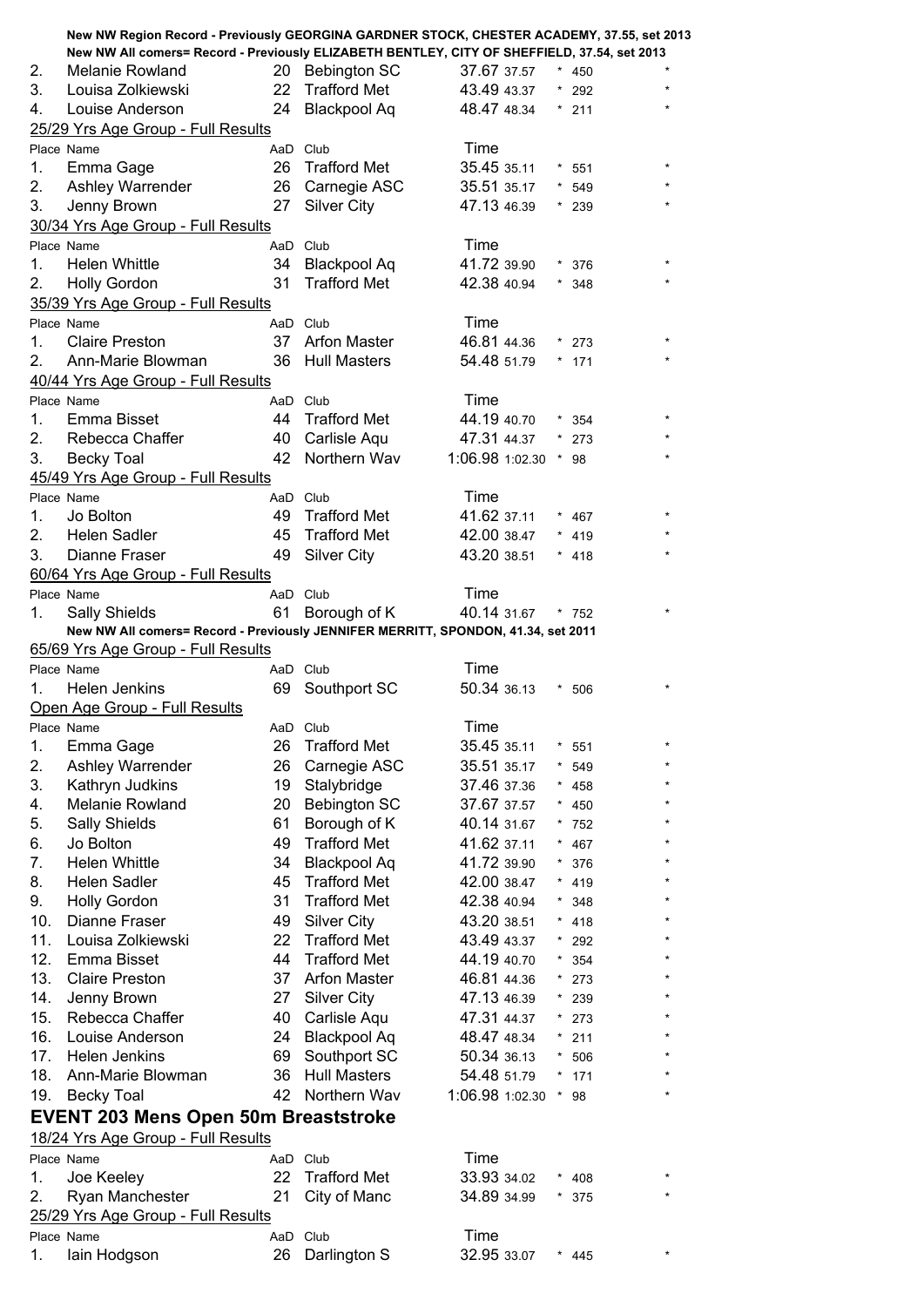| 2.               | <b>Bobby Moss</b>                                                               | 29       | <b>Blackpool Aq</b> | 35.02 35.07   |          | 373              |
|------------------|---------------------------------------------------------------------------------|----------|---------------------|---------------|----------|------------------|
| 3.               | Adam Caton                                                                      | 29       | <b>Silver City</b>  | 36.45 36.50   |          | 331              |
|                  | <b>Robert Sexton</b>                                                            | 26       | Stalybridge         | <b>DNC</b>    |          |                  |
|                  | 30/34 Yrs Age Group - Full Results                                              |          |                     |               |          |                  |
|                  | Place Name                                                                      | AaD      | Club                | Time          |          |                  |
| 1.               | Craig Ward                                                                      | 30       | <b>Trafford Met</b> | 34.44 34.42   |          | 394              |
| 2.               | Neil Ryan                                                                       | 32       | Romiley Mari        | 34.74 34.55   |          | 390              |
| 3.               | <b>Scott Gauld</b>                                                              | 30       | <b>Silver City</b>  | 39.94 39.92   |          | 253              |
|                  | 35/39 Yrs Age Group - Full Results                                              |          |                     |               |          |                  |
|                  | Place Name                                                                      | AaD Club |                     | Time          |          |                  |
| 1.               | <b>Chris Knee</b>                                                               | 36       | <b>East Leeds S</b> | $32.47*31.87$ | $\star$  | 497              |
|                  | <b>Phil Burchell</b>                                                            | 35       | <b>Holywell SC</b>  | <b>DNC</b>    |          |                  |
|                  | 40/44 Yrs Age Group - Full Results                                              |          |                     |               |          |                  |
|                  | Place Name                                                                      | AaD Club |                     | Time          |          |                  |
| 1.               | Simon Hall                                                                      | 42       | <b>Barrow Long</b>  | 37.51 35.89   |          | 348              |
| 2.               | Jason Brierley                                                                  | 44       | <b>Blackpool Aq</b> | 40.54 38.42   |          | 283              |
| 3.               | <b>Steven Morris</b>                                                            | 43       | Gainsborough        | 41.30 39.33   |          | 264              |
| 4.               | Euan Henderson                                                                  | 44       | <b>Trafford Met</b> | 42.27 40.06   |          | 250              |
|                  | Davd Rees                                                                       | 42       | Stalybridge         | <b>DNC</b>    |          |                  |
|                  | 45/49 Yrs Age Group - Full Results                                              |          |                     |               |          |                  |
|                  | Place Name                                                                      | AaD Club |                     | Time          |          |                  |
| 1.               | <b>Paul Clemence</b>                                                            | 45       | <b>East Leeds S</b> | $33.13*31.24$ | $\star$  | 528              |
| $\overline{2}$ . | <b>Peter Jackson</b>                                                            | 49       | <b>East Leeds S</b> | 34.78 32.08   |          | $* 487$          |
| 3.               | Philip Croxall                                                                  | 46       | Colne SC            | 37.29 34.98   | $^\star$ | 376              |
| 4.               | Robert Hudson                                                                   | 48       | <b>Blackpool Aq</b> | 52.09 48.32   |          | 142              |
|                  | 50/54 Yrs Age Group - Full Results                                              |          |                     |               |          |                  |
|                  | Place Name                                                                      | AaD Club |                     | Time          |          |                  |
| 1.               | Russell Mason                                                                   | 52       | Warrington D        | 33.76 30.56   |          | 564              |
|                  | New NW Region Record - Previously CRAIG HEGGIE, COPELAND, 34.54, set 2012       |          |                     |               |          |                  |
|                  | New NW All comers= Record - Previously N. BARTON, AQUABEARS, 33.94, set 2004    |          |                     |               |          |                  |
| 2.               | <b>Stephen Bottomley</b>                                                        |          | 52 Borough of K     | 37.11 33.59   |          | 424              |
| 3.               | <b>Andrew Bennett</b>                                                           | 51       | Warrington D        | 39.59 36.07   |          | 343              |
| 4.               | Andrew Gristwood                                                                | 51       | Cleethorpes         | 41.40 37.72   |          | 299              |
|                  | 55/59 Yrs Age Group - Full Results                                              |          |                     |               |          |                  |
|                  | Place Name                                                                      | AaD Club |                     | Time          |          |                  |
| 1.               | <b>Robert Bolton</b>                                                            | 55       | <b>Trafford Met</b> | 40.75 36.11   |          | 341              |
|                  | 60/64 Yrs Age Group - Full Results                                              |          |                     |               |          |                  |
|                  | Place Name                                                                      |          | AaD Club            | Time          |          |                  |
| 1.               | <b>Graham Pearson</b>                                                           | 63       | Carlisle Aqu        | 38.23 31.58   |          | * 511            |
|                  | 65/69 Yrs Age Group - Full Results                                              |          |                     |               |          |                  |
|                  | Place Name                                                                      | AaD Club |                     | Time          |          |                  |
| 1.               | <b>Brian Taylor</b>                                                             | 65       | Adwick (Donc        | 37.74 30.52   |          | $\star$<br>* 566 |
|                  | New NW All comers= Record - Previously T. WALKER, C OF CHESTER, 40.02, set 2000 |          |                     |               |          |                  |
| 2.               | <b>Godfrey Green</b>                                                            |          | 66 City of Linc     | 42.52 34.01   |          | $* 409$          |
| 3.               | <b>Tony Fields</b>                                                              | 68       | City of Ches        | 58.17 45.45   | $\star$  | 171              |
|                  | 80/84 Yrs Age Group - Full Results                                              |          |                     |               |          |                  |
|                  | Place Name                                                                      |          | AaD Club            | Time          |          |                  |
| 1.               | <b>Brian Shenstone</b>                                                          | 82       | City of Ches        | 1:30.43 57.09 |          | $* 86$           |
|                  | Open Age Group - Full Results                                                   |          |                     |               |          |                  |
|                  | Place Name                                                                      | AaD Club |                     | Time          |          |                  |
| 1.               | <b>Chris Knee</b>                                                               | 36       | <b>East Leeds S</b> | 32.47 31.87   |          | 497              |
| 2.               | lain Hodgson                                                                    | 26       | Darlington S        | 32.95 33.07   | *        | 445              |
| 3.               | <b>Paul Clemence</b>                                                            | 45       | <b>East Leeds S</b> | 33.13 31.24   |          | 528<br>$\star$   |
| 4.               | Russell Mason                                                                   | 52       | Warrington D        | 33.76 30.56   |          | 564              |
| 5.               | Joe Keeley                                                                      | 22       | <b>Trafford Met</b> | 33.93 34.02   |          | 408              |
| 6.               | Craig Ward                                                                      | 30       | <b>Trafford Met</b> | 34.44 34.42   |          | 394              |
| 7.               | Neil Ryan                                                                       | 32       | <b>Romiley Mari</b> | 34.74 34.55   | *        | 390              |
| 8.               | <b>Peter Jackson</b>                                                            | 49       | <b>East Leeds S</b> | 34.78 32.08   |          | $\star$<br>487   |
| 9.               | Ryan Manchester                                                                 | 21       | City of Manc        | 34.89 34.99   | $\star$  | $\star$<br>375   |
| 10.              | <b>Bobby Moss</b>                                                               | 29       | <b>Blackpool Aq</b> | 35.02 35.07   |          | 373              |
| 11.              | Adam Caton                                                                      | 29       | <b>Silver City</b>  | 36.45 36.50   |          | 331              |
| 12.              | <b>Stephen Bottomley</b>                                                        | 52       | Borough of K        | 37.11 33.59   |          | 424              |
| 13.              | <b>Philip Croxall</b>                                                           | 46       | Colne SC            | 37.29 34.98   |          | 376              |
| 14.              | Simon Hall                                                                      | 42       | <b>Barrow Long</b>  | 37.51 35.89   |          | 348              |
| 15.              | <b>Brian Taylor</b>                                                             | 65       | Adwick (Donc        | 37.74 30.52   |          | 566              |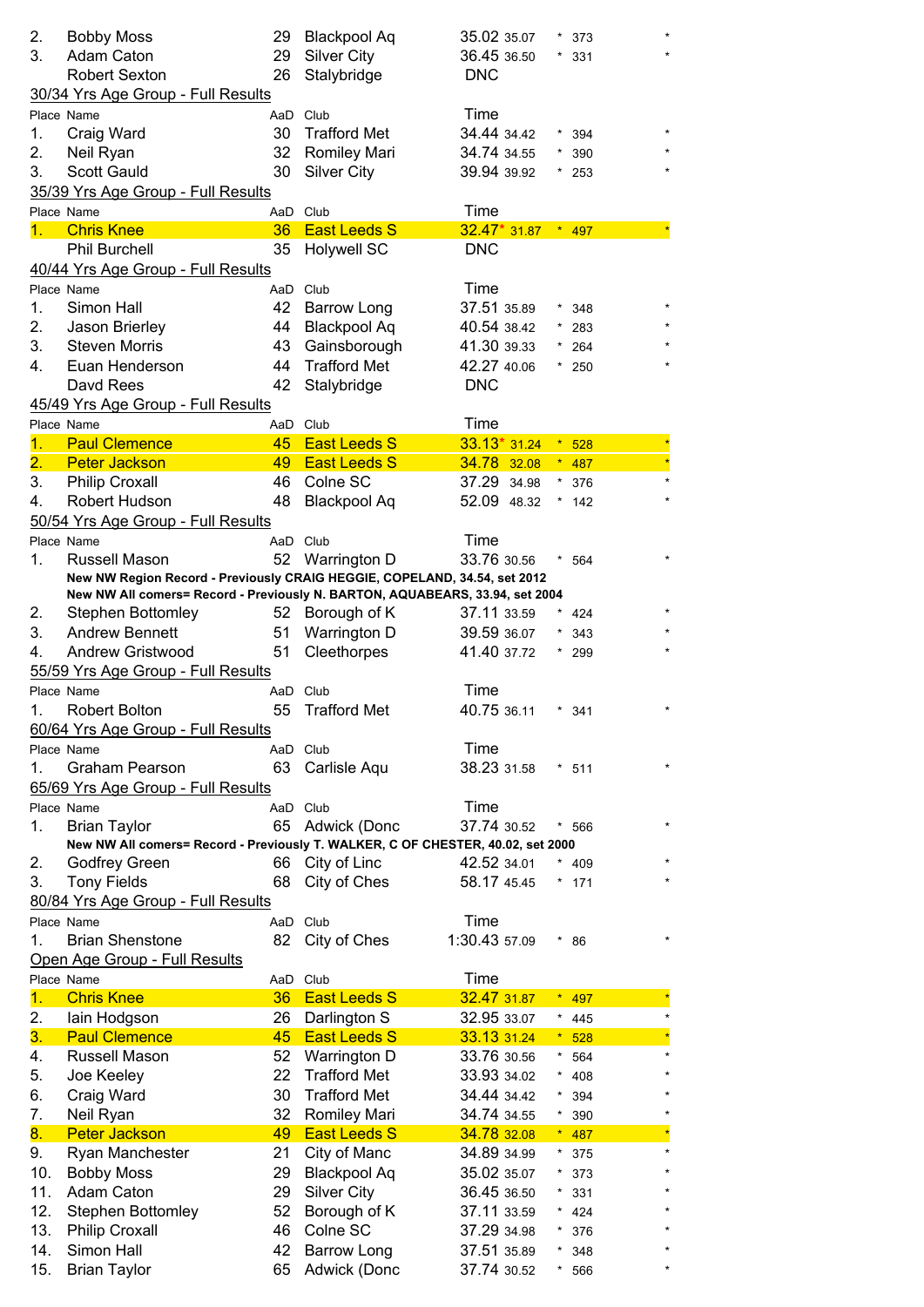| 16. | <b>Graham Pearson</b>   | 63 | Carlisle Aqu        | 38.23 31.58   | $* 511$ | ×       |
|-----|-------------------------|----|---------------------|---------------|---------|---------|
| 17. | <b>Andrew Bennett</b>   | 51 | Warrington D        | 39.59 36.07   | $*343$  | $\star$ |
| 18. | <b>Scott Gauld</b>      | 30 | Silver City         | 39.94 39.92   | $*$ 253 | $\star$ |
| 19. | Jason Brierley          | 44 | <b>Blackpool Aq</b> | 40.54 38.42   | $*$ 283 | ×       |
| 20. | <b>Robert Bolton</b>    | 55 | <b>Trafford Met</b> | 40.75 36.11   | $*341$  | $\star$ |
| 21. | Steven Morris           | 43 | Gainsborough        | 41.30 39.33   | $* 264$ | ×       |
| 22. | <b>Andrew Gristwood</b> | 51 | Cleethorpes         | 41.40 37.72   | $*$ 299 | ×       |
| 23. | Euan Henderson          | 44 | <b>Trafford Met</b> | 42.27 40.06   | $*$ 250 | ×       |
| 24. | <b>Godfrey Green</b>    | 66 | City of Linc        | 42.52 34.01   | $* 409$ | ×       |
| 25. | Robert Hudson           | 48 | <b>Blackpool Aq</b> | 52.09 48.32   | $*$ 142 | ×       |
| 26. | <b>Tony Fields</b>      | 68 | City of Ches        | 58.17 45.45   | $*$ 171 | ×       |
| 27. | <b>Brian Shenstone</b>  | 82 | City of Ches        | 1:30.43 57.09 | $*86$   |         |
|     | <b>Phil Burchell</b>    | 35 | <b>Holywell SC</b>  | <b>DNC</b>    |         |         |
|     | <b>Robert Sexton</b>    | 26 | Stalybridge         | <b>DNC</b>    |         |         |
|     | Davd Rees               | 42 | Stalybridge         | <b>DNC</b>    |         |         |
|     |                         |    |                     |               |         |         |

## **EVENT 204 Womens Open 100m Backstroke**

18/24 Yrs Age Group - Full Results

|         | Place Name                                                                                 |          | AaD Club                           | Time                  |  |     |         | 50      |
|---------|--------------------------------------------------------------------------------------------|----------|------------------------------------|-----------------------|--|-----|---------|---------|
| 1.      | Victoria Hevey                                                                             | 22       | Loughborough                       | 1:04.70 1:04.72 * 621 |  |     |         | 31.25   |
|         | New NW All comers= Record - Previously CHERYL WILSON, CHESHIRE ADADEMY, 01:06.01, set 2013 |          |                                    |                       |  |     |         |         |
| 2.      | <b>Melanie Rowland</b>                                                                     | 20       | <b>Bebington SC</b>                | 1:09.61 1:09.63 * 499 |  |     |         | 33.33   |
| 3.      | Kathryn Judkins                                                                            | 19       | Stalybridge                        | 1:14.98 1:15.00 *     |  | 399 | $\star$ | 36.47   |
|         | 25/29 Yrs Age Group - Full Results                                                         |          |                                    |                       |  |     |         |         |
|         | Place Name                                                                                 |          | AaD Club                           | Time                  |  |     |         | 50      |
| 1.      | Victoria Crawford                                                                          | 25       | <b>Blackpool Aq</b>                | 1:15.64 1:15.66 * 388 |  |     |         | 36.45   |
|         | 35/39 Yrs Age Group - Full Results                                                         |          |                                    |                       |  |     |         |         |
|         | Place Name                                                                                 |          | AaD Club                           | Time                  |  |     |         | 50      |
| 1.      | Sara Lang                                                                                  | 35       | Southport SC                       | 1:18.50 1:17.70 *     |  | 359 |         | 37.88   |
|         | 40/44 Yrs Age Group - Full Results                                                         |          |                                    |                       |  |     |         |         |
|         | Place Name                                                                                 |          | AaD Club                           | Time                  |  |     |         | 50      |
| 1.      | <b>Becky Toal</b>                                                                          | 42       | Northern Wav                       | 2:39.60 2:33.27 * 46  |  |     |         | 1:14.03 |
|         | 65/69 Yrs Age Group - Full Results                                                         |          |                                    |                       |  |     |         |         |
|         | Place Name                                                                                 |          | AaD Club                           | Time                  |  |     |         | 50      |
| $1_{-}$ | Rachel Barton                                                                              | 67       | Trafford Met                       | 1:29.91 1:06.96 * 561 |  |     |         | 44.62   |
|         | New NW Region Record - Previously HELEN JENKINS, SOUTHPORT, 1:37.89, set 2014              |          |                                    |                       |  |     |         |         |
|         | New NW All comers= Record - Previously PAT JACKSON, EAST ANGLIAN, 01:36.94, set 2013       |          |                                    |                       |  |     |         |         |
| 2.      | Helen Jenkins                                                                              |          | 69 Southport SC                    | 1:40.64 1:12.68 * 438 |  |     |         | 49.10   |
|         | Open Age Group - Full Results                                                              |          |                                    |                       |  |     |         |         |
|         | Place Name                                                                                 |          | AaD Club                           | Time                  |  |     |         | 50      |
| 1.      | Victoria Hevey                                                                             | 22       | Loughborough                       | 1:04.70 1:04.72 *     |  | 621 |         | 31.25   |
| 2.      | Melanie Rowland                                                                            |          | 20 Bebington SC                    | 1:09.61 1:09.63 *     |  | 499 | $\star$ | 33.33   |
| 3.      | Kathryn Judkins                                                                            | 19       | Stalybridge                        | 1:14.98 1:15.00 *     |  | 399 | $\star$ | 36.47   |
| 4.      | Victoria Crawford                                                                          | 25       | <b>Blackpool Aq</b>                | 1:15.64 1:15.66 *     |  | 388 | $\star$ | 36.45   |
| 5.      | Sara Lang                                                                                  | 35       | Southport SC                       | 1:18.50 1:17.70       |  | 359 | $\star$ | 37.88   |
| 6.      | Rachel Barton                                                                              | 67       | <b>Trafford Met</b>                | 1:29.91 1:06.96       |  | 561 |         | 44.62   |
| 7.      | Helen Jenkins                                                                              | 69       | Southport SC                       | 1:40.64 1:12.68 *     |  | 438 |         | 49.10   |
| 8.      | <b>Becky Toal</b>                                                                          | 42       | Northern Wav                       | 2:39.60 2:33.27 *     |  | 46  | $\star$ | 1:14.03 |
|         | <b>EVENT 205 Mens Open 100m Backstroke</b>                                                 |          |                                    |                       |  |     |         |         |
|         | 18/24 Yrs Age Group - Full Results                                                         |          |                                    |                       |  |     |         |         |
|         | Place Name                                                                                 |          |                                    | Time                  |  |     |         |         |
| 1.      | George Morreal                                                                             |          | AaD Club                           | 1:02.13 1:02.43 *     |  |     | *       | 50      |
| 2.      |                                                                                            | 23<br>22 | Stalybridge<br><b>Trafford Met</b> | 1:07.52 1:07.84 *     |  | 481 |         | 29.93   |
|         | Joe Keeley                                                                                 |          |                                    |                       |  | 375 |         | 32.72   |
|         | 30/34 Yrs Age Group - Full Results                                                         |          |                                    |                       |  |     |         |         |
|         | Place Name                                                                                 |          | AaD Club                           | Time                  |  |     |         | 50      |
|         | Paul Barnard                                                                               | 34       | <b>Trafford Met</b>                | <b>DNC</b>            |  |     |         |         |
|         | 40/44 Yrs Age Group - Full Results                                                         |          |                                    |                       |  |     |         |         |
|         | Place Name                                                                                 |          | AaD Club                           | Time                  |  |     |         | 50      |
| 1.      | Peter Wilmot                                                                               | 43       | <b>Blackpool Aq</b>                | 1:20.53 1:17.13 * 255 |  |     |         | 38.80   |
| 2.      | Jason Brierley                                                                             | 44       | <b>Blackpool Aq</b>                | 1:26.47 1:22.24 * 210 |  |     |         | 41.65   |
|         | 45/49 Yrs Age Group - Full Results                                                         |          |                                    |                       |  |     |         |         |
|         | Place Name                                                                                 |          | AaD Club                           | Time                  |  |     |         | 50      |
| 1.      | <b>Paul Clemence</b>                                                                       | 45       | <b>East Leeds S</b>                | $1:07.36*1:03.59*455$ |  |     | $\star$ | 33.42   |
|         | New NW All comers= Record - Previously ALEC JOHNSON, TRAFFORD METRO, 01:09.69, set 2009    |          |                                    |                       |  |     |         |         |
| 2.      | <b>Andrew Cox</b>                                                                          | 48       | Blackpool Aq                       | 1:11.92 1:06.31 * 402 |  |     | *       | 34.82   |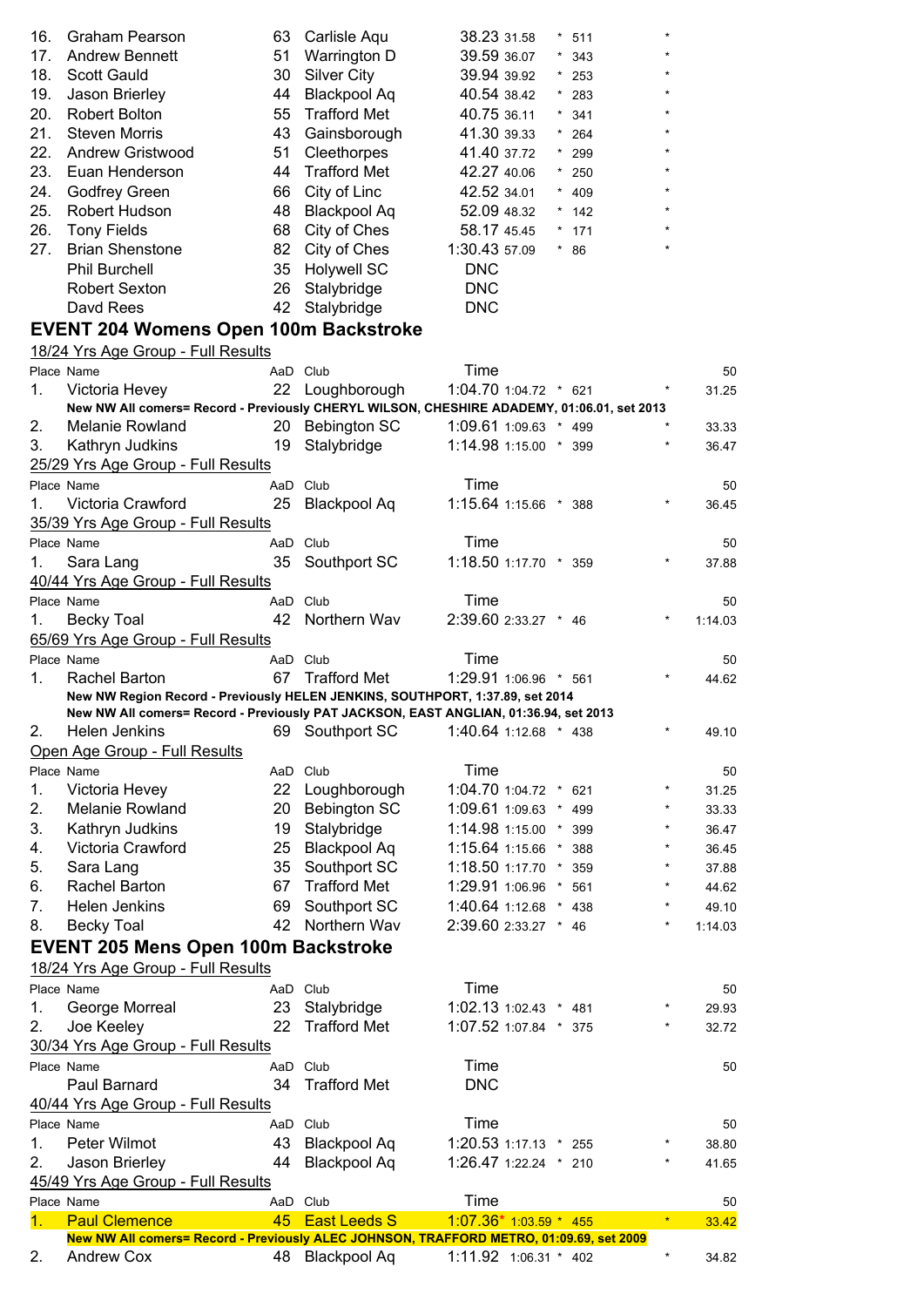| 3.                        | <b>Stuart Hoyle</b>                                                                    | 49       | <b>East Leeds S</b> | $1:12.48$ 1:06.27 $*$ 402 |  |     |            | 35.25   |         |         |
|---------------------------|----------------------------------------------------------------------------------------|----------|---------------------|---------------------------|--|-----|------------|---------|---------|---------|
| 4.                        | Michael Boyle                                                                          | 46       | <b>Trafford Met</b> | 1:35.26 1:29.25 * 164     |  |     | $\star$    | 44.85   |         |         |
|                           | 50/54 Yrs Age Group - Full Results                                                     |          |                     |                           |  |     |            |         |         |         |
|                           | Place Name                                                                             | AaD Club |                     | Time                      |  |     |            | 50      |         |         |
| 1.                        | Paul Gibson                                                                            |          | 50 Carlisle Aqu     | 1:20.51 1:12.99 * 301     |  |     |            | 38.48   |         |         |
| 2.                        | Phil Thomas                                                                            | 53       | Manchester T        | 1:29.06 1:18.63 * 241     |  |     |            | 44.83   |         |         |
|                           |                                                                                        |          |                     |                           |  |     |            |         |         |         |
|                           | 55/59 Yrs Age Group - Full Results                                                     |          |                     |                           |  |     |            |         |         |         |
|                           | Place Name                                                                             |          | AaD Club            | Time                      |  |     |            | 50      |         |         |
| 1.                        | Stephen Allen                                                                          |          | 55 Hull Masters     | 1:10.95 1:01.51 * 503     |  |     |            | 34.54   |         |         |
|                           | New NW All comers= Record - Previously STEVE WESTON, GLOUCESTER, 01:19.13, set 2012    |          |                     |                           |  |     |            |         |         |         |
| 2.                        | Mark Jones                                                                             |          | 55 Everton Swim     | 1:21.99 1:11.08 * 326     |  |     |            | 40.34   |         |         |
|                           | New NW Region Record - Previously COLIN THOMPSON, CITY OF LIVERPOOL, 1:23.69, set 2010 |          |                     |                           |  |     |            |         |         |         |
|                           | 60/64 Yrs Age Group - Full Results                                                     |          |                     |                           |  |     |            |         |         |         |
|                           | Place Name                                                                             |          | AaD Club            | Time                      |  |     |            | 50      |         |         |
| 1.                        | Neville Barton                                                                         | 61       | <b>Trafford Met</b> | 1:28.46 1:12.48 * 307     |  |     |            | 41.88   |         |         |
|                           | <b>Graham Pearson</b>                                                                  | 63       | Carlisle Aqu        | <b>DNC</b>                |  |     |            |         |         |         |
|                           | 70/74 Yrs Age Group - Full Results                                                     |          |                     |                           |  |     |            |         |         |         |
|                           | Place Name                                                                             |          | AaD Club            | Time                      |  |     |            | 50      |         |         |
| 1.                        | Neil Mackinnon                                                                         |          | 74 Trafford Met     | 1:43.86 1:14.09 * 288     |  |     |            | 47.64   |         |         |
|                           | 75/79 Yrs Age Group - Full Results                                                     |          |                     |                           |  |     |            |         |         |         |
|                           | Place Name                                                                             | AaD Club |                     | Time                      |  |     |            | 50      |         |         |
| 1.                        | John Anderson                                                                          | 78       | <b>Trafford Met</b> | 2:09.48 1:27.30 * 176     |  |     |            | 1:04.11 |         |         |
|                           | 80/84 Yrs Age Group - Full Results                                                     |          |                     |                           |  |     |            |         |         |         |
|                           | Place Name                                                                             |          | AaD Club            | Time                      |  |     |            | 50      |         |         |
|                           |                                                                                        |          |                     | 2:35.29 1:37.50 * 126     |  |     |            |         |         |         |
| 1.                        | <b>Brian Shenstone</b>                                                                 |          | 82 City of Ches     |                           |  |     |            | 1:15.64 |         |         |
|                           | New NW Region Record - Previously unclaimed                                            |          |                     |                           |  |     |            |         |         |         |
|                           | Open Age Group - Full Results                                                          |          |                     |                           |  |     |            |         |         |         |
|                           | Place Name                                                                             |          | AaD Club            | Time                      |  |     |            | 50      |         |         |
| 1.                        | George Morreal                                                                         | 23       | Stalybridge         | 1:02.13 1:02.43 * 481     |  |     | $\star$    | 29.93   |         |         |
| $\overline{\mathbf{2}}$ . | <b>Paul Clemence</b>                                                                   | 45       | <b>East Leeds S</b> | 1:07.36 1:03.59 *         |  | 455 | $\star$    | 33.42   |         |         |
| 3.                        | Joe Keeley                                                                             | 22       | <b>Trafford Met</b> | $1:07.52$ 1:07.84 $*$     |  | 375 |            | 32.72   |         |         |
| 4.                        | Stephen Allen                                                                          | 55       | <b>Hull Masters</b> | $1:10.95$ 1:01.51 $*$     |  | 503 |            | 34.54   |         |         |
| 5.                        | <b>Andrew Cox</b>                                                                      | 48       | <b>Blackpool Aq</b> | 1:11.92 1:06.31 * 402     |  |     |            | 34.82   |         |         |
| 6.                        | <b>Stuart Hoyle</b>                                                                    |          | 49 East Leeds S     | 1:12.48 1:06.27 * 402     |  |     | $\star$    | 35.25   |         |         |
| 7.                        | Paul Gibson                                                                            | 50       | Carlisle Aqu        | 1:20.51 1:12.99 *         |  | 301 | $\star$    | 38.48   |         |         |
| 8.                        | Peter Wilmot                                                                           | 43       | <b>Blackpool Aq</b> | 1:20.53 1:17.13 * 255     |  |     | $^{\star}$ | 38.80   |         |         |
| 9.                        | Mark Jones                                                                             | 55       | <b>Everton Swim</b> | 1:21.99 1:11.08 *         |  | 326 |            | 40.34   |         |         |
| 10.                       | Jason Brierley                                                                         | 44       | <b>Blackpool Aq</b> | 1:26.47 1:22.24 *         |  | 210 |            | 41.65   |         |         |
| 11.                       | Neville Barton                                                                         | 61       | <b>Trafford Met</b> | 1:28.46 1:12.48 * 307     |  |     |            | 41.88   |         |         |
| 12.                       | Phil Thomas                                                                            | 53       | Manchester T        | 1:29.06 1:18.63 *         |  | 241 |            |         |         |         |
|                           |                                                                                        |          | <b>Trafford Met</b> |                           |  |     |            | 44.83   |         |         |
| 13.                       | Michael Boyle                                                                          | 46       |                     | 1:35.26 1:29.25 * 164     |  |     |            | 44.85   |         |         |
| 14.                       | Neil Mackinnon                                                                         | 74       | <b>Trafford Met</b> | 1:43.86 1:14.09 *         |  | 288 |            | 47.64   |         |         |
| 15.                       | John Anderson                                                                          | 78       | <b>Trafford Met</b> | 2:09.48 1:27.30 * 176     |  |     |            | 1:04.11 |         |         |
| 16.                       | <b>Brian Shenstone</b>                                                                 | 82       | City of Ches        | 2:35.29 1:37.50 * 126     |  |     |            | 1:15.64 |         |         |
|                           | <b>Graham Pearson</b>                                                                  | 63       | Carlisle Aqu        | <b>DNC</b>                |  |     |            |         |         |         |
|                           | Paul Barnard                                                                           | 34       | <b>Trafford Met</b> | <b>DNC</b>                |  |     |            |         |         |         |
|                           | <b>EVENT 206 Mens/Womens Open 200m IM</b>                                              |          |                     |                           |  |     |            |         |         |         |
|                           | MENS 18/24 Yrs Age Group - Full Results                                                |          |                     |                           |  |     |            |         |         |         |
|                           | Place Name                                                                             |          | AaD Club            | Time                      |  |     |            | 50      | 100     | 150     |
| 1.                        | Ryan Manchester                                                                        | 21       | City of Manc        | 2:29.38 2:29.96 *         |  | 390 |            | 30.27   | 1:06.77 | 1:55.18 |
|                           |                                                                                        |          |                     | 2:35.42 2:36.03 * 346     |  |     |            |         |         |         |
| 2.                        | <b>Charlie Hughes</b>                                                                  |          | 20 Romiley Mari     |                           |  |     |            | 31.73   | 1:10.30 | 1:58.70 |
|                           | MENS 30/34 Yrs Age Group - Full Results                                                |          |                     |                           |  |     |            |         |         |         |
|                           | Place Name                                                                             |          | AaD Club            | Time                      |  |     |            | 50      | 100     | 150     |
| 1.                        | Chris Ferguson                                                                         |          | 33 Silver City      | 2:21.11 2:20.17 * 478     |  |     |            | 30.01   | 1:07.61 | 1:47.88 |
|                           | MENS 45/49 Yrs Age Group - Full Results                                                |          |                     |                           |  |     |            |         |         |         |
|                           | Place Name                                                                             | AaD Club |                     | Time                      |  |     |            | 50      | 100     | 150     |
| 1.                        | <b>Philip Croxall</b>                                                                  |          | 46 Colne SC         | 2:54.79 2:42.90 * 304     |  |     |            | 36.92   | 1:26.39 | 2:14.20 |
|                           | MENS 50/54 Yrs Age Group - Full Results                                                |          |                     |                           |  |     |            |         |         |         |
|                           | Place Name                                                                             | AaD Club |                     | Time                      |  |     |            | 50      | 100     | 150     |
| 1.                        | <b>Stephen Bottomley</b>                                                               | 52       | Borough of K        | 2:39.66 2:22.78 *         |  | 452 |            |         |         | 2:02.40 |
| 2.                        | Andrew Gristwood                                                                       | 51       | Cleethorpes         | 2:44.41 2:28.15 * 405     |  |     |            | 35.38   | 1:19.37 | 2:07.76 |
| 3.                        | Jeroen Peters                                                                          |          | 54 Glossop SC       | 2:50.98 2:30.46 * 386     |  |     |            | 36.67   | 1:22.58 | 2:12.43 |
|                           | MENS 55/59 Yrs Age Group - Full Results                                                |          |                     |                           |  |     |            |         |         |         |
|                           |                                                                                        |          |                     | Time                      |  |     |            |         |         |         |
|                           | Place Name                                                                             |          | AaD Club            |                           |  |     |            | 50      | 100     | 150     |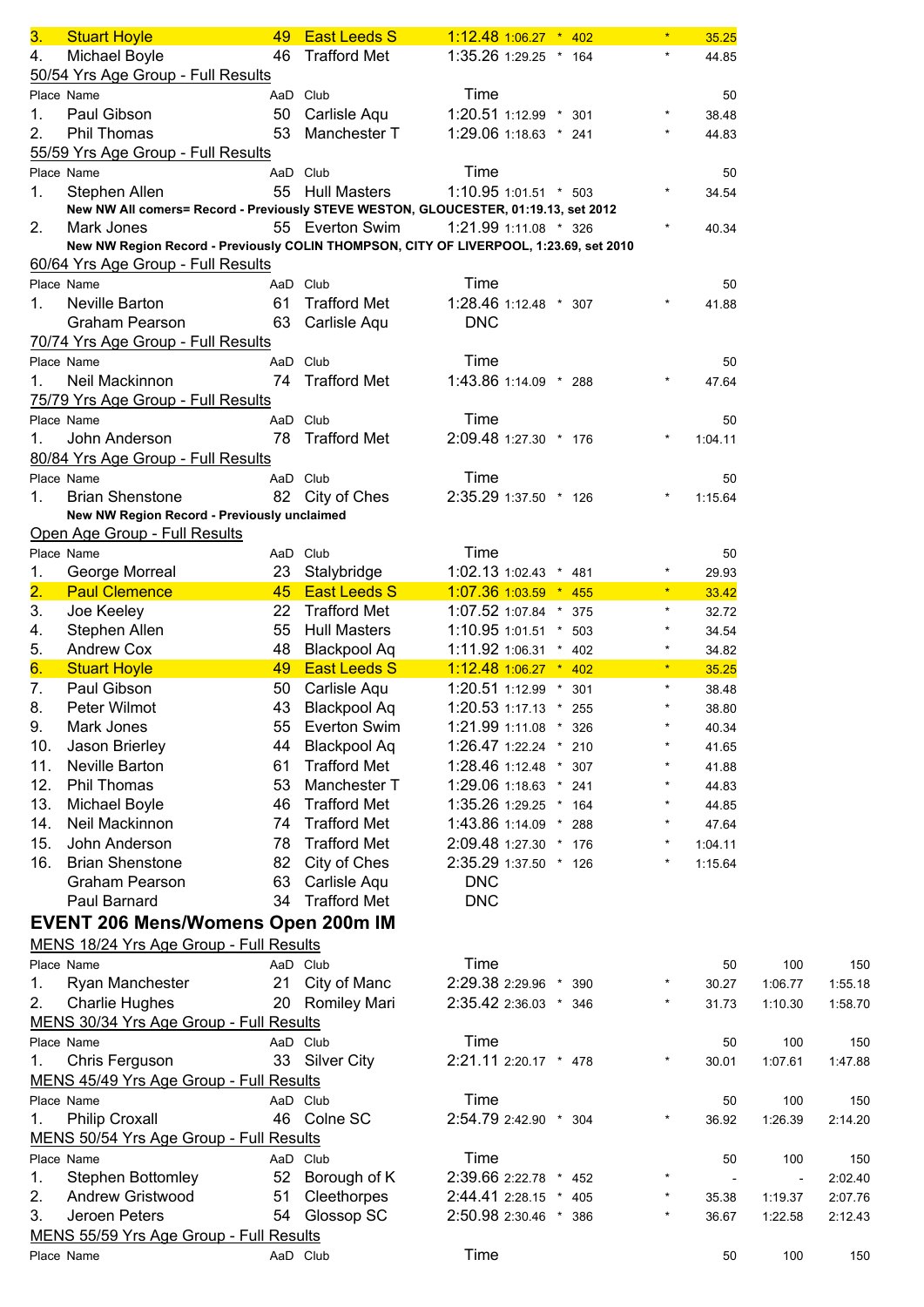| 1.                        | Mark Jones<br>New NW Region Record - Previously DAVID JOHN RANDALL, TRAFFORD METRO, 3:11.41, set 2011<br>New NW All comers= Record - Previously DAVID JOHN RANDALL, TRAFFORD METRO, 03:11.41, set 2011 |    | 55 Everton Swim             | 2:53.08 2:31.00 * 382 |                | $\star$  | 39.96 | 1:26.14 | 2:15.95 |
|---------------------------|--------------------------------------------------------------------------------------------------------------------------------------------------------------------------------------------------------|----|-----------------------------|-----------------------|----------------|----------|-------|---------|---------|
|                           | MENS 60/64 Yrs Age Group - Full Results                                                                                                                                                                |    |                             |                       |                |          |       |         |         |
|                           | Place Name                                                                                                                                                                                             |    | AaD Club                    | Time                  |                |          | 50    | 100     | 150     |
| 1.                        | <b>Tony Morriss</b>                                                                                                                                                                                    |    | 60 Aer Lingus               | 2:43.29 2:15.68 * 527 |                |          | 35.51 | 1:18.89 | 2:06.63 |
|                           | New NW All comers= Record - Previously GRAHAM PADGETT, WARRINGTON DOLPHIN, 02:54.83, set 2011<br>MENS 65/69 Yrs Age Group - Full Results                                                               |    |                             |                       |                |          |       |         |         |
|                           | Place Name                                                                                                                                                                                             |    | AaD Club                    | Time                  |                |          | 50    | 100     | 150     |
| 1.                        | <b>Graham Padgett</b>                                                                                                                                                                                  |    | 68 Warrington D             | 3:03.82 2:18.06 * 500 |                | $\star$  | 40.81 | 1:28.37 | 2:21.81 |
|                           | MENS Open Age Group - Full Results                                                                                                                                                                     |    |                             |                       |                |          |       |         |         |
|                           | Place Name                                                                                                                                                                                             |    | AaD Club                    | Time                  |                |          | 50    | 100     | 150     |
| 1.                        | Chris Ferguson                                                                                                                                                                                         | 33 | <b>Silver City</b>          | 2:21.11 2:20.17 * 478 |                |          | 30.01 | 1:07.61 | 1:47.88 |
| 2.                        | Ryan Manchester                                                                                                                                                                                        | 21 | City of Manc                | 2:29.38 2:29.96       | $\star$<br>390 | $\star$  | 30.27 | 1:06.77 | 1:55.18 |
| 3.                        | <b>Charlie Hughes</b>                                                                                                                                                                                  | 20 | <b>Romiley Mari</b>         | 2:35.42 2:36.03 *     | 346            |          | 31.73 | 1:10.30 | 1:58.70 |
| 4.                        | Stephen Bottomley                                                                                                                                                                                      | 52 | Borough of K                | 2:39.66 2:22.78       | $\star$<br>452 |          |       |         | 2:02.40 |
| 5.                        | <b>Tony Morriss</b>                                                                                                                                                                                    | 60 | Aer Lingus                  | 2:43.29 2:15.68       | 527<br>$\star$ |          | 35.51 | 1:18.89 | 2:06.63 |
| 6.                        | Andrew Gristwood                                                                                                                                                                                       | 51 | Cleethorpes                 | 2:44.41 2:28.15 *     | 405            |          | 35.38 | 1:19.37 | 2:07.76 |
| 7.                        | Jeroen Peters                                                                                                                                                                                          | 54 | Glossop SC                  | 2:50.98 2:30.46 *     | 386            | $^\star$ | 36.67 | 1:22.58 | 2:12.43 |
| 8.                        | Mark Jones                                                                                                                                                                                             | 55 | <b>Everton Swim</b>         | 2:53.08 2:31.00 *     | 382            | $\star$  | 39.96 | 1:26.14 | 2:15.95 |
| 9.                        | <b>Philip Croxall</b>                                                                                                                                                                                  | 46 | Colne SC                    | 2:54.79 2:42.90 *     | 304            |          | 36.92 | 1:26.39 | 2:14.20 |
| 10.                       | <b>Graham Padgett</b>                                                                                                                                                                                  | 68 | Warrington D                | 3:03.82 2:18.06 * 500 |                | $\star$  | 40.81 | 1:28.37 | 2:21.81 |
|                           | <b>WOMENS 25/29 Yrs Age Group - Full Results</b>                                                                                                                                                       |    |                             |                       |                |          |       |         |         |
|                           | Place Name                                                                                                                                                                                             |    | AaD Club                    | Time                  |                |          | 50    | 100     | 150     |
| 1.                        | Sarah Roberts                                                                                                                                                                                          |    | 27 Manchester T             | 2:45.73 2:47.09 * 400 |                | $\star$  | 36.76 | 1:21.89 | 2:07.56 |
|                           | <b>WOMENS 30/34 Yrs Age Group - Full Results</b>                                                                                                                                                       |    |                             |                       |                |          |       |         |         |
|                           | Place Name                                                                                                                                                                                             |    | AaD Club                    | Time                  |                |          | 50    | 100     | 150     |
| 1.                        | <b>Helen Whittle</b>                                                                                                                                                                                   |    | 34 Blackpool Aq             | 2:53.57 2:55.50 * 345 |                |          | 37.37 | 1:23.56 | 2:13.08 |
|                           | <b>WOMENS 35/39 Yrs Age Group - Full Results</b>                                                                                                                                                       |    |                             | Time                  |                |          |       |         |         |
| 1.                        | Place Name<br><b>Claire Preston</b>                                                                                                                                                                    |    | AaD Club<br>37 Arfon Master | 3:35.78 3:36.73 * 183 |                |          | 50    | 100     | 150     |
|                           | WOMENS 40/44 Yrs Age Group - Full Results                                                                                                                                                              |    |                             |                       |                |          | 49.37 | 1:44.94 | 2:43.28 |
|                           | Place Name                                                                                                                                                                                             |    | AaD Club                    | Time                  |                |          | 50    | 100     | 150     |
| 1.                        | <b>Philippa Rickard</b>                                                                                                                                                                                |    | 44 East Leeds S             | $2:40.26*2:35.23*499$ |                | $\star$  | 32.49 | 1:14.78 | 2:04.49 |
| 2.                        | Emma Bisset                                                                                                                                                                                            |    | 44 Trafford Met             | $3:14.42$ 3:08.32 *   | 279            | $\star$  | 41.22 | 1:33.78 | 2:27.48 |
|                           | WOMENS 45/49 Yrs Age Group - Full Results                                                                                                                                                              |    |                             |                       |                |          |       |         |         |
|                           | Place Name                                                                                                                                                                                             |    | AaD Club                    | Time                  |                |          | 50    | 100     | 150     |
| 1.                        | <b>Becky Kirby</b>                                                                                                                                                                                     |    | 48 Trafford Met             | 3:21.22 3:08.78 * 277 |                |          | 41.42 | 1:35.13 | 2:29.52 |
|                           | WOMENS 50/54 Yrs Age Group - Full Results                                                                                                                                                              |    |                             |                       |                |          |       |         |         |
|                           |                                                                                                                                                                                                        |    |                             |                       |                |          |       |         |         |
| 1.                        | Place Name                                                                                                                                                                                             |    | AaD Club                    | Time                  |                |          | 50    | 100     | 150     |
|                           | <b>Julie HOYLE</b>                                                                                                                                                                                     |    | 53 East Leeds S             | $2:40.04*2:23.09*638$ |                | $\star$  | 33.47 | 1:14.85 | 2:03.88 |
|                           | New NW All comers= Record - Previously HELEN JENKINS, SOUTHPORT SC, 03:35.26, set 2005                                                                                                                 |    |                             |                       |                |          |       |         |         |
|                           | <b>WOMENS Open Age Group - Full Results</b>                                                                                                                                                            |    |                             |                       |                |          |       |         |         |
|                           | Place Name                                                                                                                                                                                             |    | AaD Club                    | Time                  |                |          | 50    | 100     | 150     |
| 1.                        | <b>Julie HOYLE</b>                                                                                                                                                                                     | 53 | <b>East Leeds S</b>         | 2:40.04 2:23.09 * 638 |                | $\star$  | 33.47 | 1:14.85 | 2:03.88 |
| $\overline{\mathbf{2}}$ . | <b>Philippa Rickard</b>                                                                                                                                                                                | 44 | <b>East Leeds S</b>         | $2:40.262:35.23*$     | 499            | $\star$  | 32.49 | 1:14.78 | 2:04.49 |
| 3.                        | Sarah Roberts                                                                                                                                                                                          | 27 | Manchester T                | 2:45.73 2:47.09 * 400 |                | $\star$  | 36.76 | 1:21.89 | 2:07.56 |
| 4.                        | <b>Helen Whittle</b>                                                                                                                                                                                   | 34 | <b>Blackpool Aq</b>         | 2:53.57 2:55.50 * 345 |                |          | 37.37 | 1:23.56 | 2:13.08 |
| 5.                        | Emma Bisset                                                                                                                                                                                            | 44 | <b>Trafford Met</b>         | 3:14.42 3:08.32 * 279 |                |          | 41.22 | 1:33.78 | 2:27.48 |
| 6.                        | <b>Becky Kirby</b>                                                                                                                                                                                     | 48 | <b>Trafford Met</b>         | 3:21.22 3:08.78 * 277 |                | $^\star$ | 41.42 | 1:35.13 | 2:29.52 |
| 7.                        | <b>Claire Preston</b>                                                                                                                                                                                  |    | 37 Arfon Master             | 3:35.78 3:36.73 * 183 |                | $\star$  | 49.37 | 1:44.94 | 2:43.28 |
|                           | <b>EVENT 207 Womens Open 100m Butterfly</b>                                                                                                                                                            |    |                             |                       |                |          |       |         |         |
|                           | 25/29 Yrs Age Group - Full Results                                                                                                                                                                     |    |                             |                       |                |          |       |         |         |
|                           | Place Name                                                                                                                                                                                             |    | AaD Club                    | Time                  |                |          | 50    |         |         |
| 1.                        | Rachael Keir                                                                                                                                                                                           | 29 | <b>Silver City</b>          | 1:04.67 1:04.68 * 616 |                |          | 30.35 |         |         |
| 2.                        | Ashley Warrender                                                                                                                                                                                       | 26 | Carnegie ASC                | 1:08.72 1:08.87 * 510 |                | $^\star$ | 32.16 |         |         |
|                           | 45/49 Yrs Age Group - Full Results                                                                                                                                                                     |    |                             |                       |                |          |       |         |         |
|                           | Place Name                                                                                                                                                                                             |    | AaD Club                    | Time                  |                |          | 50    |         |         |
| 1.                        | <b>Helen Sadler</b>                                                                                                                                                                                    | 45 | <b>Trafford Met</b>         | 1:16.94 1:12.65 * 435 |                | $^\star$ | 34.71 |         |         |
|                           | 50/54 Yrs Age Group - Full Results                                                                                                                                                                     |    |                             |                       |                |          |       |         |         |
|                           | Place Name                                                                                                                                                                                             |    | AaD Club                    | Time                  |                | $\star$  | 50    |         |         |
| 1.                        | <b>Julie Hoyle</b>                                                                                                                                                                                     |    | 53 East Leeds S             | $1:15.74*1:07.50*542$ |                |          | 34.54 |         |         |
|                           | Open Age Group - Full Results<br>Place Name                                                                                                                                                            |    | AaD Club                    | Time                  |                |          | 50    |         |         |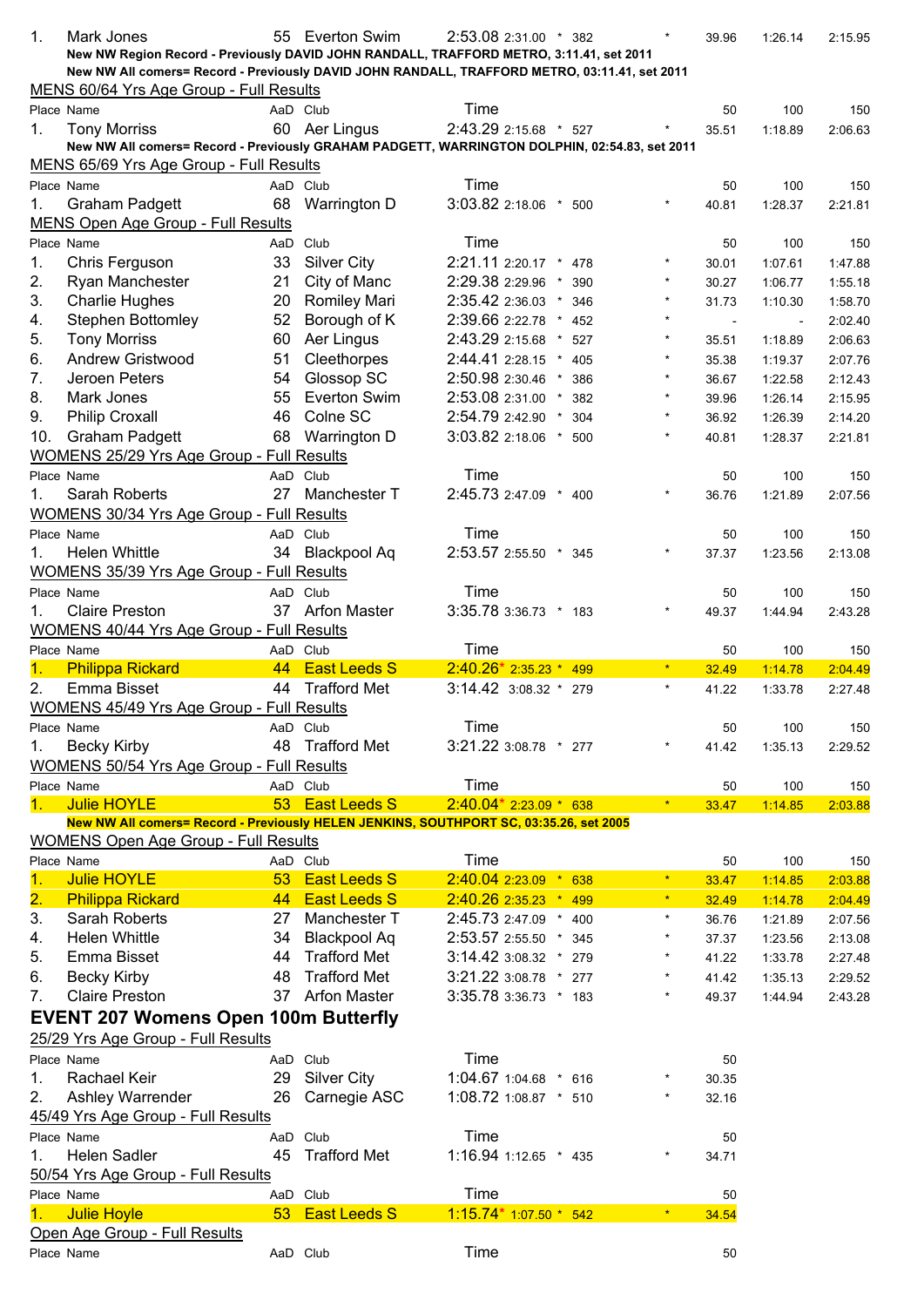| 1.             | Rachael Keir                                                                           |                 | 29 Silver City      | 1:04.67 1:04.68 * 616   |                | $\star$    | 30.35          |
|----------------|----------------------------------------------------------------------------------------|-----------------|---------------------|-------------------------|----------------|------------|----------------|
| 2.             | Ashley Warrender                                                                       | 26              | Carnegie ASC        | 1:08.72 1:08.87 *       | 510            | $\star$    | 32.16          |
| 3.             | <b>Julie Hoyle</b>                                                                     |                 | 53 East Leeds S     | 1:15.74 1:07.50 * 542   |                | $\star$    | 34.54          |
| 4.             | Helen Sadler                                                                           |                 | 45 Trafford Met     | 1:16.94 1:12.65 * 435   |                | $\star$    | 34.71          |
|                | <b>EVENT 208 Mens Open 100m Butterfly</b><br>18/24 Yrs Age Group - Full Results        |                 |                     |                         |                |            |                |
|                | Place Name                                                                             |                 | AaD Club            | Time                    |                |            | 50             |
| 1.             | David Smith                                                                            | 22              | <b>Silver City</b>  | 1:02.34 1:02.29 * 471   |                |            | 29.46          |
| 2.             | Ryan Manchester                                                                        | 21              | City of Manc        | 1:12.03 1:11.97 * 305   |                |            | 31.51          |
|                | 25/29 Yrs Age Group - Full Results                                                     |                 |                     |                         |                |            |                |
|                | Place Name                                                                             |                 | AaD Club            | Time                    |                |            | 50             |
| 1.             | <b>Robert Sexton</b>                                                                   | 26              | Stalybridge         | 1:12.00 1:12.07 * 304   |                | $^{\star}$ | 32.15          |
|                | 35/39 Yrs Age Group - Full Results                                                     |                 |                     |                         |                |            |                |
|                | Place Name                                                                             |                 | AaD Club            | Time                    |                |            | 50             |
| 1 <sub>1</sub> | <b>Andrew Wheeler</b>                                                                  |                 | 38 Silver City      | 1:07.71 1:05.32 * 408   |                |            | 31.99          |
|                | 40/44 Yrs Age Group - Full Results                                                     |                 |                     |                         |                |            |                |
|                | Place Name                                                                             | AaD Club        |                     | Time                    |                |            | 50             |
| $1_{-}$        | Graeme Atherton                                                                        |                 | 40 Warrington D     | 1:02.01 59.30           | $*$ 546        | $^\star$   | 29.20          |
|                | New NW Region Record - Previously CLIVE ROBERTS, CITY OF CHESTER, 1:04.87, set 2009    |                 |                     |                         |                |            |                |
|                | New NW All comers= Record - Previously C. GODDARD, BORO OF BURNLEY, 01:03.54, set 2011 |                 |                     |                         |                | $^\star$   |                |
| 2.             | Paul Frith                                                                             |                 | 42 Warrington D     | 1:07.98 1:04.44 * 425   |                |            | 30.84          |
|                | 45/49 Yrs Age Group - Full Results<br>Place Name                                       |                 | AaD Club            | Time                    |                |            |                |
| 1.             | <b>Paul Clemence</b>                                                                   | 45 <sup>2</sup> | <b>East Leeds S</b> | $1:06.32*1:02.02*477$   |                | $\star$    | 50             |
| 2.             | <b>Stuart Hoyle</b>                                                                    |                 | 49 East Leeds S     | $1:11.39$ 1:05.41 * 407 |                | $\star$    | 31.47<br>33.34 |
| 3.             | <b>Andrew Cox</b>                                                                      |                 | 48 Blackpool Aq     | 1:14.84 1:08.95 * 347   |                | $\star$    | 34.46          |
|                | 50/54 Yrs Age Group - Full Results                                                     |                 |                     |                         |                |            |                |
|                | Place Name                                                                             |                 | AaD Club            | Time                    |                |            | 50             |
| 1.             | <b>Clive Roberts</b>                                                                   |                 | 50 City of Ches     | 1:06.96 1:01.00 * 501   |                | $\star$    | 30.96          |
| 2.             | Russell Mason                                                                          | 52              | Warrington D        | 1:09.34 1:02.37 * 469   |                | $\star$    | 31.96          |
| 3.             | Jeroen Peters                                                                          | 54              | Glossop SC          | 1:28.22 1:18.20 * 238   |                | $\star$    | 39.04          |
|                | 55/59 Yrs Age Group - Full Results                                                     |                 |                     |                         |                |            |                |
|                | Place Name                                                                             |                 | AaD Club            | Time                    |                |            | 50             |
| 1.             | Mark Jones                                                                             |                 | 55 Everton Swim     | 1:28.93 1:18.20 * 238   |                |            | 40.45          |
|                | Open Age Group - Full Results                                                          |                 |                     |                         |                |            |                |
|                | Place Name                                                                             | AaD Club        |                     | Time                    |                |            | 50             |
| 1.             | Graeme Atherton                                                                        | 40              | <b>Warrington D</b> | 1:02.01 59.30           | 546            | $\star$    | 29.20          |
| 2.             | David Smith                                                                            | 22              | <b>Silver City</b>  | 1:02.34 1:02.29         | 471            | $\star$    | 29.46          |
| 3.             | <b>Paul Clemence</b>                                                                   | 45              | <b>East Leeds S</b> | $1:06.32$ 1:02.02 $*$   | 477            | $\star$    | 31.47          |
| 4.             | <b>Clive Roberts</b>                                                                   | 50              | City of Ches        | 1:06.96 1:01.00         | $\star$<br>501 | $\star$    | 30.96          |
| 5.             | Andrew Wheeler                                                                         | 38              | <b>Silver City</b>  | 1:07.71 1:05.32         | 408<br>$\star$ | $\star$    | 31.99          |
| 6.             | Paul Frith                                                                             | 42              | Warrington D        | 1:07.98 1:04.44         | $\star$<br>425 | *          | 30.84          |
| 7.             | Russell Mason                                                                          | 52              | Warrington D        | 1:09.34 1:02.37         | $\star$<br>469 | $\star$    | 31.96          |
| 8.             | <b>Stuart Hoyle</b>                                                                    | 49              | <b>East Leeds S</b> | $1:11.391:05.41$ * 407  |                | $\star$    | 33.34          |
| 9.             | <b>Robert Sexton</b>                                                                   | 26              | Stalybridge         | 1:12.00 1:12.07         | 304            | $\star$    | 32.15          |
| 10.            | Ryan Manchester                                                                        | 21              | City of Manc        | 1:12.03 1:11.97         | 305            | $\star$    | 31.51          |
| 11.            | <b>Andrew Cox</b>                                                                      | 48              | <b>Blackpool Aq</b> | 1:14.84 1:08.95         | $\star$<br>347 | $\star$    | 34.46          |
| 12.            | Jeroen Peters                                                                          | 54              | Glossop SC          | 1:28.22 1:18.20         | 238<br>$\star$ | $\star$    | 39.04          |
| 13.            | Mark Jones                                                                             | 55              | <b>Everton Swim</b> | 1:28.93 1:18.20 *       | 238            | $\star$    | 40.45          |
|                | <b>EVENT 209 Womens Open 50m Freestyle</b>                                             |                 |                     |                         |                |            |                |
|                | 18/24 Yrs Age Group - Full Results                                                     |                 |                     |                         |                |            |                |
|                | Place Name                                                                             | AaD             | Club                | Time                    |                |            |                |
| 1.             | Victoria Hevey                                                                         | 22              | Loughborough        | 27.75 27.75             | 587            | $\star$    |                |
| 2.             | Melanie Rowland                                                                        | 20              | <b>Bebington SC</b> | 28.94 28.94             | 517            |            |                |
| 3.             | Louisa Zolkiewski                                                                      | 22              | <b>Trafford Met</b> | 29.50 29.50             | 488            |            |                |
| 4.             | <b>Kristy Davis</b>                                                                    | 21              | <b>East Leeds</b>   | 30.00 30.00             | 464<br>$\star$ |            |                |
| 5.             | Kathryn Judkins                                                                        | 19              | Stalybridge         | 30.67 30.67             | $\star$<br>435 | $\star$    |                |
| 6.             | Sarah Hoye                                                                             | 23              | <b>Trafford Met</b> | 32.60 32.60             | 362            |            |                |
| 7.             | Louise Anderson                                                                        | 24              | <b>Blackpool Aq</b> | 36.95 36.95             | 248            |            |                |
|                | 25/29 Yrs Age Group - Full Results                                                     |                 |                     |                         |                |            |                |
|                | Place Name                                                                             |                 | AaD Club            | Time                    |                |            |                |
| 1.             | Emma Gage                                                                              | 26              | <b>Trafford Met</b> | 26.24 26.20             | * 697          |            |                |
|                | New NW Region Record - Previously LEANNE CLARKE, HALTON, 27.41, set 2012               |                 |                     |                         |                |            |                |
|                | New NW All comers= Record - Previously LEANNE CLARKE, HALTON, 27.41, set 2012          |                 |                     |                         |                |            |                |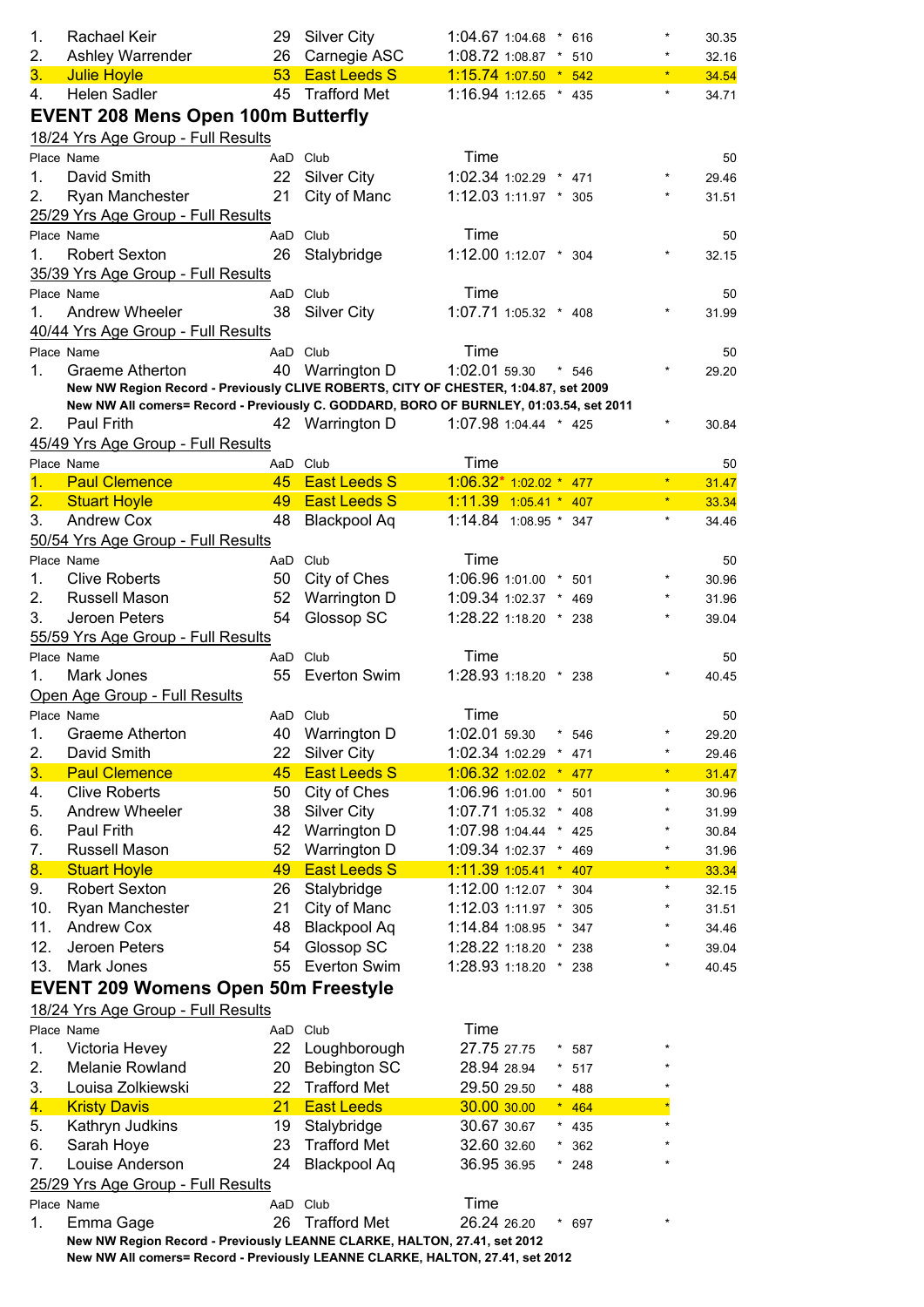| 2.<br>3. | Victoria Crawford<br>Jenny Brown<br>30/34 Yrs Age Group - Full Results        | 27       | 25 Blackpool Aq<br><b>Silver City</b> | 31.71 31.71<br>36.52 36.43 | $^\star$ | 393<br>259 |         |
|----------|-------------------------------------------------------------------------------|----------|---------------------------------------|----------------------------|----------|------------|---------|
|          | Place Name                                                                    | AaD Club |                                       | Time                       |          |            |         |
| 1.       | <b>Holly Gordon</b>                                                           | 31       | <b>Trafford Met</b>                   | 35.40 35.35                |          | $*284$     |         |
|          | 35/39 Yrs Age Group - Full Results                                            |          |                                       |                            |          |            |         |
|          | Place Name                                                                    | AaD Club |                                       | Time                       |          |            |         |
| 1.       | <b>Claire Preston</b>                                                         | 37       | <b>Arfon Master</b>                   | 36.04 35.89                |          | 271        |         |
| 2.       | Ann-Marie Blowman                                                             | 36       | <b>Hull Masters</b>                   | 37.29 37.20                |          | 243        |         |
|          | 40/44 Yrs Age Group - Full Results                                            |          |                                       |                            |          |            |         |
|          | Place Name                                                                    | AaD Club |                                       | Time                       |          |            |         |
| 1.       | Emma Bisset                                                                   | 44       | <b>Trafford Met</b>                   | 35.33 34.22                |          | 313        |         |
| 2.       | <b>Becky Toal</b>                                                             | 42       | Northern Wav                          | 47.81 46.81                |          | 122        |         |
|          | 45/49 Yrs Age Group - Full Results                                            |          |                                       |                            |          |            |         |
|          | Place Name                                                                    | AaD Club |                                       | Time                       |          |            |         |
| 1.       | Dianne Fraser                                                                 | 49       | <b>Silver City</b>                    | 31.23 29.20                |          | * 504      |         |
| 2.       | Jo Bolton                                                                     | 49       | <b>Trafford Met</b>                   | 36.46 34.09                |          | $*316$     |         |
|          | <b>Claire Hughes</b>                                                          | 46       | Stalybridge                           | <b>DNC</b>                 |          |            |         |
|          | 50/54 Yrs Age Group - Full Results                                            |          |                                       |                            |          |            |         |
|          | Place Name                                                                    | AaD Club |                                       | Time                       |          |            |         |
|          | Julie Hoyle                                                                   | 53       | East Leeds S                          | <b>DNC</b>                 |          |            |         |
|          | 60/64 Yrs Age Group - Full Results                                            |          |                                       |                            |          |            |         |
|          | Place Name                                                                    | AaD Club |                                       | Time                       |          |            |         |
| 1.       | <b>Sally Shields</b>                                                          | 61       | Borough of K                          | 35.18 29.57                |          | * 485      |         |
|          | New NW All comers= Record - Previously S. BRAMHAM, SOUTHPORT, 35.67, set 1998 |          |                                       |                            |          |            |         |
|          | Open Age Group - Full Results                                                 |          |                                       |                            |          |            |         |
|          | Place Name                                                                    | AaD Club |                                       | Time                       |          |            |         |
| 1.       | Emma Gage                                                                     | 26       | <b>Trafford Met</b>                   | 26.24 26.20                |          | 697        |         |
| 2.       | Victoria Hevey                                                                | 22       | Loughborough                          | 27.75 27.75                |          | 587        |         |
| 3.       | Melanie Rowland                                                               | 20       | <b>Bebington SC</b>                   | 28.94 28.94                |          | 517        |         |
| 4.       | Louisa Zolkiewski                                                             | 22       | <b>Trafford Met</b>                   | 29.50 29.50                |          | $* 488$    |         |
| 5.       | <b>Kristy Davis</b>                                                           | 21       | <b>East Leeds</b>                     | 30.00 30.00                |          | $* 464$    | $\star$ |
| 6.       | Kathryn Judkins                                                               | 19       | Stalybridge                           | 30.67 30.67                |          | $*$ 435    |         |
| 7.       | Dianne Fraser                                                                 | 49       | <b>Silver City</b>                    | 31.23 29.20                |          | 504        |         |
| 8.       | Victoria Crawford                                                             | 25       | <b>Blackpool Aq</b>                   | 31.71 31.71                |          | 393        |         |
| 9.       | Sarah Hoye                                                                    | 23       | <b>Trafford Met</b>                   | 32.60 32.60                | $\star$  | 362        | $\star$ |
| 10.      | Sally Shields                                                                 | 61       | Borough of K                          | 35.18 29.57                |          | 485        |         |
| 11.      | Emma Bisset                                                                   | 44       | <b>Trafford Met</b>                   | 35.33 34.22                |          | 313        |         |
| 12.      | <b>Holly Gordon</b>                                                           | 31       | <b>Trafford Met</b>                   | 35.40 35.35                |          | 284        |         |
| 13.      | <b>Claire Preston</b>                                                         | 37       | <b>Arfon Master</b>                   | 36.04 35.89                |          | 271        |         |
| 14.      | Jo Bolton                                                                     | 49       | <b>Trafford Met</b>                   | 36.46 34.09                |          | 316        |         |
| 15.      | Jenny Brown                                                                   | 27       | <b>Silver City</b>                    | 36.52 36.43                | ×        | 259        |         |
| 16.      | Louise Anderson                                                               | 24       | <b>Blackpool Aq</b>                   | 36.95 36.95                | $\star$  | 248        |         |
| 17.      | Ann-Marie Blowman                                                             | 36       | <b>Hull Masters</b>                   | 37.29 37.20                | $\star$  | 243        |         |
| 18.      | <b>Becky Toal</b>                                                             | 42       | Northern Wav                          | 47.81 46.81                |          | $*$ 122    |         |
|          | Julie Hoyle                                                                   | 53       | East Leeds S                          | <b>DNC</b>                 |          |            |         |
|          | <b>Claire Hughes</b>                                                          | 46       | Stalybridge                           | <b>DNC</b>                 |          |            |         |
|          |                                                                               |          |                                       |                            |          |            |         |
|          | <b>EVENT 210 Mens Open 50m Freestyle</b>                                      |          |                                       |                            |          |            |         |
|          | 18/24 Yrs Age Group - Full Results                                            |          |                                       |                            |          |            |         |
|          | Place Name                                                                    | AaD      | Club                                  | Time                       |          |            |         |
| 1.       | George Morreal                                                                | 23       | Stalybridge                           | 26.00 25.97                | $\star$  | 477        |         |
| 2.       | Joe Keeley                                                                    | 22       | <b>Trafford Met</b>                   | 26.56 26.53                | $\star$  | 447        |         |
| 3.       | Ryan Manchester                                                               | 21       | City of Manc                          | 27.22 27.18                | $\star$  | 416        |         |
| 4.       | <b>Charlie Hughes</b>                                                         | 20       | Romiley Mari                          | 27.41 27.37                |          | 408        |         |
| 5.       | David Smith                                                                   | 22       | <b>Silver City</b>                    | 27.55 27.51                |          | 401        |         |
| 6.       | Iwan Morgan                                                                   | 24       | <b>Arfon Master</b>                   | 30.20 30.16                |          | 304        |         |
|          | 25/29 Yrs Age Group - Full Results                                            |          |                                       |                            |          |            |         |
|          | Place Name                                                                    | AaD Club |                                       | Time                       |          |            |         |
| 1.       | lain Hodgson                                                                  | 26       | Darlington S                          | 26.09 26.07                |          | 472        |         |
| 2.       | Paolo Fraccaro                                                                | 28       | City of Manc                          | 26.54 26.47                |          | 451        |         |
| 3.       | <b>Bobby Moss</b>                                                             | 29       | <b>Blackpool Aq</b>                   | 27.20 27.07                | $\star$  | 421        |         |
| 4.       | <b>Robert Sexton</b>                                                          | 26       | Stalybridge                           | 28.86 28.84                | $\star$  | 348        |         |
| 5.       |                                                                               |          |                                       |                            |          |            |         |
|          | John Maclean                                                                  | 27       | <b>Silver City</b>                    | 29.43 29.39                | $\star$  | 329        |         |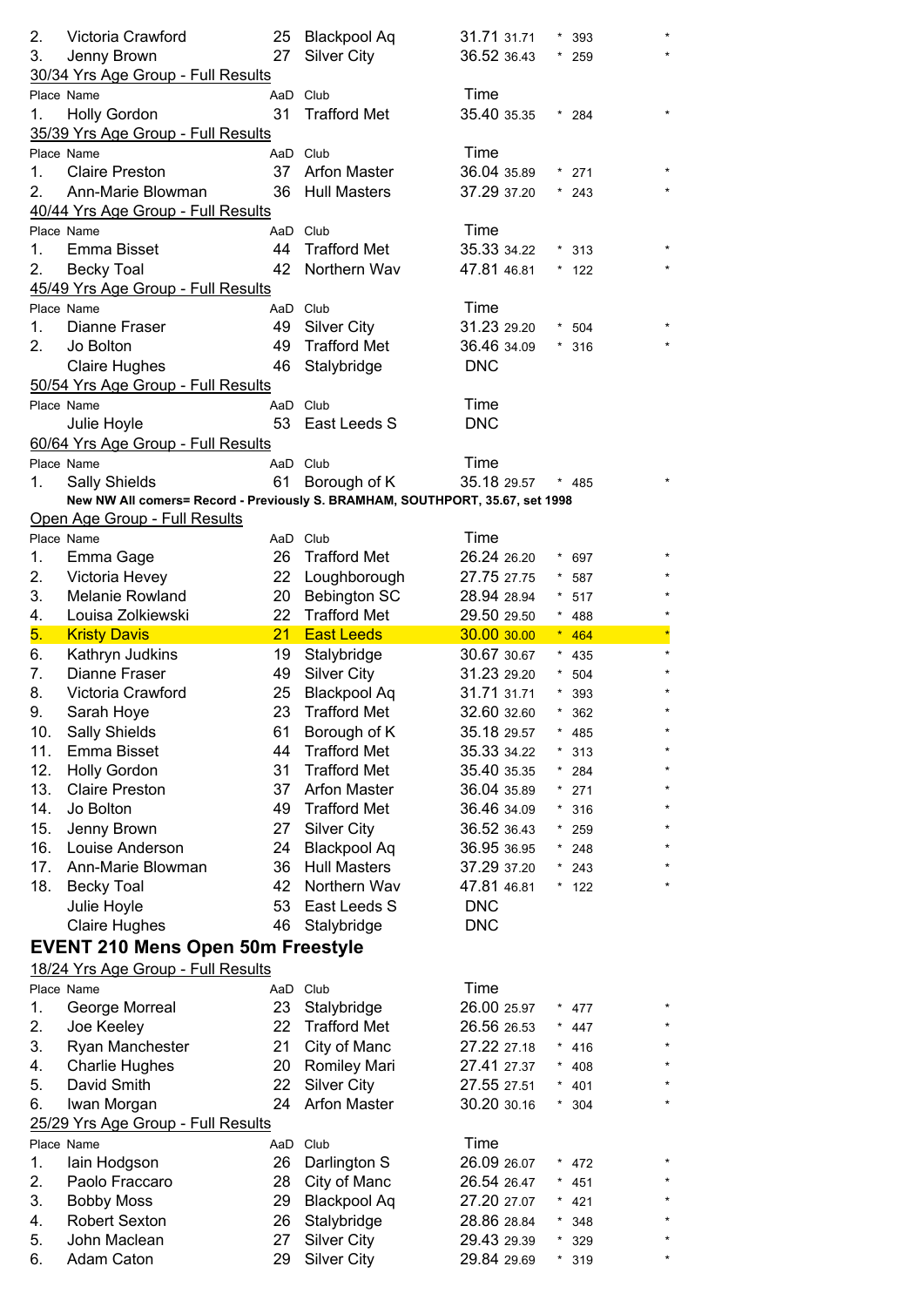|                               | 30/34 Yrs Age Group - Full Results                                                   |          |                                     |                     |            |                |  |  |
|-------------------------------|--------------------------------------------------------------------------------------|----------|-------------------------------------|---------------------|------------|----------------|--|--|
|                               | Place Name                                                                           |          | AaD Club                            | Time                |            |                |  |  |
| 1.                            | Craig Ward                                                                           | 30       | <b>Trafford Met</b>                 | 25.89 25.69         |            | 493            |  |  |
| 2.                            | Mike Rushton                                                                         | 31       | Stalybridge                         | 26.82 26.52         |            | 448            |  |  |
| 3.                            | Jonathan Giles                                                                       | 33       | <b>Trafford Met</b>                 | 27.52 26.99         |            | 425            |  |  |
| 4.                            | Neil Ryan                                                                            | 32       | <b>Romiley Mari</b>                 | 28.06 27.64         |            | 396            |  |  |
| 5.                            | <b>Scott Gauld</b>                                                                   | 30       | <b>Silver City</b>                  | 31.62 31.37         |            | 270            |  |  |
|                               | 35/39 Yrs Age Group - Full Results                                                   |          |                                     |                     |            |                |  |  |
|                               | Place Name                                                                           |          | AaD Club                            | Time                |            |                |  |  |
| 1.                            | <b>Chris Knee</b>                                                                    | 36       | <b>East Leeds S</b>                 | 24.17 23.38         |            | 654            |  |  |
| 2.                            | <b>Trevor Eland</b>                                                                  | 39       | Warrington D                        | 25.08 23.91         | $\star$    | $\star$<br>611 |  |  |
|                               | New NW Region Record - Previously TREVEO ELAND, WARRINGTON DOLPHINS, 25.10, set 2014 |          |                                     |                     |            |                |  |  |
| 3.                            | <b>Andrew Wheeler</b>                                                                | 38       | <b>Silver City</b>                  | 27.73 26.57         |            | $*$ 445        |  |  |
|                               | 40/44 Yrs Age Group - Full Results                                                   |          |                                     |                     |            |                |  |  |
|                               | Place Name                                                                           |          | AaD Club                            | Time                |            |                |  |  |
| 1.                            | Peter Wilmot                                                                         | 43       | <b>Blackpool Aq</b>                 | 27.13 25.38         |            | 511            |  |  |
| 2.                            | Dan Chadderton                                                                       | 44       | <b>Trafford Met</b>                 | 28.28 26.34         |            | 457            |  |  |
| 3.                            | Jason Brierley                                                                       | 44       | <b>Blackpool Aq</b>                 | 29.51 27.48         |            | 403            |  |  |
| 4.                            | Euan Henderson                                                                       | 44       | <b>Trafford Met</b>                 | 30.28 28.20         |            | 373            |  |  |
| 5.                            | Simon Hall                                                                           | 42       | <b>Barrow Long</b>                  | 34.64 32.56         |            | 242            |  |  |
|                               | Davd Rees                                                                            | 42       | Stalybridge                         | <b>DNC</b>          |            |                |  |  |
|                               | 45/49 Yrs Age Group - Full Results                                                   |          |                                     |                     |            |                |  |  |
|                               | Place Name                                                                           |          | AaD Club                            | Time                |            |                |  |  |
| 1.                            | David Crabtree                                                                       | 47       | Romiley Mari                        | 27.65 25.40         |            | 510            |  |  |
| 2.                            | Martin James Goff                                                                    | 47       | Romiley Mari                        | 29.55 27.14         |            | 418            |  |  |
| 3.                            | Michael Boyle                                                                        | 46       | <b>Trafford Met</b>                 | 29.60 27.31         | $\star$    | 410            |  |  |
| 4.                            | <b>Stuart Hoyle</b>                                                                  | 49       | <b>East Leeds S</b>                 | 30.27 27.55         | $\star$    | 400            |  |  |
| 5.                            | Robert Hudson                                                                        | 48       | <b>Blackpool Aq</b>                 | 41.01 37.50         | $^{\star}$ | 158            |  |  |
|                               | 50/54 Yrs Age Group - Full Results                                                   |          |                                     |                     |            |                |  |  |
|                               | Place Name                                                                           |          | AaD Club                            | Time                |            |                |  |  |
| 1.                            | Alec Johnson                                                                         | 53       | <b>Trafford Met</b>                 | 26.87 23.99         |            | 605            |  |  |
| 2.                            | <b>Andrew Bennett</b>                                                                | 51       | Warrington D                        | 28.12 25.35         |            | 513            |  |  |
| 3.                            | Paul Gibson                                                                          | 50       | Carlisle Aqu                        | 30.15 27.31         |            | 410            |  |  |
| 4.                            | Phil Thomas                                                                          | 53       | Manchester T                        | 32.16 28.71         |            |                |  |  |
|                               | 55/59 Yrs Age Group - Full Results                                                   |          |                                     |                     |            | 353            |  |  |
|                               | Place Name                                                                           |          | AaD Club                            | Time                |            |                |  |  |
| 1.                            | <b>Gerald Kelleher</b>                                                               |          |                                     |                     | *          | $^\star$       |  |  |
| 2.                            |                                                                                      | 57       | Warrington D<br><b>Trafford Met</b> | 32.05 27.99         |            | 381            |  |  |
|                               | <b>Robert Bolton</b>                                                                 | 55       |                                     | 34.18 30.19         |            | 304            |  |  |
|                               | 60/64 Yrs Age Group - Full Results                                                   |          |                                     |                     |            |                |  |  |
|                               | Place Name                                                                           | 61       | AaD Club                            | Time<br>28.78 24.48 |            |                |  |  |
| 1.                            | Neville Barton                                                                       |          | <b>Trafford Met</b>                 |                     |            | * 570          |  |  |
|                               | 65/69 Yrs Age Group - Full Results                                                   |          |                                     |                     |            |                |  |  |
|                               | Place Name                                                                           |          | AaD Club                            | Time                |            |                |  |  |
| 1.                            | <b>Tony Fields</b>                                                                   | 68       | City of Ches                        | 55.54 44.43         |            | 95             |  |  |
|                               | 70/74 Yrs Age Group - Full Results                                                   |          |                                     |                     |            |                |  |  |
|                               | Place Name                                                                           | AaD Club |                                     | Time                |            |                |  |  |
| 1.                            | Neil Mackinnon                                                                       | 74       | <b>Trafford Met</b>                 | 31.60 23.51         |            | $* 643$        |  |  |
|                               | 75/79 Yrs Age Group - Full Results                                                   |          |                                     |                     |            |                |  |  |
|                               | Place Name                                                                           |          | AaD Club                            | Time                |            |                |  |  |
| 1.                            | Keith Leary                                                                          | 76       | <b>Blackpool Aq</b>                 | 43.53 31.45         | $\star$    | $\star$<br>268 |  |  |
|                               | 80/84 Yrs Age Group - Full Results                                                   |          |                                     |                     |            |                |  |  |
|                               | Place Name                                                                           | AaD Club |                                     | Time                |            |                |  |  |
| 1.                            | <b>Brian Shenstone</b>                                                               | 82       | City of Ches                        | 59.59 38.76         |            | $*$ 143        |  |  |
|                               | New NW Region Record - Previously unclaimed                                          |          |                                     |                     |            |                |  |  |
| Open Age Group - Full Results |                                                                                      |          |                                     |                     |            |                |  |  |
|                               | Place Name                                                                           |          | AaD Club                            | Time                |            |                |  |  |
| 1.                            | <b>Chris Knee</b>                                                                    | 36       | <b>East Leeds S</b>                 | 24.17 23.38         |            | $* 654$        |  |  |
| 2.                            | <b>Trevor Eland</b>                                                                  | 39       | Warrington D                        | 25.08 23.91         |            | $\star$<br>611 |  |  |
| 3.                            | Craig Ward                                                                           | 30       | <b>Trafford Met</b>                 | 25.89 25.69         |            | 493            |  |  |
| 4.                            | George Morreal                                                                       | 23       | Stalybridge                         | 26.00 25.97         |            | 477            |  |  |
| 5.                            | lain Hodgson                                                                         | 26       | Darlington S                        | 26.09 26.07         |            | 472            |  |  |
| 6.                            | Paolo Fraccaro                                                                       | 28       | City of Manc                        | 26.54 26.47         |            | 451            |  |  |
| 7.                            | Joe Keeley                                                                           | 22       | <b>Trafford Met</b>                 | 26.56 26.53         |            | 447            |  |  |
| 8.                            | Mike Rushton                                                                         | 31       | Stalybridge                         | 26.82 26.52         |            | * $448$        |  |  |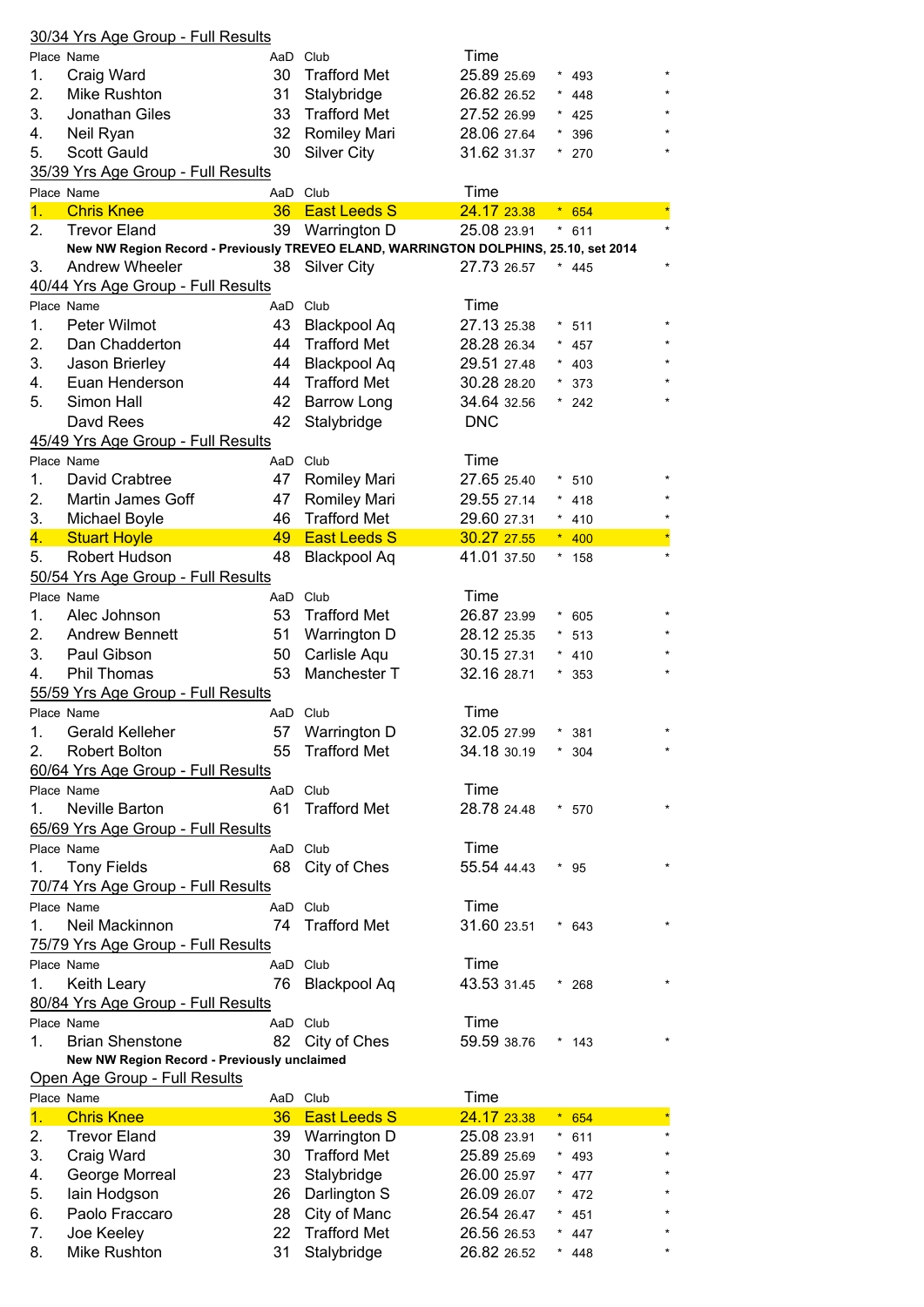| 9.  | Alec Johnson                                          | 53 | <b>Trafford Met</b> | 26.87 23.99           | $^{\star}$ | 605     |            |         |         |         |
|-----|-------------------------------------------------------|----|---------------------|-----------------------|------------|---------|------------|---------|---------|---------|
| 10. | Peter Wilmot                                          | 43 | <b>Blackpool Aq</b> | 27.13 25.38           | $\star$    | 511     |            |         |         |         |
| 11. | <b>Bobby Moss</b>                                     | 29 | <b>Blackpool Aq</b> | 27.20 27.07           |            | 421     |            |         |         |         |
| 12. | Ryan Manchester                                       | 21 | City of Manc        | 27.22 27.18           |            | 416     |            |         |         |         |
| 13. | <b>Charlie Hughes</b>                                 | 20 | <b>Romiley Mari</b> | 27.41 27.37           |            | 408     |            |         |         |         |
| 14. | Jonathan Giles                                        | 33 | <b>Trafford Met</b> | 27.52 26.99           | $\star$    | 425     |            |         |         |         |
| 15. | David Smith                                           | 22 | <b>Silver City</b>  | 27.55 27.51           | $\star$    | 401     |            |         |         |         |
| 16. | David Crabtree                                        | 47 | Romiley Mari        | 27.65 25.40           |            | $* 510$ |            |         |         |         |
| 17. | Andrew Wheeler                                        | 38 | <b>Silver City</b>  | 27.73 26.57           |            | * $445$ |            |         |         |         |
| 18. | Neil Ryan                                             | 32 | Romiley Mari        | 28.06 27.64           | $\star$    | 396     |            |         |         |         |
| 19. | <b>Andrew Bennett</b>                                 | 51 | Warrington D        | 28.12 25.35           | $\star$    | 513     |            |         |         |         |
| 20. | Dan Chadderton                                        | 44 | <b>Trafford Met</b> | 28.28 26.34           | $\star$    | 457     |            |         |         |         |
| 21. | Neville Barton                                        | 61 | <b>Trafford Met</b> | 28.78 24.48           | $\star$    | 570     |            |         |         |         |
| 22. | <b>Robert Sexton</b>                                  | 26 | Stalybridge         | 28.86 28.84           | $\star$    | 348     |            |         |         |         |
| 23. | John Maclean                                          | 27 | <b>Silver City</b>  | 29.43 29.39           | $\star$    | 329     |            |         |         |         |
| 24. | Jason Brierley                                        | 44 | <b>Blackpool Aq</b> | 29.51 27.48           | $\star$    | 403     |            |         |         |         |
| 25. | <b>Martin James Goff</b>                              | 47 | Romiley Mari        | 29.55 27.14           | $\star$    | 418     |            |         |         |         |
| 26. | Michael Boyle                                         | 46 | <b>Trafford Met</b> | 29.60 27.31           | $\star$    | 410     |            |         |         |         |
| 27. | Adam Caton                                            | 29 | <b>Silver City</b>  | 29.84 29.69           | $^\star$   | 319     |            |         |         |         |
| 28. | Paul Gibson                                           | 50 | Carlisle Aqu        | 30.15 27.31           |            | $* 410$ |            |         |         |         |
| 29. | Iwan Morgan                                           | 24 | <b>Arfon Master</b> | 30.20 30.16           |            | $*304$  |            |         |         |         |
| 30. | <b>Stuart Hoyle</b>                                   | 49 | <b>East Leeds S</b> | 30.27 27.55           |            | $*$ 400 |            |         |         |         |
|     | Euan Henderson                                        | 44 | <b>Trafford Met</b> | 30.28 28.20           |            |         |            |         |         |         |
| 31. |                                                       |    |                     |                       |            | $*373$  |            |         |         |         |
| 32. | Neil Mackinnon                                        | 74 | <b>Trafford Met</b> | 31.60 23.51           | $^\star$   | 643     |            |         |         |         |
| 33. | <b>Scott Gauld</b>                                    | 30 | <b>Silver City</b>  | 31.62 31.37           | $\star$    | 270     |            |         |         |         |
| 34. | Gerald Kelleher                                       | 57 | Warrington D        | 32.05 27.99           | $\star$    | 381     |            |         |         |         |
| 35. | Phil Thomas                                           | 53 | Manchester T        | 32.16 28.71           | $\star$    | 353     |            |         |         |         |
| 36. | <b>Robert Bolton</b>                                  | 55 | <b>Trafford Met</b> | 34.18 30.19           |            | 304     |            |         |         |         |
| 37. | Simon Hall                                            | 42 | <b>Barrow Long</b>  | 34.64 32.56           |            | 242     |            |         |         |         |
| 38. | <b>Robert Hudson</b>                                  | 48 | <b>Blackpool Aq</b> | 41.01 37.50           | $^\star$   | 158     |            |         |         |         |
| 39. | Keith Leary                                           | 76 | <b>Blackpool Aq</b> | 43.53 31.45           | $\star$    | 268     |            |         |         |         |
| 40. | <b>Tony Fields</b>                                    | 68 | City of Ches        | 55.54 44.43           | $\star$    | 95      |            |         |         |         |
| 41. | <b>Brian Shenstone</b>                                | 82 | City of Ches        | 59.59 38.76           |            | $*$ 143 |            |         |         |         |
|     | Davd Rees                                             | 42 | Stalybridge         | <b>DNC</b>            |            |         |            |         |         |         |
|     | <b>EVENT 211 Mens/Womens Open 200m Breaststroke</b>   |    |                     |                       |            |         |            |         |         |         |
|     | MENS 25/29 Yrs Age Group - Full Results               |    |                     |                       |            |         |            |         |         |         |
|     | Place Name                                            |    | AaD Club            | Time                  |            |         |            | 50      | 100     | 150     |
| 1.  | Martyn Lawrence                                       |    | 28 Silver City      | 2:40.15 2:37.25 * 451 |            |         |            | 36.58   | 1:17.69 | 1:58.88 |
|     | John Maclean                                          |    | 27 Silver City      | DQ                    |            |         |            |         |         |         |
|     | MENS 35/39 Yrs Age Group - Full Results               |    |                     |                       |            |         |            |         |         |         |
|     | Place Name                                            |    | AaD Club            | Time                  |            |         |            | 50      | 100     | 150     |
|     | <b>Phil Burchell</b>                                  |    | 35 Holywell SC      | <b>DNC</b>            |            |         |            |         |         |         |
|     | MENS 40/44 Yrs Age Group - Full Results               |    |                     |                       |            |         |            |         |         |         |
|     | Place Name                                            |    | AaD Club            | Time                  |            |         |            | 50      | 100     | 150     |
| 1.  | <b>Steven Morris</b>                                  |    | 43 Gainsborough     | 3:34.09 3:24.25 * 206 |            |         |            | 50.44   | 1:43.49 | 2:38.49 |
|     | MENS 45/49 Yrs Age Group - Full Results               |    |                     |                       |            |         |            |         |         |         |
|     | Place Name                                            |    | AaD Club            | Time                  |            |         |            | 50      | 100     | 150     |
| 1.  | <b>Philip Croxall</b>                                 |    | 46 Colne SC         | 3:06.19 2:54.31 * 331 |            |         |            | 43.07   | 1:31.74 | 2:19.93 |
|     | MENS 55/59 Yrs Age Group - Full Results               |    |                     |                       |            |         |            |         |         |         |
|     | Place Name                                            |    | AaD Club            | Time                  |            |         |            | 50      | 100     | 150     |
| 1.  | Stephen Allen                                         |    | 55 Hull Masters     | 2:58.49 2:33.87 *     |            | 482     |            | 40.71   | 1:25.56 | 2:11.88 |
| 2.  | Mark Jones                                            | 55 | <b>Everton Swim</b> | $3:13.132:46.49$ *    |            | 380     | $\star$    | 44.69   | 1:33.99 | 2:23.97 |
| 3.  | <b>Robert Bolton</b>                                  |    | 55 Trafford Met     | 3:18.00 2:50.69 * 353 |            |         | $\star$    | 45.57   | 1:36.41 | 2:27.63 |
|     | MENS 60/64 Yrs Age Group - Full Results               |    |                     |                       |            |         |            |         |         |         |
|     | Place Name                                            |    | AaD Club            | Time                  |            |         |            | 50      | 100     | 150     |
| 1.  | Graham Pearson                                        | 63 | Carlisle Aqu        | 3:00.54 2:22.78 *     |            |         |            | 39.16   | 1:22.28 | 2:14.44 |
| 2.  |                                                       |    |                     |                       |            | 603     |            |         |         |         |
|     | <b>Tony Morriss</b>                                   | 60 | Aer Lingus          | 3:05.78 2:31.82 * 502 |            |         |            | 41.26   | 1:28.08 | 2:16.75 |
|     | MENS 65/69 Yrs Age Group - Full Results<br>Place Name |    |                     |                       |            |         |            |         |         |         |
|     |                                                       |    | AaD Club            | Time                  |            |         |            | 50      | 100     | 150     |
| 1.  | <b>Brian Taylor</b>                                   | 65 | Adwick (Donc        | 3:23.68 2:37.52 *     |            | 449     |            | 45.86   | 1:38.44 | 2:32.32 |
| 2.  | <b>Graham Padgett</b>                                 | 68 | Warrington D        | 3:26.24 2:34.03 *     |            | 480     | $^{\star}$ | 45.95   | 1:38.13 | 2:31.66 |
| 3.  | Godfrey Green                                         | 66 | City of Linc        | 3:33.22 2:43.03 * 405 |            |         | $^{\star}$ | 47.35   | 1:40.28 | 2:37.75 |
| 4.  | <b>Tony Fields</b>                                    | 68 | City of Ches        | 4:45.57 3:33.27 * 181 |            |         |            | 1:09.70 | 1:46.55 | 2:21.62 |

MENS 75/79 Yrs Age Group - Full Results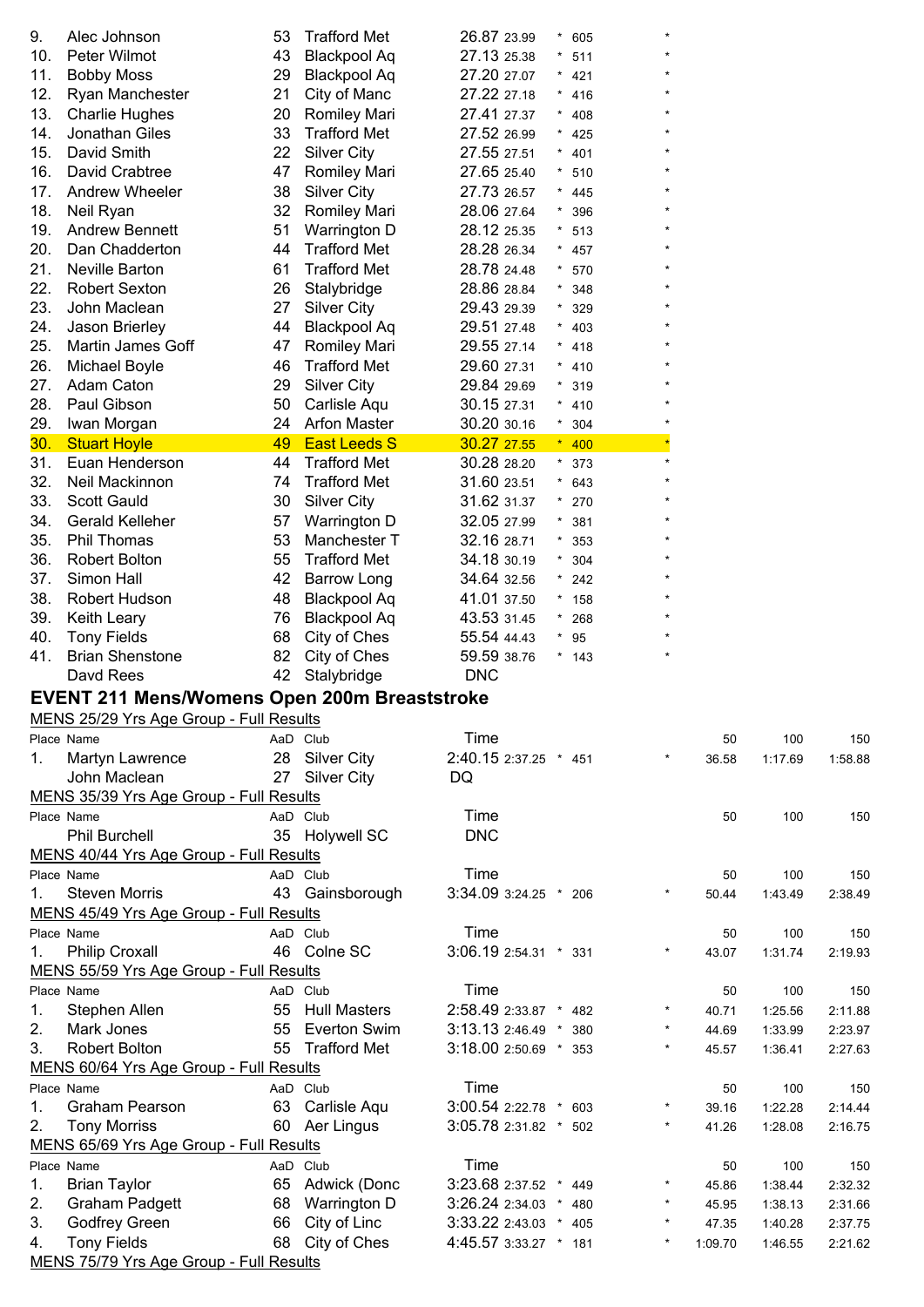|          | Place Name                                                                           | AaD | Club                                   | Time                       |                   |            | 50             | 100              | 150                |
|----------|--------------------------------------------------------------------------------------|-----|----------------------------------------|----------------------------|-------------------|------------|----------------|------------------|--------------------|
| 1.       | John Anderson                                                                        | 78  | <b>Trafford Met</b>                    | 5:16.37 3:22.06 * 212      |                   | $\star$    | 1:10.90        | 2:35.40          | 3:57.63            |
|          | MENS Open Age Group - Full Results                                                   |     |                                        |                            |                   |            |                |                  |                    |
|          | Place Name                                                                           | AaD | Club                                   | Time                       |                   |            | 50             | 100              | 150                |
| 1.       | Martyn Lawrence                                                                      | 28  | <b>Silver City</b>                     | 2:40.15 2:37.25 *          | 451               | $^{\star}$ | 36.58          | 1:17.69          | 1:58.88            |
| 2.       | Stephen Allen                                                                        | 55  | <b>Hull Masters</b>                    | 2:58.49 2:33.87 *          | 482               | $\star$    | 40.71          | 1:25.56          | 2:11.88            |
| 3.       | <b>Graham Pearson</b>                                                                | 63  | Carlisle Aqu                           | 3:00.54 2:22.78 *          | 603               | $\star$    | 39.16          | 1:22.28          | 2:14.44            |
| 4.       | <b>Tony Morriss</b>                                                                  | 60  | Aer Lingus                             | 3:05.78 2:31.82 *          | 502               | $\star$    | 41.26          | 1:28.08          | 2:16.75            |
| 5.       | <b>Philip Croxall</b>                                                                | 46  | Colne SC                               | 3:06.19 2:54.31 *          | 331               | $\star$    | 43.07          | 1:31.74          | 2:19.93            |
| 6.       | Mark Jones                                                                           | 55  | Everton Swim                           | 3:13.13 2:46.49 *          | 380               | $\star$    | 44.69          | 1:33.99          | 2:23.97            |
| 7.       | <b>Robert Bolton</b>                                                                 | 55  | <b>Trafford Met</b>                    | 3:18.00 2:50.69 *          | 353               | $\star$    | 45.57          | 1:36.41          | 2:27.63            |
| 8.       | <b>Brian Taylor</b>                                                                  | 65  | Adwick (Donc                           | 3:23.68 2:37.52            | $^{\star}$<br>449 | $\star$    | 45.86          | 1:38.44          | 2:32.32            |
| 9.       | <b>Graham Padgett</b>                                                                | 68  | Warrington D                           | 3:26.24 2:34.03<br>$\star$ | 480               | $\star$    | 45.95          | 1:38.13          | 2:31.66            |
| 10.      | Godfrey Green                                                                        | 66  | City of Linc                           | 3:33.22 2:43.03            | 405<br>$\star$    | $^{\star}$ | 47.35          | 1:40.28          | 2:37.75            |
| 11.      | <b>Steven Morris</b>                                                                 | 43  | Gainsborough                           | 3:34.09 3:24.25 *          | 206               | $\star$    | 50.44          | 1:43.49          | 2:38.49            |
| 12.      | <b>Tony Fields</b>                                                                   | 68  | City of Ches                           | 4:45.57 3:33.27 *          | 181               | $\star$    | 1:09.70        | 1:46.55          | 2:21.62            |
| 13.      | John Anderson                                                                        | 78  | <b>Trafford Met</b>                    | 5:16.37 3:22.06 *          | 212               | $\star$    | 1:10.90        | 2:35.40          | 3:57.63            |
|          | Phil Burchell                                                                        | 35  | <b>Holywell SC</b>                     | <b>DNC</b>                 |                   |            |                |                  |                    |
|          | John Maclean                                                                         | 27  | <b>Silver City</b>                     | DQ                         |                   |            |                |                  |                    |
|          | WOMENS 25/29 Yrs Age Group - Full Results                                            |     |                                        |                            |                   |            |                |                  |                    |
|          | Place Name                                                                           |     | AaD Club                               | Time                       |                   |            | 50             | 100              | 150                |
| 1.       | Ashley Warrender                                                                     | 26  | Carnegie ASC                           | 2:45.40 2:45.49 * 537      |                   | $\star$    | 37.01          | 1:18.67          | 2:02.00            |
|          | New NW All comers= Record - Previously CAROL THAIN, HEART OF MID, 02:47.24, set 2013 |     |                                        |                            |                   |            |                |                  |                    |
| 2.       | Jenny Brown                                                                          |     | 27 Silver City                         | 3:28.40 3:28.20 * 270      |                   | $\star$    | 49.23          | 1:42.14          | 2:35.99            |
|          | WOMENS 30/34 Yrs Age Group - Full Results                                            |     |                                        |                            |                   |            |                |                  |                    |
|          | Place Name                                                                           |     | AaD Club                               | Time                       |                   |            | 50             | 100              | 150                |
| 1.       | <b>Helen Whittle</b>                                                                 | 34  | <b>Blackpool Aq</b>                    | 3:14.08 3:15.81 * 324      |                   |            | 44.89          | 1:34.64          | 2:24.72            |
|          | <b>WOMENS 40/44 Yrs Age Group - Full Results</b>                                     |     |                                        |                            |                   |            |                |                  |                    |
|          | Place Name                                                                           |     | AaD Club                               | Time                       |                   |            | 50             | 100              | 150                |
| 1.       | Hannah Burgess                                                                       | 42  | Southport SC                           | 3:39.09 3:33.06 *          | 251               | $^{\star}$ | 49.23          | 1:44.67          | 2:42.51            |
| 2.       | Rebecca Chaffer                                                                      | 40  | Carlisle Aqu                           | 3:40.90 3:38.28 * 234      |                   | $\star$    | 50.74          | 1:47.79          | 2:43.15            |
|          | WOMENS 45/49 Yrs Age Group - Full Results                                            |     |                                        |                            |                   |            |                |                  |                    |
|          | Place Name                                                                           |     | AaD Club                               | Time                       |                   |            | 50             | 100              | 150                |
| 1.       | Jo Bolton                                                                            | 49  | <b>Trafford Met</b>                    | 3:14.82 2:55.28 *          | 452               | $^{\star}$ | 45.98          | 1:36.30          | 2:26.13            |
|          | WOMENS 65/69 Yrs Age Group - Full Results                                            |     |                                        |                            |                   |            |                |                  |                    |
|          | Place Name                                                                           |     | AaD Club                               | Time                       |                   |            | 50             | 100              | 150                |
| 1.       | <b>Helen Jenkins</b>                                                                 |     | 69 Southport SC                        | 3:59.44 3:00.20 * 416      |                   | $\star$    | 54.46          | 1:45.04          | 2:58.58            |
|          | <b>WOMENS Open Age Group - Full Results</b>                                          |     |                                        |                            |                   |            |                |                  |                    |
|          | Place Name                                                                           |     | AaD Club                               | Time                       |                   |            | 50             | 100              | 150                |
| 1.       | Ashley Warrender                                                                     | 26  | Carnegie ASC                           | 2:45.40 2:45.49 * 537      |                   | $\star$    | 37.01          | 1:18.67          | 2:02.00            |
| 2.       | <b>Helen Whittle</b>                                                                 | 34  | <b>Blackpool Aq</b>                    | $3:14.083:15.81$ *         | 324               |            | 44.89          | 1:34.64          | 2:24.72            |
| 3.       | Jo Bolton                                                                            | 49  | <b>Trafford Met</b>                    | 3:14.82 2:55.28 * 452      |                   |            | 45.98          | 1:36.30          | 2:26.13            |
| 4.       | Jenny Brown                                                                          | 27  | <b>Silver City</b>                     | 3:28.40 3:28.20 * 270      |                   | $^{\star}$ | 49.23          | 1:42.14          | 2:35.99            |
| 5.       | Hannah Burgess                                                                       | 42  | Southport SC                           | 3:39.09 3:33.06 * 251      |                   | $^{\star}$ | 49.23          | 1:44.67          | 2:42.51            |
| 6.       | Rebecca Chaffer                                                                      | 40  | Carlisle Aqu                           | 3:40.90 3:38.28 * 234      |                   | $\star$    | 50.74          | 1:47.79          | 2:43.15            |
| 7.       | Helen Jenkins                                                                        | 69  | Southport SC                           | 3:59.44 3:00.20 * 416      |                   | $\star$    | 54.46          | 1:45.04          | 2:58.58            |
|          | <b>EVENT 215 Womens Open 200m Freestyle Team</b>                                     |     |                                        |                            |                   |            |                |                  |                    |
|          |                                                                                      |     |                                        |                            |                   |            |                |                  |                    |
|          | <b>Full Results</b>                                                                  |     |                                        |                            |                   |            |                |                  |                    |
|          | Place Name                                                                           |     |                                        | Time                       |                   |            | 50             | 100              | 150                |
| 1.       | Trafford Metro 160                                                                   |     | A.G Club<br>160+ Trafford Met          | 2:04.45                    |                   |            | 33.93          | 1:03.55          | 1:38.90            |
|          |                                                                                      |     |                                        |                            |                   |            |                |                  |                    |
|          | <b>EVENT 220 Mens Open 200m Freestyle Team</b>                                       |     |                                        |                            |                   |            |                |                  |                    |
|          | 072+ Yrs Age Group - Full Results                                                    |     |                                        |                            |                   |            |                |                  |                    |
|          | Place Name                                                                           |     | A.G Club                               | Time                       |                   |            | 50             | 100              | 150                |
|          | Stalybridge SC                                                                       |     | 072+ Stalybridge                       | <b>DNC</b>                 |                   |            |                |                  |                    |
|          | 120+ Yrs Age Group - Full Results                                                    |     |                                        |                            |                   |            |                |                  |                    |
|          | Place Name                                                                           |     | A.G Club                               | Time                       |                   |            | 50             | 100              | 150                |
| 1.       | Silver City 120                                                                      |     | 120+ Silver City                       | 1:49.37                    |                   |            | 27.81          | 51.11            | 1:12.66            |
| 2.       | Romiley Marina 120                                                                   |     | 120+ Romiley Mari                      | 1:50.64                    |                   |            | 27.75          | 56.54            | 1:24.01            |
|          | 160+ Yrs Age Group - Full Results                                                    |     |                                        |                            |                   |            |                |                  |                    |
|          | Place Name                                                                           |     | A.G Club                               | Time                       |                   |            | 50             | 100              | 150                |
| 1.       | <b>Warrington Dolphins</b>                                                           |     | 160+ Warr'ton Dol                      | 1:47.14                    |                   |            | 26.06          | 54.01            | 1:22.03            |
| 2.<br>3. | Trafford Metro 160<br>Blackpool Aq 160                                               |     | 160+ Trafford Met<br>160+ Blackpool Aq | 1:54.70<br>1:56.18         |                   |            | 28.28<br>27.59 | 1:01.89<br>57.78 | 1:27.63<br>1:26.52 |

200+ Yrs Age Group - Full Results